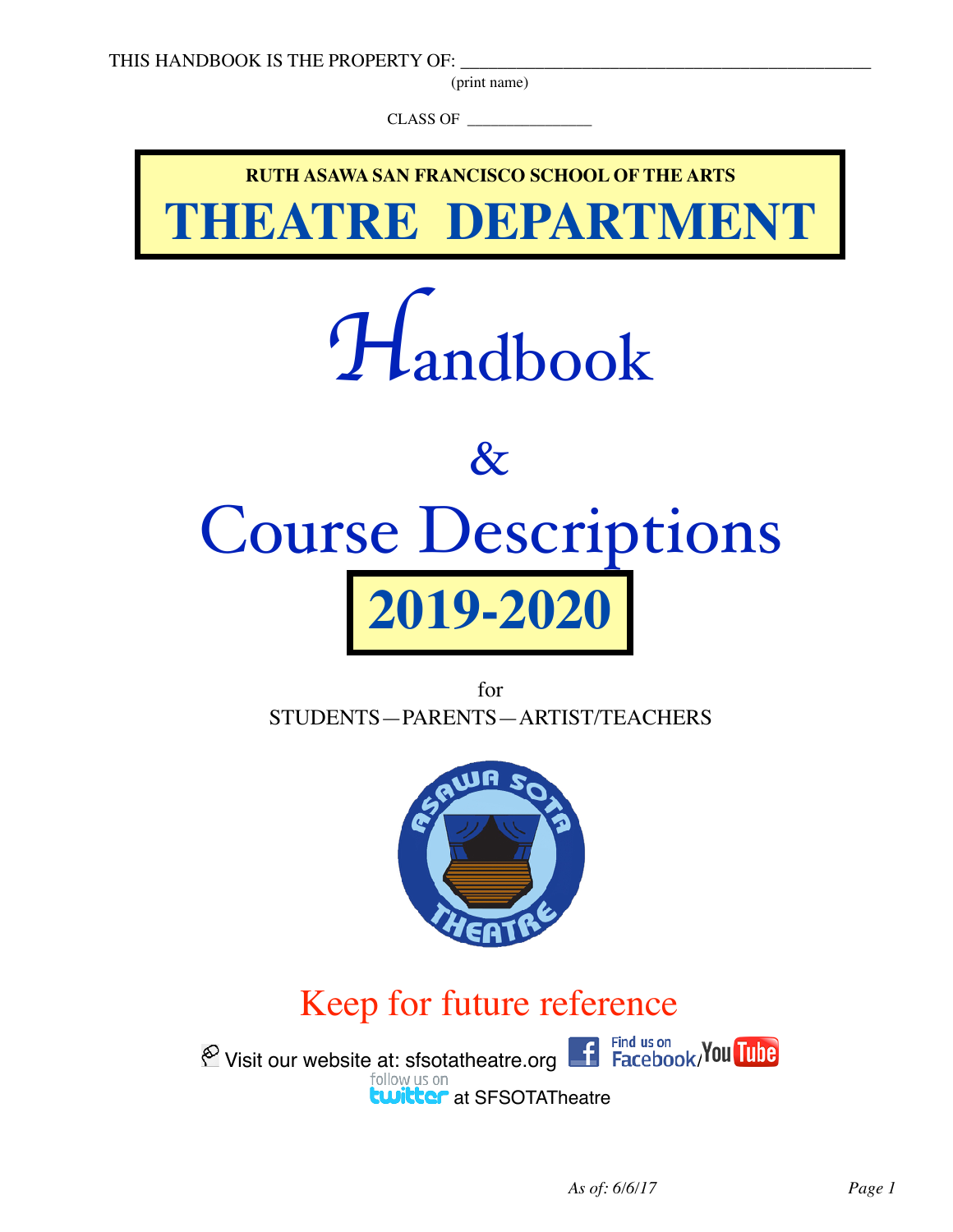### RUTH ASAWA SAN FRANCISCO SCHOOL OF THE ARTS THEATRE DEPARTMENT HANDBOOK

### **TABLE OF CONTENTS**

| PART ONE - Introduction                                                 | 3                       |
|-------------------------------------------------------------------------|-------------------------|
| Read Me First!                                                          | 3                       |
| NOTE TO FIRST YEAR STUDENTS & THEIR PARENTS                             | 3                       |
| <b>FUTURE COMMUNICATION</b>                                             | $\overline{4}$          |
| TO THE PARENT/GUARDIAN REGARDING COMMUNITY<br><b>INVOLVEMENT</b>        | $\overline{\mathbf{4}}$ |
| STUDENT ACHIEVEMENT                                                     | $\overline{\mathbf{4}}$ |
| PART TWO - About the theatre program                                    | 5                       |
| GENERAL INFORMATION & SCHOOL PROFILE                                    | $\overline{5}$          |
| <b>School &amp; Department Overview</b>                                 | 5                       |
| THEATRE ENROLLMENT                                                      | 5                       |
| THEATRE DEPARTMENT GOALS & OBJECTIVES                                   | $\overline{5}$          |
| <b>WHAT IS STUDIED?</b>                                                 | 6                       |
| THEATRE CLASSES OFFERED                                                 | $\overline{7}$          |
| "Product from Process"                                                  | $\overline{7}$          |
| <b>SCHEDULE OF CLASSES</b>                                              | $\overline{7}$          |
| THE ARTIST-IN-RESIDENCE PROGRAM                                         | $\overline{7}$          |
| PART THREE - In the theatre class                                       | 10                      |
| CLASS & REHEARSAL BEHAVIOR, PARTICIPATION & ATTENDANCE                  | 10                      |
| <b>ATTENDANCE &amp; TARDY POLICIES</b>                                  | 10                      |
| EXCUSED ABSENCES & PARENT/GUARDIAN NOTES                                | 11                      |
| SCHEDULING STUDENT'S PERSONAL APPOINTMENTS                              | 11                      |
| SITTING OUT & INJURIES                                                  | 11                      |
| PROPER DRESS & FOOTWEAR FOR CLASS & REHEARSAL— "Fits"                   | 11                      |
| SOTA ACTOR'S LOGBOOK INSTRUCTIONS                                       | 12                      |
| SOTA ACTOR'S THEATRE GAME FILE INSTRUCTIONS                             | 12                      |
| <b>GRADES &amp; GRADING POLICY</b>                                      | 13                      |
| <b>REPORT CARDS</b>                                                     | 14                      |
| STUDENT PROGRESS, PLACEMENT AND ADVANCEMENT                             | 14                      |
| PROCEDURE FOR AT RISK STUDENTS & ACADEMIC RESTORATION                   | 15                      |
| THE ARTS PROGRAM IS A GRADUATION REQUIREMENT                            | 15                      |
| STUDENT GRIEVANCE PROCEDURE                                             | 15                      |
| SMOKING, DRUGS AND ALCOHOL USE                                          | 15                      |
| SOTA PERFORMANCE ATTENDANCE REQUIREMENTS                                | 16                      |
| FIELD-TRIPS AND OFF-CAMPUS PERFORMANCE REQUIREMENTS                     | 16                      |
| STUDENT MEDIA ACCESS, USE OF YOUR NAME, IMAGE AND WORK                  | 16                      |
| VISITORS TO CLASS AND REHEARSAL                                         | 17                      |
| PROCEDURE FOR TRANSFERRING TO ANOTHER DISCIPLINE                        | 17                      |
| PART FOUR - About extra-curricular activities                           | 18                      |
| PARTICIPATION IN EXTRA-CURRICULAR ACTIVITIES & FIELD DAY                | 18                      |
| <b>OUTSIDE AUDITIONS &amp; CASTING</b>                                  | 18                      |
| STUDENT SELF-DEVELOPED PROJECTS                                         | 18                      |
| OFF-CAMPUS EMPLOYMENT                                                   | 19                      |
| <b>BALANCING ACADEMICS AND ARTS</b>                                     | 19                      |
| PRODUCTION CONTRACTS                                                    | 19                      |
| STUDENT GOVERNMENT & DEPARTMENT SOTA STUDENT REPS                       | 19                      |
| THIRD HOURS                                                             | 20                      |
| <b>STUDENT PARKING</b>                                                  | 20                      |
| PART FIVE - Current course & unit descriptions (Syllabus)               | 21                      |
| PART SIX - Theatre Content Standards for California Public Schools      | 30                      |
| SOTA ROSE & STUDENT LEARNING OUTCOMES (SLOS)                            | 32                      |
| Department-wide Requirements - 2017-2018                                | 33                      |
| ASAWA SOTA WRITING CONVENTION CHECKLIST                                 | 34                      |
| ASAWA SOTA ACADEMIC INTEGRITY POLICY                                    | 35                      |
| Corita Kent's RULES & HINTS FOR STUDENTS & TEACHERS © Corita Art Center | 36                      |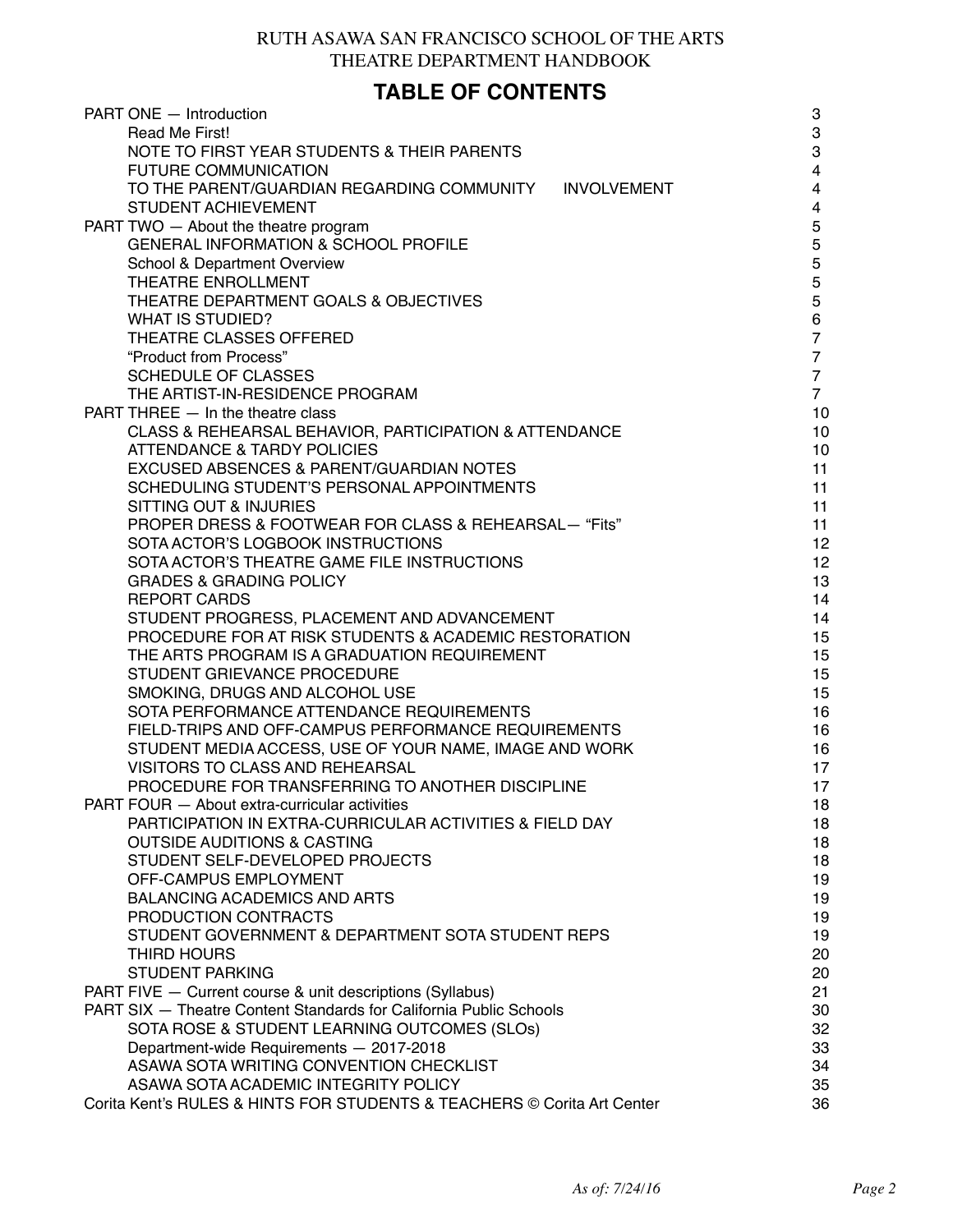San Francisco Unified School District RUTH ASAWA SAN FRANCISCO SCHOOL OF THE ARTS 555 Portola Drive (@ O'Shaughnessy Boulevard), San Francisco, CA 94131 (Parking lot entrance through O'Shaughnessy Boulevard gate) 415-695-5700 (Phone), 415-695-5326 (Fax) [www.sfsota.org](http://www.sfsota.org)

> Principal: Barnaby Payne Director of the Theatre Program: Elizabeth Carter

*"San Francisco's premier public high school devoted to the arts"*  — San Francisco Chronicle, November 11. 2001

*"San Francisco's renowned Ruth Asawa School of the Arts."* — San Francisco Chronicle, May 21, 2015

*"It's an amazing resource for kids who are interested in and are considering art as a career.""*  — Rachel Norton, school board member, San Francisco Chronicle, May 21, 2015

*"... students and parents say the arts school has been a saving grace for artistic children ... offering a place that not only nurtures their talent, but also provides a safe haven where they feel at home."* 

— San Francisco Chronicle, May 21, 2015

# **PART ONE — Introduction Read Me First!**

(INTRODUCTION)

This Student Handbook contains important information for the Asawa SOTA theatre student. The student and parent/guardian should read and understand all of the information in this handbook. The Asawa SOTA Theatre Staff wants every student to succeed. We hope this information will help them to do just that.

This handbook has three purposes: (1) to inform the student and their parents/guardians about the Asawa SOTA Theatre program; (2) to help keep students on track; and (3) to guide our visiting guest artists/teachers. Students and parents should turn to it any time they have a question about the Theatre program.

At first reading this handbook may seem filled with a great many rules and regulations, saying "You can't do this!" and "Don't do that!" But, please remember that our intention is to make each student's time at SOTA EXCITING, REWARDING, and FUN. We try to create a joyous environment for learning and discovery; helping to create high school years that are simultaneously hard work and fun. This can be done only with well articulated standards and expectations. None of these rules are arbitrary or capricious.

The policies in this handbook are agreements — agreements between you and your fellow students, you and your faculty, you and your work.

You will notice that we use the terms "Theatre Department" and "Acting Program" interchangeably. This is because the Theatre Department is a conservatory-type program. It is not a series of independent classes, and as such it requires a serious commitment beyond regular class hours. A student's daily involvement does not end when the last school bell rings.

### **NOTE TO FIRST YEAR STUDENTS & THEIR PARENTS**

We are aware of how difficult it is for a student in the 9th or 10th grade to decide that the type of training offered at Asawa SOTA is something they will want to do for all of their high school years. We know there are many variables involved in this decision. Therefore, we suggest that you consider your decision carefully before committing to Asawa SOTA. The details in this handbook (and our audition process) are designed to help you understand the commitment involved in joining the theatre program.

*This handbook was compiled and written by Phillip Rayher, and incorporates the ideas and philosophies of the staff of the School of the Arts.*

#### **This Student Handbook is available on-line at any time on the Theatre Department Website @ www.sfsotatheatre.org**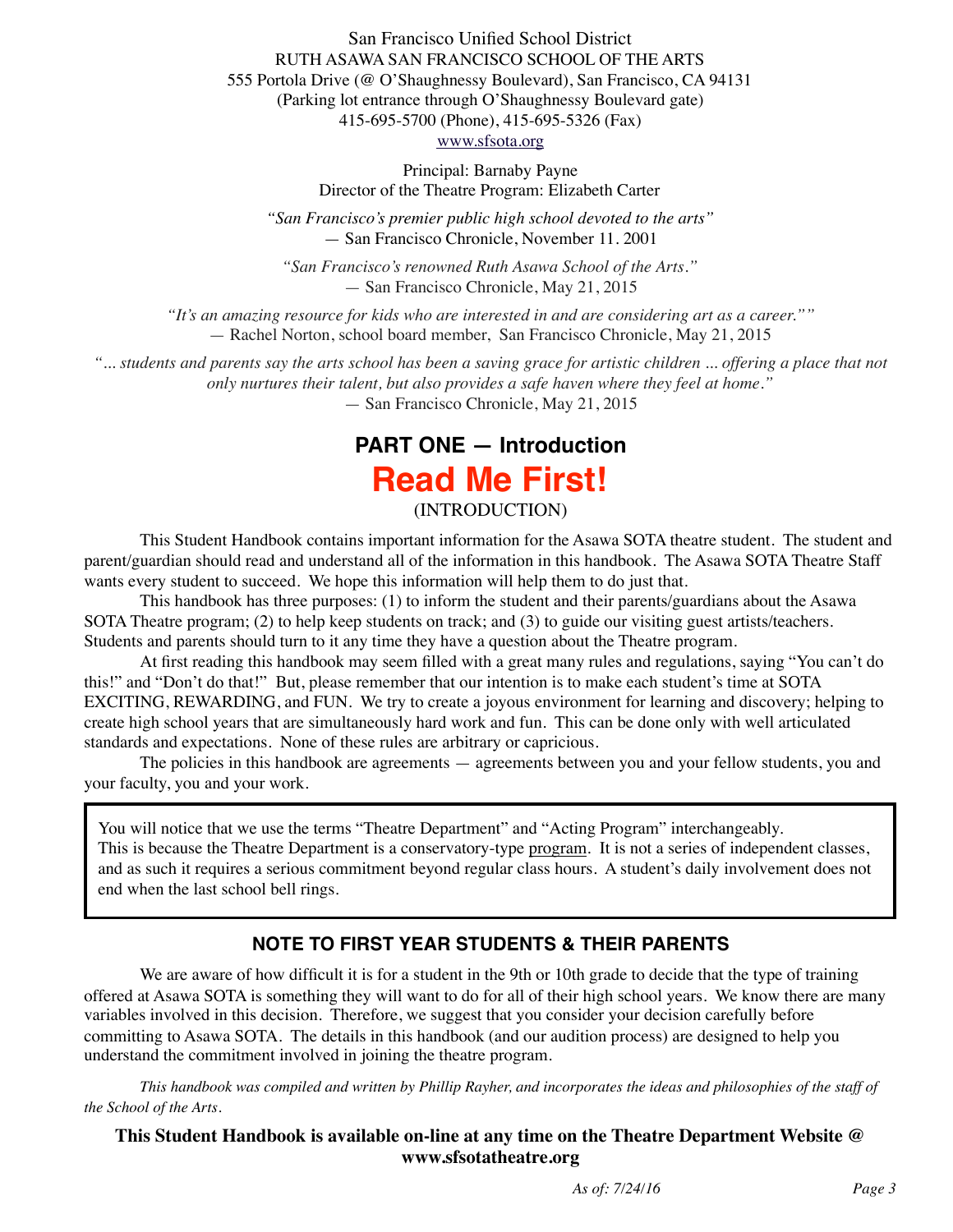### **FUTURE COMMUNICATION**

Parents/guardians are encouraged to contact the Theatre Faculty if you have any questions regarding the program, or your child's work and progress. **Contact us by Schoolloop. (https://sota-sfusd-ca.schoolloop.com )** or call us at (415) 695-5700. Please leave both a day and evening phone number. You can also reach us through fax (415) 695-5326 (school). Let's work together.

### **TO THE PARENT/GUARDIAN REGARDING COMMUNITY INVOLVEMENT**

We value parents'/guardians' involvement and hope you will be an integral part of your students' progress and the Asawa SOTA Theatre Department family.

Any successful theatre needs everyone working together and doing their part. No one group can operate the Theatre Department program by itself— be it teachers/artists, or students, or parents/guardians. It needs all of us helping however we can.

A Theatre Department Parent/guardian volunteer form will be passed out during the school year by the staff or the Theatre Department Parent Liaison. Please fill out this questionnaire and send it back to school with your student. Please fill it out even if you have no experience or extra time to offer.

Also please watch for other notes sent home with your student which might also have "calls for help" listed.

HOW CAN YOU HELP? By selling tickets or concessions on evenings of performances, by helping with the yearly pot-luck dinner or any Theatre Department family picnics, by assisting with adult supervision (backstage, in lobby, and in theatre evenings of performances), by cleaning and decorating the lobby and theatre for performances, by photocopying, by coordinating mailing lists, by helping with publicity and promotion, or by fund raising.

DISCLAIMER: The following must be said, so that there are no misunderstandings and, therefore, no hard feelings. "All students, parents, artists, and teachers truly appreciate everyone who volunteers to help out, and we cannot do it without you, but your assistance does not give any student in the theatre program special treatment regarding any required assignments, or can it reflect on their class work grade or advancement."

### *- Please Volunteer! -*

Asawa SOTA has an active Parent-Teacher-Student Association (PTSA) and The Friends of SOTA (FOSOTA), which meet regularly on the SOTA campus. News is published regularly on the website: [www.sfsota.org](http://www.sfsota.org) which has information about these meetings and all Asawa SOTA events. You might also want to become one of the PTSA Theatre Department Parent Liaisons. You might also want to run for election to participate as a member of the school Site Council. The Friends of SOTA (FOSOTA) is also an active organization supporting SOTA. Go to their website at: [http://fosota.org.](http://fosota.org) Check out what our alumni are up to on this site!

### **STUDENT ACHIEVEMENT**

Most of our students go on to colleges, universities, or professional training programs. We have theatre students currently attending or accepted to many national universities and arts conservatories, including UCLA, NYU-Tisch, Howard University, Boston University, University of Minnesota/Guthrie Theatre B.F.A. program, Fordham University, Mills College, Northwestern University, Sarah Lawrence College, Vassar College, Harvard, University of Washington, DePaul University, Carnegie-Mellon University, Cornish College, the North Carolina School of the Arts,Yale University School of Drama, Manhattan Marymount College, the Pacific Conservatory of Performing Arts (PCPA), the American Academy of Music and Dramatic Arts (AAMDA), the American Academy of Dramatic Arts (AADA), SUNY- Purchase, the California State University and College systems, and many, many more.

From 1994 to 2004 (the year we stopped counting), 130 theatre department students have won medallions as California State Arts Scholars and were accepted to attend the California State Summer School of the Arts (CSSSA). Yearly we have approximately 10 theatre students win places as California State Arts Scholars. To put this in perspective, the largest number of State Arts Scholars any other school had yearly was four students. The Asawa SOTA Theatre Department (and Asawa SOTA in general) has the distinction of placing more students in the California State Summer School for the Arts than any other high school in the state.

Our theatre students have attended The San Francisco Shakespeare Festival as performing interns and in their "Shakespeare Summer Camp" as backstage interns; the Make\*A\*Circus Teen Apprentice Program as summer interns; The California Shakespeare Festival summer program; and the A.C.T. Young Conservatory acting and directing classes.

From 1991 to 2014, ten Asawa SOTA theatre students have won the regional English-Speaking Union Shakespeare contest and received all-expense paid trips to New York to compete in the national contest — There was no regional contest in '94-'95. In 1997 a SOTA student won this national competition.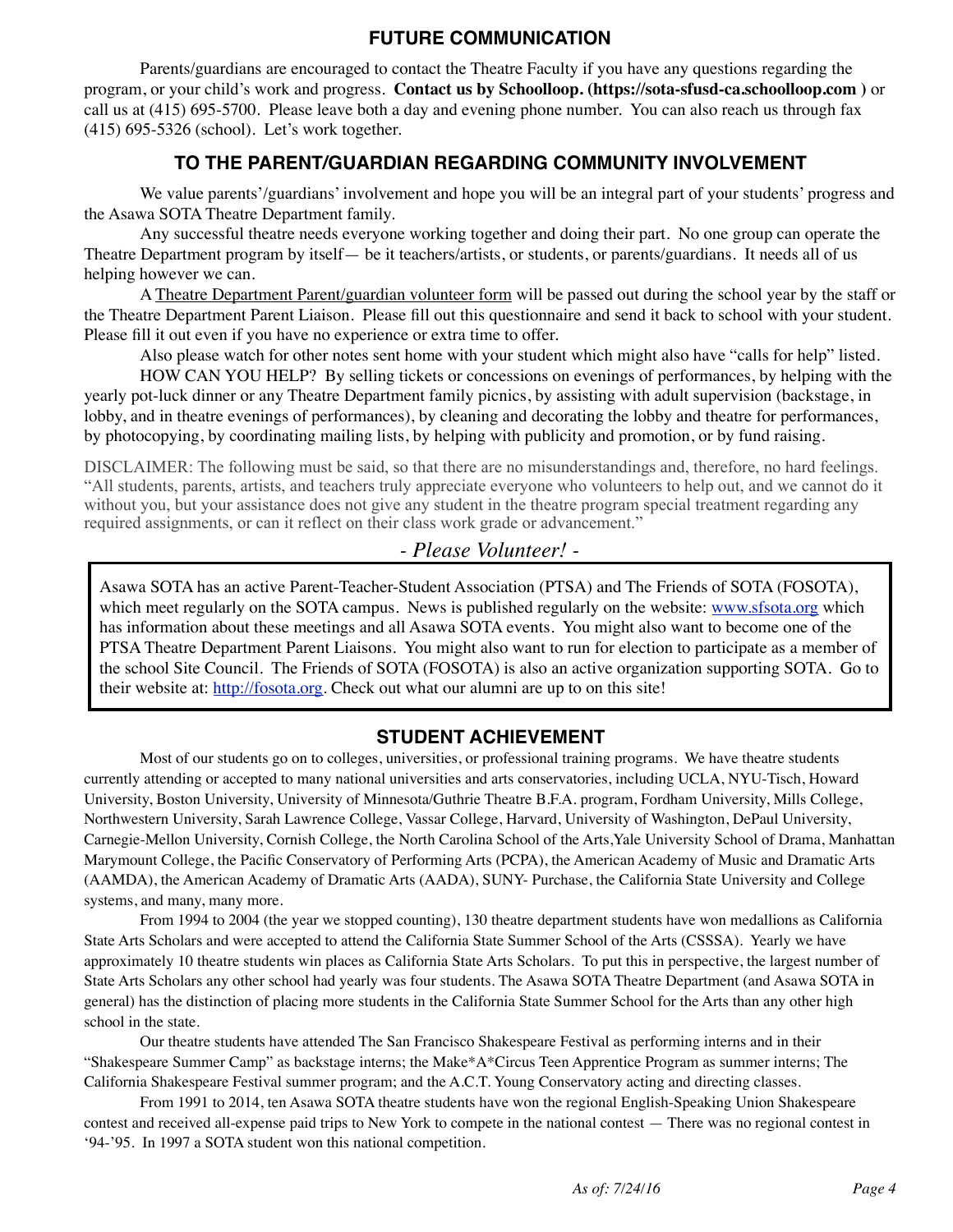

# *"Love the art in you, not you in the art."*

**— Constantin Stanislavski (1863-1938)**

# **PART TWO —** *About the theatre program*

#### **GENERAL INFORMATION & SCHOOL PROFILE School & Department Overview**

Ruth Asawa San Francisco School of the Arts (renamed in 2010) is a 9th through 12th grade diverse magnet specialized arts high school in a small school environment in the San Francisco Unified School District with approximately 700 students from throughout the San Francisco Bay area majoring in **pre-professional** programs in Theatre (where a small number of students may specialize as Production Management), Architecture & Design, Dance, Visual Arts, Creative Writing, Orchestra, Band, World Music and Dance, Guitar, Vocal Music (Classic & Jazz), Musical Theatre, Piano, Media (film, video, and T.V.), and Technical Theatre. It has been located since the Fall of 2002 on our campus at 555 Portola Drive, San Francisco (the former McAteer High School).

SOTA also offers most academic college preparatory classes. We are proud of the ethnic diversity of our high school. A current table showing the ethnicity of our students is available in the SOTA offices.

Entrance is by application and audition held two times a year (January, March). The school is open to students just entering high school or transfer students of any grade level. Students MUST reside in San Francisco.

The school year runs from late August to late May. The training is provided at no cost to students who pass the audition and are enrolled in the San Francisco Unified School District.<sup>[1](#page-4-0)</sup> Applications with detailed audition requirements are available year around from the school's Admissions Director on-line.

Students take their required academic subjects in the morning and 2 to 3 hours of arts classes daily in the afternoon. Asawa SOTA offers most academic college preparatory classes and all the high school courses required for UC admission.

Other pertinent information concerning overall policies of the Ruth Asawa San Francisco School of the Arts will be found in the current *S.F.U.S.D. STUDENT AND PARENT/GUARDIAN HANDBOOK*, and the *School Accountability Report Card* (published yearly). Copies of all are available in the SOTA Office.

### <span id="page-4-1"></span>**THEATRE ENROLLMENT**

We usually have approximately 80 ethnically diverse students enrolled in the acting program, with approximately 20 students in each of four classes, Basic, Intermediate 1, Intermediate 2, and Advanced theatre classes, taught by credentialed teachers and professional regional artists-in-residence (AIR). with approximately 30 males and 50 females.

### **THEATRE DEPARTMENT GOALS & OBJECTIVES**

— A MISSION STATEMENT & OVERVIEW—

*Asawa SOTA Theatre Department offers a program of study geared to the serious high school student of theatre in a pre-professional environment that focuses on a rigorous prescribed 4 years of training, studio work, and classroom study and experience in all aspects of the theatre process, in movement, voice, characterization and other aspects of theatre such as (but not limited to) playwriting, Shakespeare studies, monologue preparation, directing, movement and ethnic dance, voice and speech, periods and styles, improvisation, clowning and circus skills, script analysis, theatrical literature and history.*

<span id="page-4-0"></span>Limited department fees for supplies, productions, and Artist-in-residence is strongly requested, but not a [1](#page-4-1) prerequisite to attend.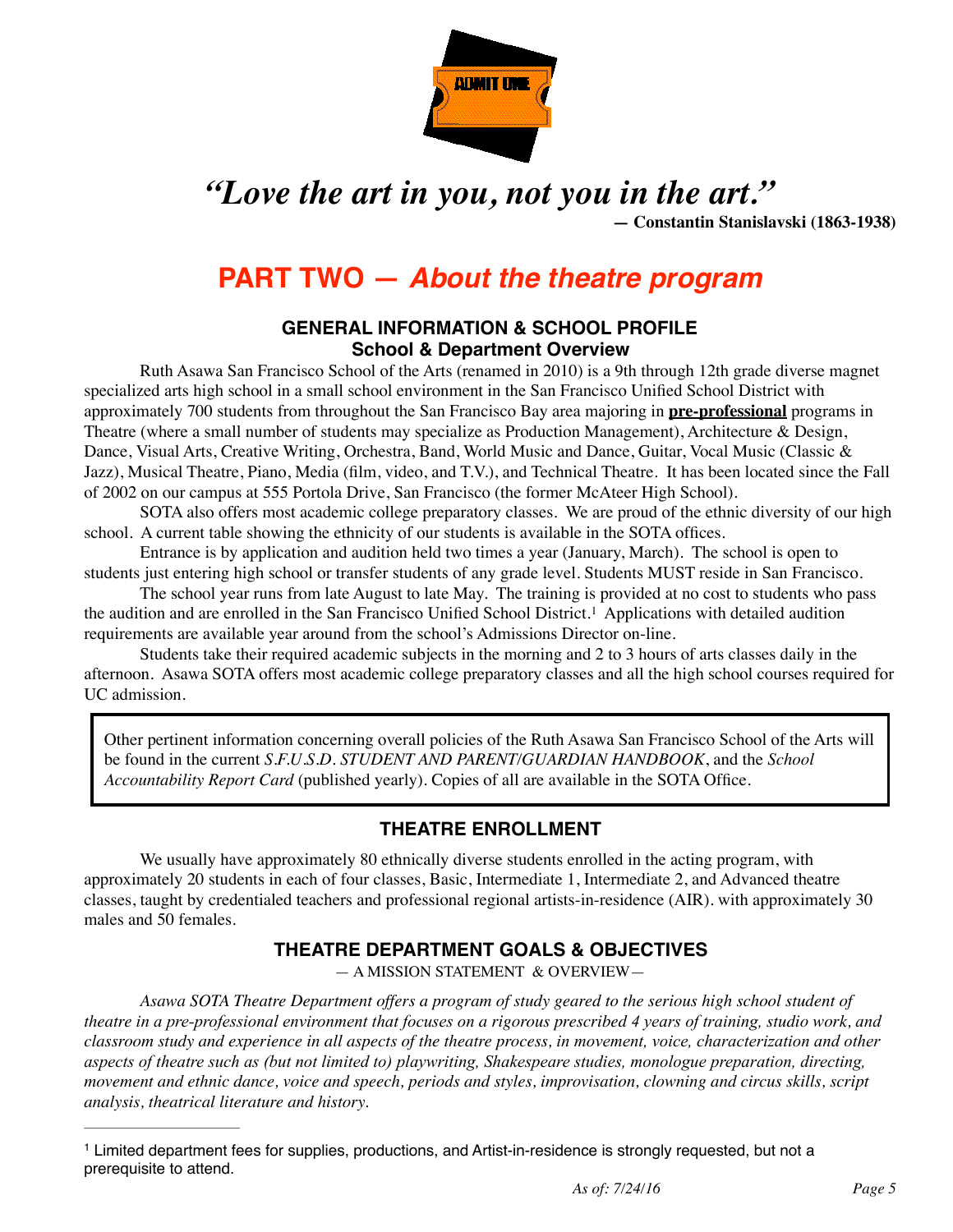*Asawa SOTA theatre students grow and flourish in a rigorous, supportive environment that requires dedication, commitment and a strong sense of responsibility. Asawa SOTA theatre students will showcase their training in a series of public performances, Brown Bags, and showcases, with further opportunities to participate in school-wide events such as the school musical, video productions and informal performances. IT AFFORDS THE STUDENT THE OPPORTUNITY TO EXPERIENCE DISCIPLINED TRAINING AS EXEMPLIFIED IN CONSERVATORY THEATRE TRAINING PROGRAMS NORMALLY FOUND AT THE COLLEGE LEVEL.*

Drama/Theatre as taught in high schools is intended to fulfill four basic purposes:

· **Theatre as therapy**, to enhance students' personal growth and development, and self discovery developing self-confidence, teaching group work, problem solving, etc.

· **Theatre as life enrichment**, to produce aesthetically responsive citizens with life-long interest in the arts.

· **Theatre as social and recreational activity**, giving the student a break from academic activities,

fulfilling the same needs of a sports activity.

· **Theatre as training**, as preparation for continued and future studies in the field.

Drama curriculum is usually built around one of these purposes. Asawa SOTA fulfills all four, but its mission statement is focused primarily on the fourth goal.

Our objective is to prepare each student to continue her or his career or educational goals in the theatre, be it in college, university, conservatory, acting school, or an apprenticeship program. However, by creating good work habits, study skills, problem solving, and cooperative learning experiences, the student is better prepared to establish a career in any field of endeavor. Students acquire poise, self-confidence, and skills in self-expression and speaking that will be useful in any career or vocation. Theatre is particularly important for the development of the whole person to produce aesthetically responsive citizens with life-long interest or involvement in the arts.

Our focus is on the actor's art and on the story. Our "product" stems from "process." The mounting of any theatre production is completely interrelated and integrated into our curriculum, based on the training needs of the students. We are a training program first, a production company second.

The acting program involves the student in *doing* the art. *The students learn by doing*. Students get *on their feet* as much as possible. They get the words in their mouths as soon as possible. We follow the traditional teaching practices of surgery doctors, what is known as the art of "SODOTO," or See One, Do One, Teach One. But, we do more than "one."

### **WHAT IS STUDIED?**

#### — THE CURRICULUM —

The program emphasizes studies that create professional work habits; vocal development; movement; script and character analysis — emphasizing the interpretation of dramatic literature; and various acting techniques including Stanislavski, Meisner, and Spolin, plus others.

The entire curriculum is prescribed and requires a serious commitment. The student-actors do not decide which areas of theatre they wish to study. We teach the student what they NEED to know to *succeed* — not only in theatre, but in life — not just what they want to know to *perform*.

We also teach students — to paraphrase Stanislavski — to love the ART in themselves, not THEMSELVES in the art. We teach acting not "play acting," honesty not "performing," and to enjoy the process not only the product.

All arts classes meet 10 to 15 hours a week, in daily 1 to 3 hour blocks. The theatre class content varies from week to week. Our teaching units are offered both in continuous blocks— such as a movement workshop which might be offered one hour per week for an entire semester, or specialized limited class blocks — such as a one week masters class, or longer units such as playwriting (which has as its goals for students to be able to write, direct, and act in new plays, and understand new play development, and, through working on plays in this way, to gain an understanding of the mechanics and requirements of all dramatic literature), Shakespeare, Asian theatre, clowning, improvisation, or mask characterization. Lunch time Brown Bags performances provide the theatre teachers and AIRs the opportunity to show student work developed in class over the year and student progression in different units to small audiences in an informal setting.

The staff— with student input— develops, evaluates, revises, updates, and improves curriculum on an ongoing basis. Yearly department "postmortems" are held as part of the students' final examination.

Detailed current course & unit descriptions (Syllabus) are located in PART FIVE.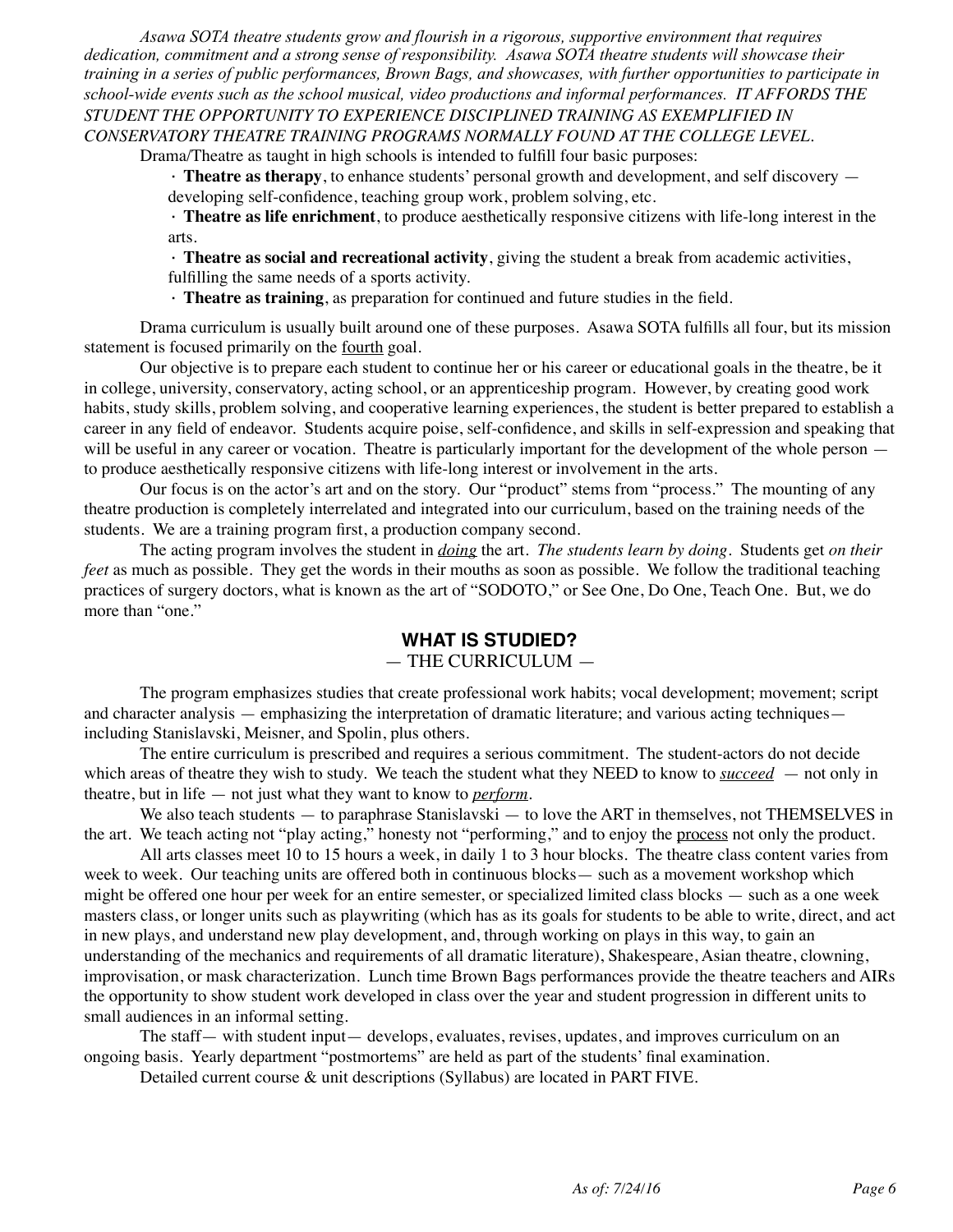### **THEATRE CLASSES OFFERED**

THEATER I (0071) *(name replaces BASIC THEATRE 1 & 2) (Taken usually in the freshman or sophomore year)* 10 credits

Includes THEATER FITNESS 1 unit

THEATRE II (0072) *(name replaces INTERMEDIATE THEATRE 1 & 2*) *(Taken usually in the sophomore or junior year)* 10 credits

FITNESS PERFORMANCE (FTNS 150) *(name replaces THEATRE FITNESS 3 & 4)* (fulfills second year of State P.E. requirement) 5 credits

*(Taken concurrently with THEATRE 2)*

THEATER III (0074) *(name replaces INTERMEDIATE THEATRE 2) (Taken usually in the junior or senior year)* 10 credits

SOTA THEATRE ADVANCED (0076) *(An advanced acting workshop ensemble offered by invitation only. Taken usually in the junior and/or senior years.)* 10 credits

#### THEATRE PRODUCTION MANAGEMENT UNIT

For a small select number of new and continuing theatre students we offer the involvement in our department's Production Management unit. If a student is interested in taking part in this unit he/she must discuss with the Theatre staff his/her desire to participate. The students in this unit meet the equivalent of 20 to 30 hours a week involving the hands-on training in the smooth operation and support of the intimate theatre space, including all elements of theatre production services, stage management, theatre business management, publicity and promotion, house and facility operation, back stage and front-of-house operation and activities.

#### **See Part V the current course & unit descriptions (Syllabus) for details.**

### **"Product from Process"**

The SOTA Theatre Department has a rigorous public performance schedule which enhances classroom studies. Over the past few years we have presented our yearly performances of Playwriting: staged readings of student written and student directed one-act plays (on the Intermediate 2 and Advanced levels, and "Snippets" on the Intermediate One level); our annual Elizabethan evening featuring the Theatre Department Shakespeare monologue and sonnet competition; a fully-mounted Spring or Fall production featuring members of the Intermediate 2 and Advanced classes; and various evenings of scenes, monologues, and one-act plays (including BoB "*Best of Bootcamp"*); lecture/demonstrations of voice and movement activities; lunch-time Brown Bag performances; yearly production tours for Middle Schools; Intermediate 1, and Basic Theatre class showcases; and acting styles projects. Also, performing at various regional high school theatre festivals, including in the past, the Hayward State University Shakespeare Festival, the Ohlone College High School Festival, the University of San Francisco High School Festival, the Lenaea Festival (formally at Sacramento State University), and the California Educational Theatre Association NorCal High School Theatre Festival.

For a complete list of our past projects go to our website under ABOUT THE THEATRE DEPT. and click on THEATRE DEPARTMENT HISTORY.

### **SCHEDULE OF CLASSES**

Classes are scheduled Monday through Friday between the hours of 1:10 p.m. and 4:30 p.m., but afternoon rehearsals can go longer. In addition there are some rehearsals and performances scheduled during the weekends and school holidays. Each academic year is 36 weeks long.

### **THE ARTIST-IN-RESIDENCE PROGRAM**

*"Those who can — do both!"*

Students have the opportunity to work with experienced and respected staff artists, artists-in-residence (AIR), and various master class guest artists. Without our artists-in-residence we could not function. They teach two-thirds of our daily theatre classes.

Artists-in-residence are selected for their advanced professional training, current and past professional experience, and willingness to give back to students. All of our artists also concurrently act, direct, dance, write, or choreograph professionally both regionally and nationally.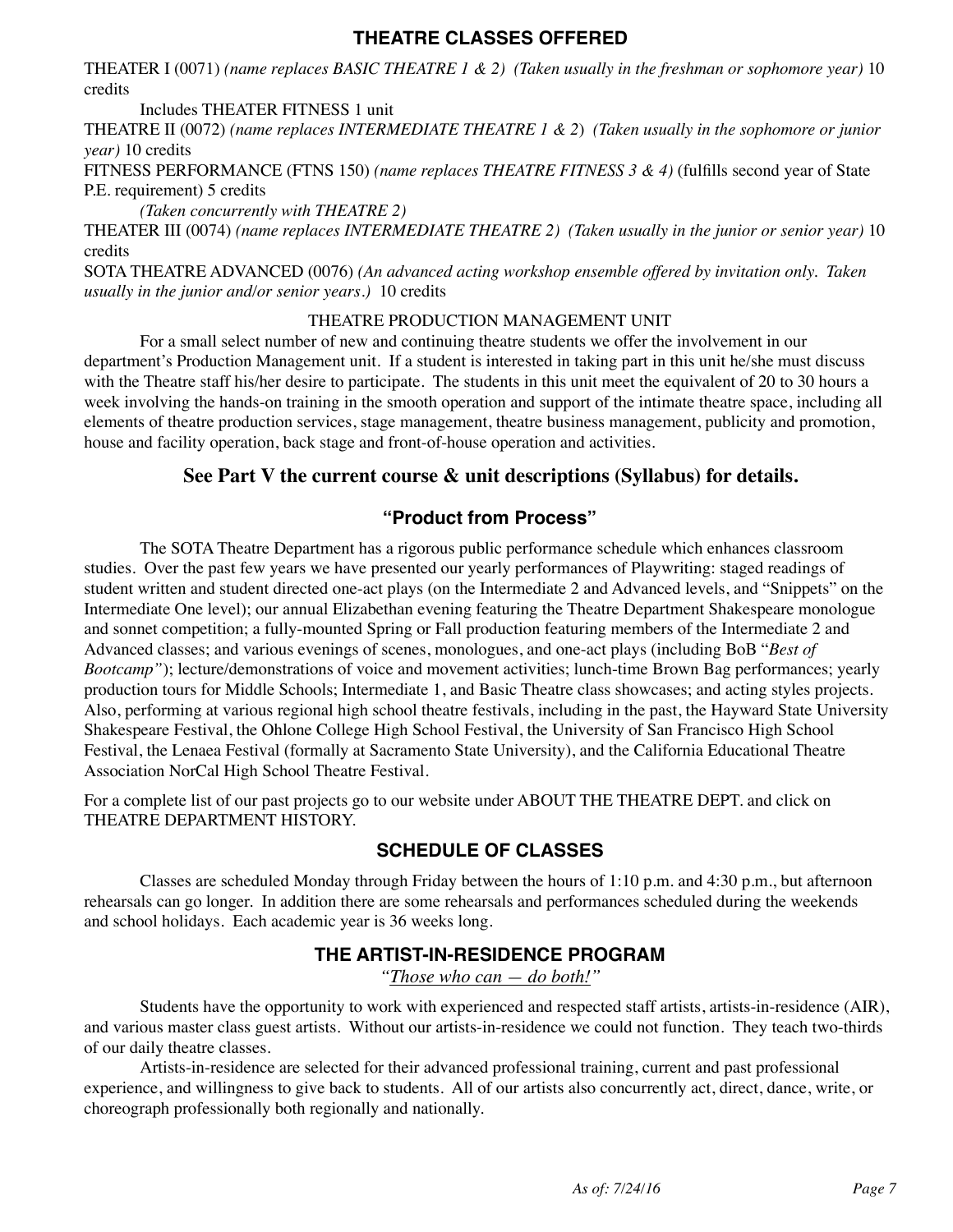Here is a list of current artists-in-residences: Michelle Martin (Afro-Haitian dance), Elizabeth Carter (Shakespeare, voice),, Brady Lea (Improvisation), Elizabeth Casteneda (Movement & Dance: Classic & Modern), Aren Haun (playwriting & Script Analysis). Michael Mohammed (Singing for the Actor),.

Past Artists: Ron S. McCan (past Assistant Director of the Program, Costume & Technical Coordinator, Touring Projects Coordinator and Social Media Maven), Terry Bamberger (Alexander Technique, acting), David Madison (Circus Skills & Clowning), Revel Paul (Movement & Dance: Classic & Modern), Shannon Preto (dance, movement), Jim & Marilyn Letchworth (Commedia), Lluis Valls (Asian theatre), Jubilith Moore (Asian theatre) Amos Glick (physical theatre, improvisation), Andrew Sarouhan (improvisation), Ellen Brooks (Asian theatre), Sarah Leventer (movement, dance), Victor Toman (physical theatre, acrobatics), Sandy Fein (Afro-Haitian drummer), Joan Mankin (physical theatre, circus skills), Dawn-Elin Fraser (Shakespeare, voice, special projects), Bernard Wray (Afro-Haitian drummer), Lee Kiszonas (Shakespeare), Jaron Hollander (stage combat), Bernard Wray (Afro-Haitian drummer), Christopher Morrison (stage combat,), Aliza Shapiro (Laban movement), Karl Gajdusek (playwriting), Donna Cerio (dance, movement), Sakou Gibson (Afro-Haitian drummer), Andrea Weber (dance, movement), Kent Nicholson (playwriting, directing), Chantel Lucier (dance), Valerie O'Riordan (mask characterization), Jeff Raz (physical theatre, Commedia). Paoli Lacy (physical theatre), Roz Symon (Shakespeare), Kimberly Valmore (dance, movement), L. Peter Callender (acting, Shakespeare), Madeleine Pabis (acting), Kim Euell (playwriting, 1 week), Scott Rubsam (playwriting), Phil Ragozzino (Meisner acting technique), Frank M. Johnson (musical theatre for the actor), Aceituno (capoeira), Kay Kleinerman (voice), Valerie deJose (Shakespeare), Terry Petty (dance), Charla Cabot (musical for the actor, acting, movement, Shakespeare), Marc Bauman (Commedia, mask), Leslie McCauley (acting, voice. Shakespeare), Bonnie Akimoto (Shakespeare), Paul Mackley (acting, movement), David Grote (guest director), Jean Louis Mbemba (Congolese music & dance), Angelita Ralston (movement), Jenny King-Turko (make-up), Lydia Woods (Oral Interp.), Michael Cawelti (fight director), Marcia Kimmel (acting & improvisation), Danny Duncan, Terrence MacClure,. Amy Mueller, Candace Natvig, Brenda Berlin, Stephen Drewes, Kathleen Feinblum, Elizabeth Shapiro.

Over the past few years our students have had masters classes and workshops by outstanding professionals, including:

 $\diamond$  Kevin Spacey, two time Academy Award winning stage and film actor, film director, screenwriter, and film producer

 $\Diamond$  Oliver Stone, three time Academy Award winning film director, screenwriter, and producer.

 $\diamond$  Herbert Siguenza, a cofounder of the groundbreaking Latino comedy troupe Culture Clash

◇ Aisha Tyler, SOTA Theatre Department Alumni, host of *Whose line is it, anyway?*, former host of *Talk Soup*, roles on *Friends, The Mad Show, Nip/Tuck,* and many others, and author of *Swerve.*

◇ Kira Soltanovich, SOTA Theatre Department Alumni, former host of Oxygen Network's comedy show *Girls Behaving Badly,* regular apperances on *The Tonight Show* with Jay Leno*.*

 $\diamond$  Michael Fields, director of the CSSSA theatre program and founding member and the Producing Artistic Director of the Dell'Arte Company.

◇ Jacques d'Amboise, 15 years as principle dancer of the New York City Ballet, in the films: Carousel ('56), Seven Brides for Seven Brothers ('54), founded the National Dance Institute ('64), Kennedy Center Honors award winner ('95), 1990 MacArthur Fellowship recipient.

◇ Luis Valdes, director of the films *La Bamba* and *Zoot Suit* and Artistic Director of El Teatre Campesino and playwright ◇ Kevin McCarthy, stage, T.V., and screen actor, seen in the original *The Invasion of the Body Snatchers*, the original

*Death of A Salesman*, *Interspace*, and hundreds of other films.

◇ Gene Hackman, stage, T.V., and screen actor

◇ Hector Elizondo, stage, T.V., and screen actor

◇ Eric Ehn, nationally known playwright, author of *The Saint Plays*

 $\diamond$  Masters classes with Ken Ruta, original company member the Guthrie Theatre and ACT.

 $\diamond$  Masters classes with staff members of the Theatre Department of Manhattan Marymount College

 $\diamond$  Masters classes with professional actor and director Ken Ruta (founding company member of The Guthrie Theatre and ACT)

 $\diamond$  Masters class with Casting Directors of the Pacific Conservatory of Performing Arts (PCPA)

 $\diamond$  Master class with Richard E. T. White, chairman of the Theatre Department, Cornish College of the Arts

 $\diamond$  Masters classes with James DePaul, Chairman of the BFA acting program at the University of Wisconsin, Milwaukee, and the past chairman of the undergraduate theatre program at Yale University,

◇ Masters classes with Stefan Haves, director of Teatro Zinzanni

◇ Masters class with Vicky Silva, former director of the theatre program, L.A. County School of the Arts

 $\diamond$  Masters classes at A.C.T. in improvisation, with Brian Lohmann.

◇ Masters classes at A.C.T. in musical theatre, with Charla Cabot

 $\diamond$  Masters classes at A.C.T. in Afro-Haitian dance, with Jean-Louis Mbemba

◇ Masters classes at A.C.T. in movement, with Letitia Bartlett

 $\diamond$  Masters classes at A.C.T. in a creative project, with Benny Sato Ambush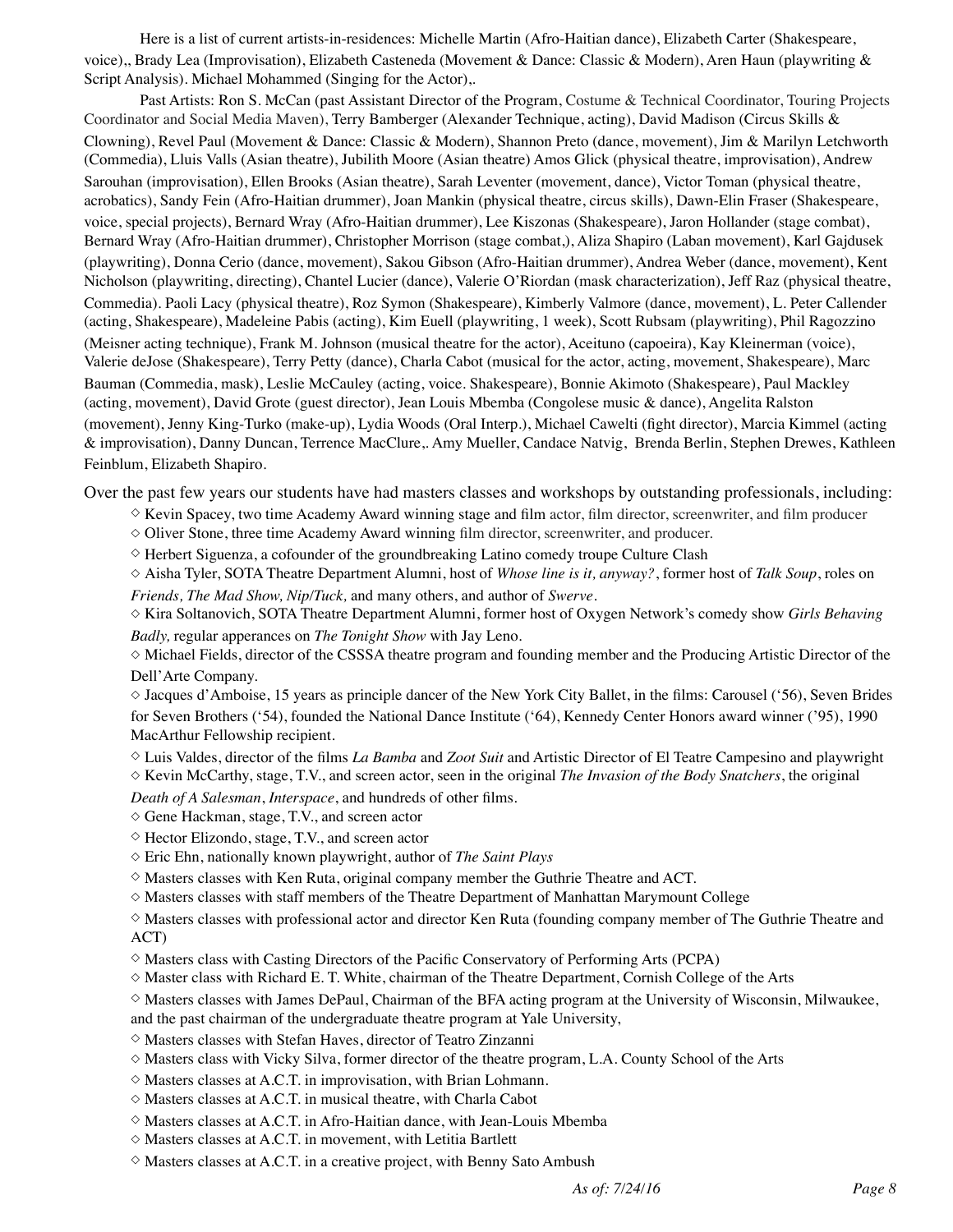- ◇ Masters classes with the Oregon Shakespeare Festival school visit program
- $\diamond$  Masters classes in mask and mine with Ernesto Sanchez
- $\diamond$  Third-hour workshops on make-up(with A.C.T. wig master and S.F. Opera make-up artist, Jenny-King Turko
- ◇ Third-hour workshops on Mask characterization
- ◇ Third-hour workshops on stage management
- ◇ Third-hour workshops on armed combat

We have had visiting performances on our campus of:

- ◇ ACT Master's Student Performances
- ◇ The San Francisco Mime Troupe
- ◇ The San Francisco Circus Center
- ◇ Ashland Shakespeare Touring Troupe
- ◇ The Dell'Arte Company Master's Student Performance.
- ◇ Kaiser Permanente Touring Productions

We have also attended performances at:

- ◇ ACT Master's Student Performances
- ◇ ACT Main Stage Performances
- ◇ The Magic Theatre
- ◇ San Francisco State University
- ◇ The Zeum Theatre
- ◇ Berkeley Rep
- ◇ Aurora Theatre
- ◇ Cal Performances, Berkeley
- ◇ San Francisco Shakespeare Festival
- ◇ Theatre of Yugen
- ◇ The San Francisco Mime Troupe

◇ National Touring productions from the National Theatre of Greece, *Lysistrata* (2004), the Piccolo Teatro Di Milano Italy, *Arlecchino, Servant of Two Masters* (2005), the National Theatre of Japan, and musicals and plays.

SEE OUR WEB SITE SFSOTATHEATRE.ORG "Teachers & Artists" for biographies of current staff.

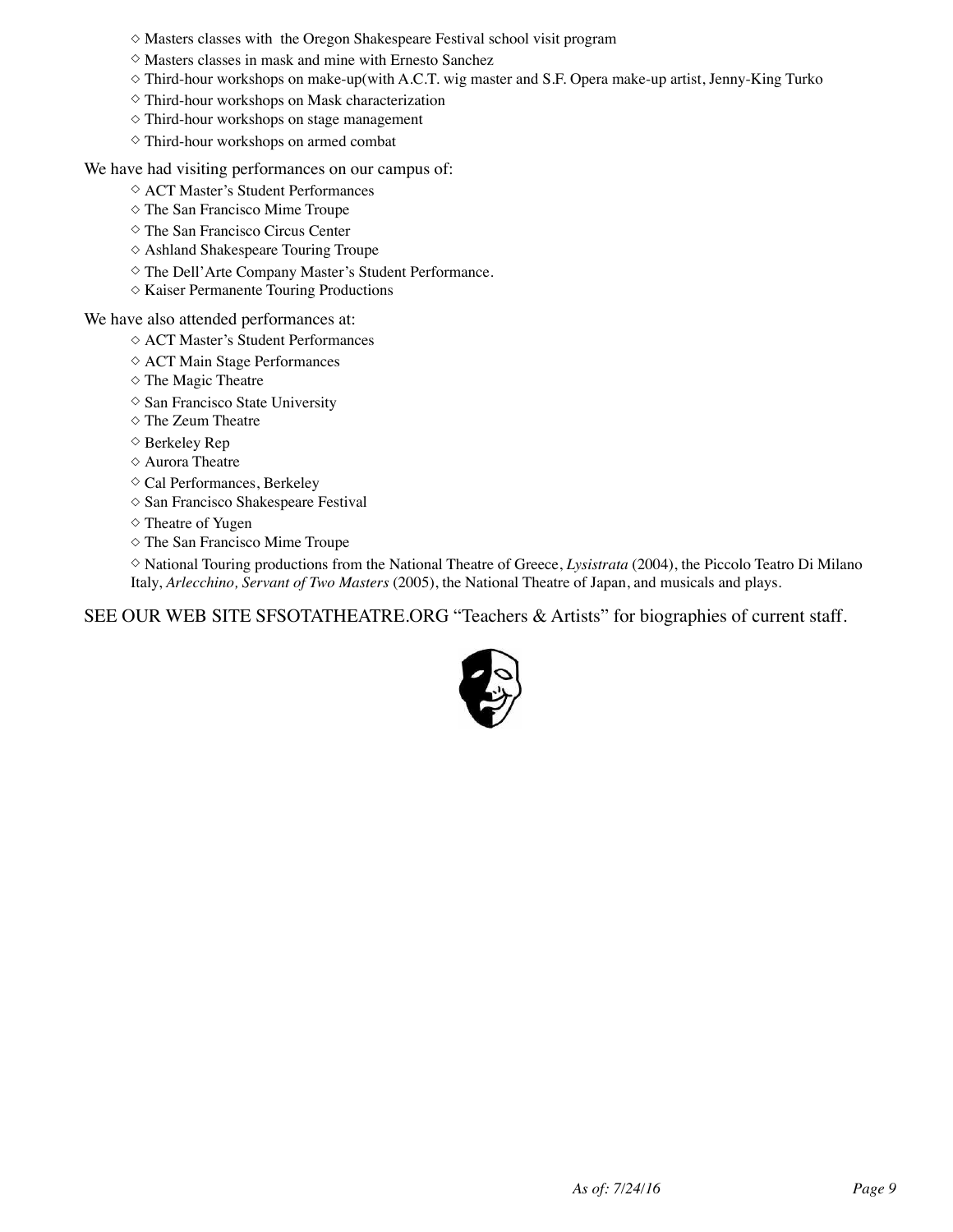# *"Wipe your emotional feet at the door."*

# **PART THREE —** *In the theatre class*

*CREATING A CLIMATE FOR LEARNING*

### **CLASS & REHEARSAL BEHAVIOR, PARTICIPATION & ATTENDANCE**

An acting student must arrive to class and rehearsal on time, prepared with assignments, and ready to work. Classes and rehearsals start promptly at the time listed. The acting student must be healthy and well-rested, physically, mentally and emotionally present and ready to work. If a student falls asleep in class they will be sent home. If the student is too tired to be in class, to do the work, he/she needs to go home and sleep, not be in class. The process is: sending the student to the office where a phone call home gets permission for the student to leave school.

Students do not lie down in class, students do not sitting on other student's laps in class, students bring logbooks to every class, students wear proper "fits" to every class, students wear proper footwear to every class.

The Asawa SOTA theatre students are responsible for knowing all of the information on the two lists, **WHAT A STUDENT-ACTOR NEEDS TO SUCCEED** and **RULES FOR ACTORS IN REHEARSAL AND CLASS** in the book *Acting is Action,* which is issued to each student at the beginning of their first year.

### **ATTENDANCE & TARDY POLICIES**

#### **Theatre is a participatory activity and therefore regular attendance is crucial and is graded**

**accordingly.** Attendance is recorded on a daily basis. Students are responsible for making up missed class work, wherever possible, through arrangement with the teacher. It is not always possible to make up work due to absences. The nature of the work determines whether or not it can be made up. Theatre participation activities— such as exercises, scene and monologue work— cannot, by their very nature, be given in make-up tests. Parents who know their child will be absent should inquire of the teacher if make-up work is possible, or if the class work can be done early or later. It is obvious that a student cannot make up work if they miss a showcase or performance.

If a student is late to class or leaves early, she/he may not receive credit for that day's activities. If a student is 15 minutes late to class, the instructor reserves the right not to allow the student to participate in the class activities, but to observe only and keep a record of the activities in their logbook (which will be graded). Also, if a student leaves class without permission she/he may be asked not to continue in class activities that day.

Any combination of 5 unexcused tardies or absences or non-dresses in a six-week grading period will result in the lowering of a student's grade by 1/2 a letter grade.

#### ASAWA SOTA TARDY POLICY

For habitually tardy students an academic or arts teacher can recommend that they attend "Saturday School" for one or a number of Saturdays depending on the students number of tardies.

#### **CRITERIA**

- 6 tardies per semester
- 6 tardies in one class = 1/2 Day Saturday School
- 6 tardies in multiple classes = 1 full day Saturday School
- After Saturday School consequence the tardy tally is reset.

#### **CONSEQUENCE**

- An automatic U on the marking period grade.
- Saturday School held at Asawa Sota campus.
- Saturday School will be held on dates to be scheduled, Saturday school is held from 9am-1pm.
- Saturday school consists of: reading, quietly doing work, or School Campus Beautification.

#### WHO WILL ASSIGN:

- Classroom Teacher of Record
- Teacher of Record refers names to Counselor
- Student's will be given one week advanced notice that they have been assigned to Saturday school.
- Grade level counselor will notify the family of the Saturday school date.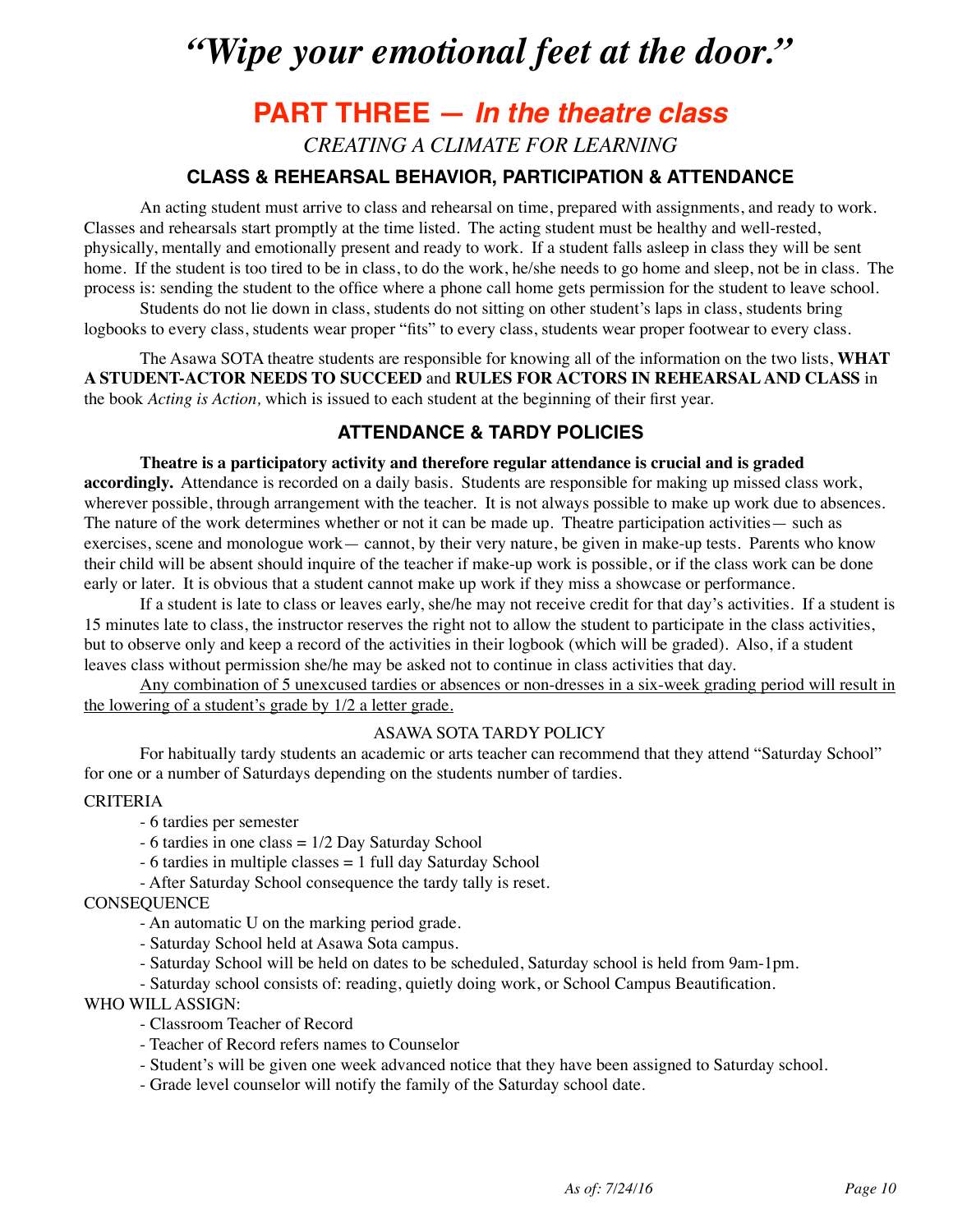### **EXCUSED ABSENCES & PARENT/GUARDIAN NOTES**

ABSENCE NOTES: Legal absences— due to illness, doctor's appointment, court appearance, a death in the family or funeral (these are the legal excuses as defined by the S.F.U.S.D. Student Handbook)— are noted as such on a written note from a parent/guardian, with the dates, plus signature and contact information. The students takes the note to the attendance office, gives it to the attendance clerk where it is kept on record. Only legal excuses as defined by the Student Handbook result in excused absences. Family trips or vacations, personal appointments, job interviews or auditions, or going to work or other extra-curricular activities are not legal excuses for missing class and therefore the teacher does not have to allow the missed work to be made up.

All written excuses for absences, permits to leave school, permission slips, etc., must be signed by the student's parent/guardian. At times the department will ask for an extended note from a parent/guardian to explain an absence or tardy. These notes will be kept on file. If we have any questions concerning authenticity, we will check with the parent/guardian concerning this.

### **SCHEDULING STUDENT'S PERSONAL APPOINTMENTS**

In the past we have had a few parents/guardians who consider the arts classes expendable when it come to their student's outside appointments— such as doctor and dentist appointments, job interviews and auditions, and family matters— and scheduled all outside appointments during these classes. Please remember that we value all of our Asawa SOTA classes equally and do not wish to send a message to the student that their arts classes are secondary to the academic classes, or visa versa. We ask parents/guardians to consider this when scheduling student's appointments. Of course, one or two appointments scheduled during the year is understandable, but appointments scheduled on a regular basis during the arts classes are not.

Students who wish to attend family events such as weddings or wish to observe religious holidays are strongly encouraged to keep their attendance in excellent order so that taking off for a family event or religious observation will not cause them to fall behind in their work or put their partner's work at risk.

### **SITTING OUT & INJURIES**

"Sitting out" is not acceptable behavior in the theatre. Any restrictions which will not allow you to participate fully in the day's activities, including exhaustion or sleepiness, should be explained in a note from the parent/ guardian, doctor, or the school office.

If a student attends a class and does not participate and does not have the above note of explanation, he/she will receive an "F" for that class session. This "F" will remain until a parent/guardian note is brought. The student's participation for the "sick day" might include taking complete notes of the day's activities in his/her logbook, which will be turned-in at the end of the day and graded.

If lack of participation is due to medical reasons or injury, a doctor's note is necessary and should: (1) state the problem, (2) state what the student can or cannot do, and (3) state for how long they will be incapacitated. This is necessary so that teachers may assist them in regaining their progress.

### **PROPER DRESS & FOOTWEAR FOR CLASS & REHEARSAL—** *Department "Fits"*

<span id="page-10-1"></span>

An acting student during exercises, movement classes, rehearsals, or class performances cannot have focus on, or be worried about, his or her clothing or appearance. Therefore, proper clothing is required for participation in all the theatre classes. Proper clothing is the THEATRE DEPARTMENT EXERCISE OUTFIT, what the students call their "fits." Not dressing in their "fits" will result in a lowered grade for that activity. Again, any combination of 5 unexcused tardies or absences or non-dresses in a six-week grading period will result in the lowering of a student's grade by 1/2 a letter grade.

PARENTS: The proper necessary "fit" is purchased by all incoming students in their first week of class[.2](#page-10-0)

The outfit includes:

- · Black sweat pants with "SOTA Theatre" logo (above)— not to be altered, changed, or decorated in any way.
- · Black sweat shirt with "SOTA Theatre" logo.
- · Black T-shirt with "SOTA Theatre" logo.

<span id="page-10-0"></span>If this requirement creates a financial burden on the family we will find a way for the student to meet this requirement. [2](#page-10-1)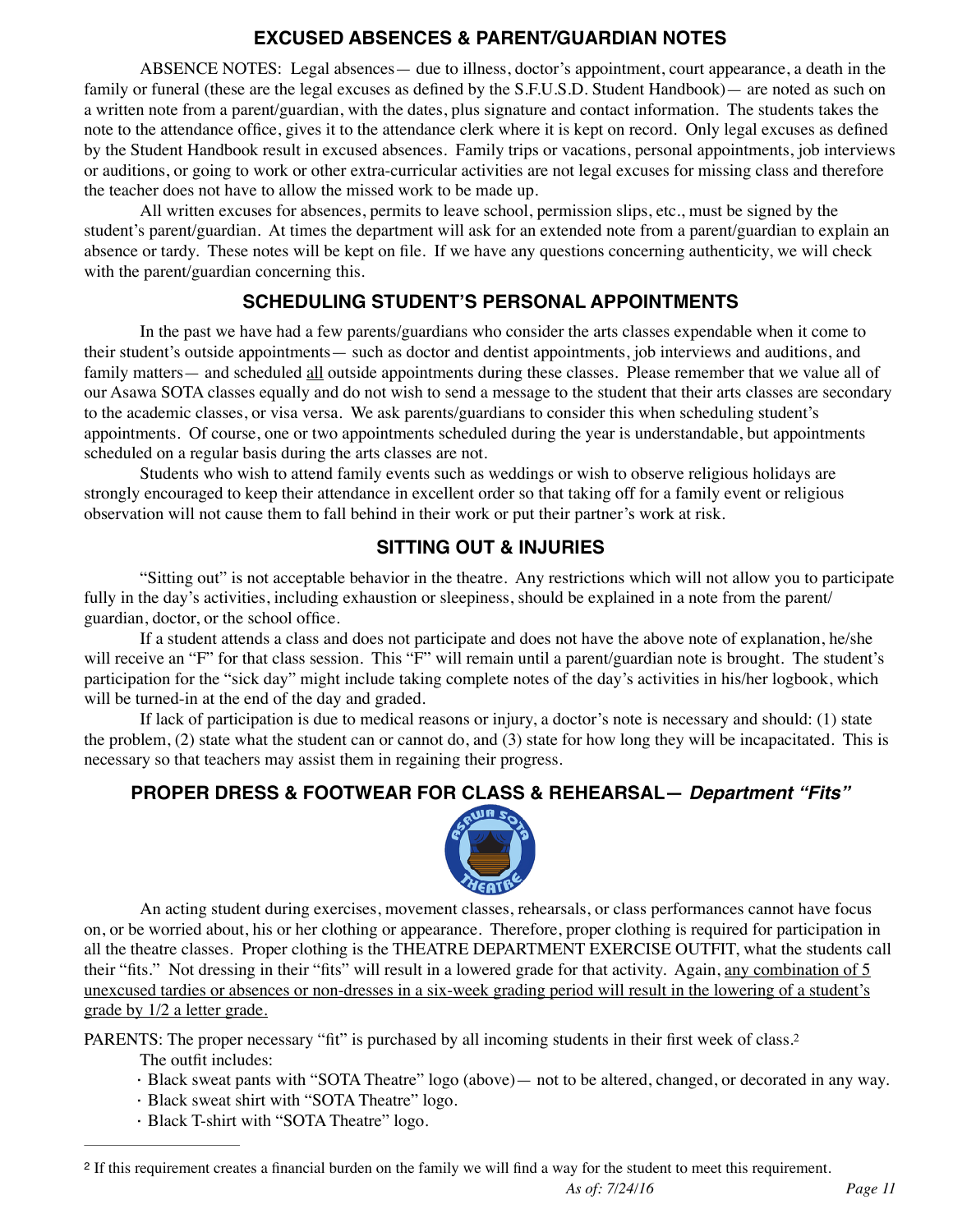· Lightweight tennis shoes (not "designer" tennis shoes), or deck shoes, or dance shoes.

"Proper participation attire" also means NONE of the following: tongue, lip, or nose-piercing, untied shoe laces, shoes with slippery soles, sunglasses or dark glasses, excessive jewelry or hanging chains, coats, hats or hoods worn in class, sleeves covering hands, and loose hair in face. Hair must be pulled back off the face and secured for both women and men. The face must be seen. The following should never be worn in class, heavy boots or shoes (combat boots or Doc Martens, etc.), high heel shoes, platform shoes, sandals, clogs, floppies, low riding or baggy pants, short (minis) or tight skirts.

No cellular phones, computer games, skate boards, bikes, gum chewing, food, or beverages (other than water) are allowed in class or rehearsal.

We highly recommend that students have bottled water with them at all times.

We also recommend that students have underarm deodorant with them at all times. The Theatre Department is very demanding physically.

### **SOTA ACTOR'S LOGBOOK INSTRUCTIONS**

### *"There is a consistent correlation between an actor who writes effectively and one who performs effectively."*

RECORD YOUR ENTRIES EVERYDAY! Keep the logbook active, writing notes and reflections after every class. Logbook entries (other than reflections) are not solitary work; you may discuss the information with fellow students. RECORD EACH DAY ON ONE PAGE. (Use the front for one day, the back for the next. Don't skip pages!)

DAILY ENTRIES MUST INCLUDE In outline form:

- Day / Date / Period of class / Teacher / Class or subject.
- Class material covered. Example: Acting Exercises— including exercise title, instructions, the purpose of the exercise— such as: the who, what, or where, sense memory, voice, movement.
- **Reflections**: Write a minimum of one paragraph of reflection on your class work (not in outline form). This is the MOST IMPORTANT element of your daily entry: What did I learn, discover, observe, or think? How did the class
	- go? Relate it to your training and the arts as a creative process.

#### *SAMPLE DAILY ENTRY*

*Monday, 11/1/09, 6° & 7° / Rayher: Acting Material Covered:* 

*1. Warm-up games: Bunny, Do you love your neighbor?, group stop*

*2. Discovering a character's objective (intention wants) through script analysis.*

*- Objectives always involve the second character. What do I want from him/her.*

*- Look at the end of the monologue first to find out the character's objective.*

*3. Reflection: Without an objective a character has nothing to do in a scene. He has no reason to be there. Always keep your objective in mind!*

**Personalize it.** Glue stick or scotch tape handouts, instruction sheets, reviews, programs, and any pictures, drawings or quotes you might cut out, even things you might write when you are not near your logbook. The bottom line is that it is your record of what you learned. For more information on theatrical logbooks see your text *ACTING IS ACTION* (4th ed.), page 298.

If a "**WEEKLY QUOTE**" is posted on the Theatre Dept. CALLBOARD, write it in your logbook and HIGHLIGHT it. Write a paragraph or two of your thoughts on the quote. What it means to you.

LOGBOOK GRADING CRITERIA: All entries must be written legibly. Neatness, completeness, organization, clarity, and no days missing are a must and will be graded. Turn it in for grading when called upon and at the end of each grading period. You will be responsible for replacing and rewriting all materials in a LOST LOGBOOK. Replacement Logbooks are \$2.00.

**BRING YOUR LOGBOOK TO EVERY CLASS** — TAKE NOTES! DO NOT DOODLE IN YOUR LOGBOOK. Keep ONLY Theatre Department notes in this logbook.

### **SOTA ACTOR'S THEATRE GAME FILE INSTRUCTIONS**

Keep a list of all the theatre games and exercises played in class in the section of your logbook. Entries (other than reflections) are not solitary work; you may discuss the information with fellow students.

EACH GAME ENTRY MUST INCLUDE— In outline form:

- GAME TITLE (and alternative names).
- Teacher or Class where you learned it.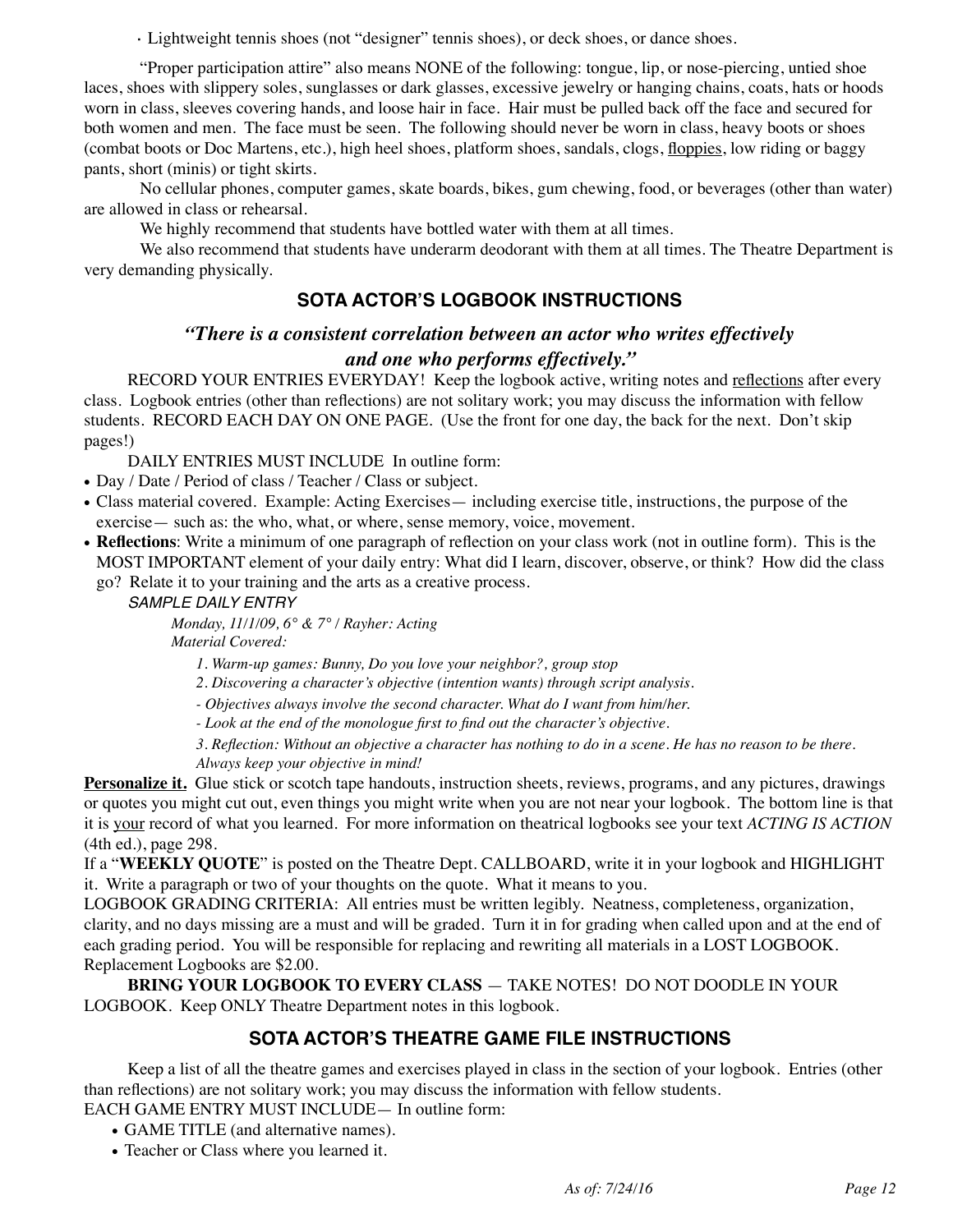- SOURCE OF THE GAME— if known (examples: Viola Spolin, Chekhov).
- GAME DIRECTIONS— so that you could lead the playing of this game using these notes if called on. Use diagrams and drawings if helpful.
- THE PURPOSE OF GAME OR EXERCISE—such as: concentration, imagination, relaxation, sense memory, voice, movement, etc.
- **REFLECTIONS** Minimum of a paragraph of reflection (NOT in outline form). This is an IMPORTANT element of your entry. What did I learn, observe, discover, or think.

GAME FILE GRADING PROCEDURE: All information must be written legibly. Neatness, completeness, organization, clarity, are a must and will be graded. You will turn it in for grading when called upon and at the end of each grading period.

You will be responsible for replacing and rewriting all materials in a LOST LOGBOOK/GAME FILE.

### **GRADES & GRADING POLICY**

All units in the curriculum are required courses and must be passed each semester. There are no electives at this time.

Our department grading policy focuses heavily on (1) participation, (2) the student's ability to "focus" on the task at hand, (3) the student's willingness to TRY and experiment, (4) the student's ability to establish and use good work habits, (5) completing assignments, and (6) the adequate preparation, practice, and rehearsal of assignments inside and outside of class. Since each student "volunteered" to attend Asawa SOTA and be in the theatre program, rather than at another school, we expect the student, with the instructor's guidance, to succeed. Any student selected into the program should be capable of a passing grade ("C" or better) in his/her theatre classes.

Q: Is an "A" an automatic or average grade in the theatre courses?

A: NO. An "A" is not an automatic or average grade in the theatre department.

Q: How do I get a good grade in theatre?

A: If you focus consistently on doing the "best" work you can in ALL of the units of the program you will receive a "good" grade. If you focus more on "the grade" than what you are "learning," you have your focus in the wrong place.

Q: What if I find that I don't like one of the units offered in my curriculum, such as playwriting or a dance class, can I still pass the entire course.

A: Yes. But you cannot receive an "A" in the entire course without functioning adequately in ALL of the units offered. Students must demonstrate a proficiency in all units of the program, be it voice, acting, or playwriting.

Q: How do you average together the grades of all the different units and artists-in-residence (AIRs) that I will be working with?

A: As the actual final contact hours with each AIR may vary from the number of hours scheduled at the beginning of the semester, we can only present here the formula used in calculating the grade. The foundation for the formula is:

(1) There are approximately 180 days in a school year, this means you will be attending between 360 hours to 540 hours in the theatre program. Therefore, each class period (hour) of the semester equals about 0.75% of the semester grade. But required attendance at all Theatre Department performances, completing written assignments (book reports, critique sheets, Logbooks, etc.) also contribute.

(2) A weekly calendar might be figured something like this: movement - 2 hours a week (or 20% of grade), playwriting - 2 hours a week (or 20% of grade), Afro-Haitian dance - 1 hour a week (or 10% of grade), acting - 5 hours a week (or 50% of your grade). Or, at the end of the six week grading period, if you were in class 18 hours with your movement teacher (or 22.5%), 14 hours with your playwriting teacher (or 17.5%), 8 hours with your Afro-Haitian dance teacher (or 10%), 40 hours with your acting teacher (or 50%), for a total of 80 hours (100%).

Q: If I earned a "C" in my first six week grading period, is getting an "A" for the semester grade out of the question?

A: No. The various class activities are graded on a system with progress and improvement on each activity taken into consideration.

- Q: How do I get an "A" in theatre?
- A: To receive an "A" you must:

· Receive nothing below a "B" from all of your AIRs and teachers.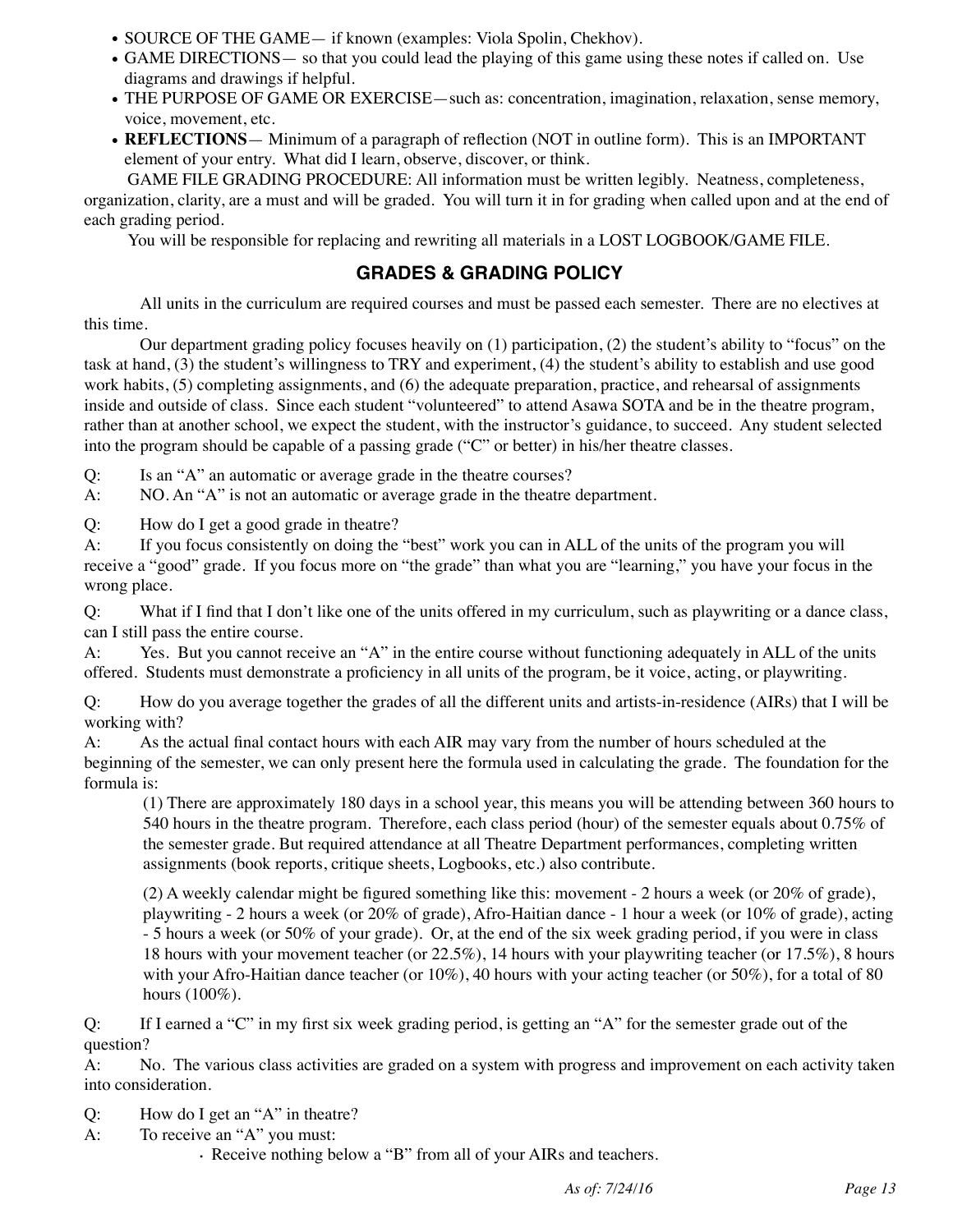· Willingly attend or participate in ALL Theatre Department productions and the post-mortem reviews/evaluations.

- · Willingly attend ALL department field trips.
- · Complete ALL department reading assignments and accompanying required reports.
- · Not have more than 15 combined unexcused absences and tardies.

Please note that attendance, effort, and commitment are the major considerations in the determination of grades. It's a simple equation: quantity of time = quality of product, or to quote an old theatre saying: *"Acting is 10% inspiration and 90% perspiration."*

#### **REPORT CARDS**

On your report card is recorded:

Scholarship: A, B, C, D, and F (all can have "+" or "-," except semester grades) Citizenship:  $E = Excellent$ ,  $S = Satisfactory$ ,  $W = Warning$ ,  $U = Unsatisfactory$ Absences and Tardies: correct number

Comments: Students and parents please WATCH for codes marked under comments on your report cards. It details your progress and what you need to improve.

The Grading System used for establishing averages is:

|  | $A+$ = 12 pts. B+ = 9 C+ = 6 D+ = 3 |  |  |  |         |  |
|--|-------------------------------------|--|--|--|---------|--|
|  | $A = 11$ $B = 8$ $C = 5$ $D = 2$    |  |  |  |         |  |
|  | A- = 10 B- = 7 C- = 4 D- = 1        |  |  |  |         |  |
|  |                                     |  |  |  | $F = 0$ |  |

The following is the grading scale—  $\%$  of points necessary to receive each grade. This is calculated by a computer software program.

| $A+$ | for $\% > 100$ | $($ +         | for $\% > 50$ |
|------|----------------|---------------|---------------|
| A    | for $\% > 90$  | $\mathcal{C}$ | for $\% > 40$ |
| $A-$ | for $\% > 82$  | $\mathbf{C}$  | for $\% > 32$ |
| $B+$ | for $\% > 75$  | $D+$          | for $\% > 25$ |
| B.   | for $\% > 65$  | D.            | for $\% > 16$ |
| $B-$ | for $\% > 57$  | F             | for $\%>=0$   |

### **STUDENT PROGRESS, PLACEMENT AND ADVANCEMENT**

Each semester, a student's work is reviewed by the Department Director and AIR/faculty to evaluate the student's progress. When needed a faculty/student conference occurs which allows students to review progress and to set goals.

Placement in a theatre class is by demonstration of levels of proficiency in the prerequisite theatre class or classes, or equivalent past theatre experience.

Since the theatre experience is based on personal growth, evaluation is a natural result of the process. Also, since acting is a cumulative experience, the student is evaluated continually throughout their course of work. Written and verbal evaluation by the student himself, his class, and the teachers is, therefore, more relevant to the student and his progress than a letter grade.

There is no automatic advancement in the theatre program. At the end of each semester, and in particular at the end of the course year, each student is evaluated for placement. Advancement is determined by the student's demonstration of his/her ability to put into practice the material covered in the class, including good work habits especially self-direction, ability to focus on task at hand, and keeping to task— and, when the need arises, by passing a placement audition given each year— which is often part of the final examination— or permission of the instructor. Everyday is an audition.

You must receive a semester grade of "A" to guarantee an advancement to the next class. Depending on the number of "A" students in each class, there is the possibility that a student with a "B" could advance to the next class. A student will probably not advance with a grade of "C," and will absolutely not advanced with a "D" or "F."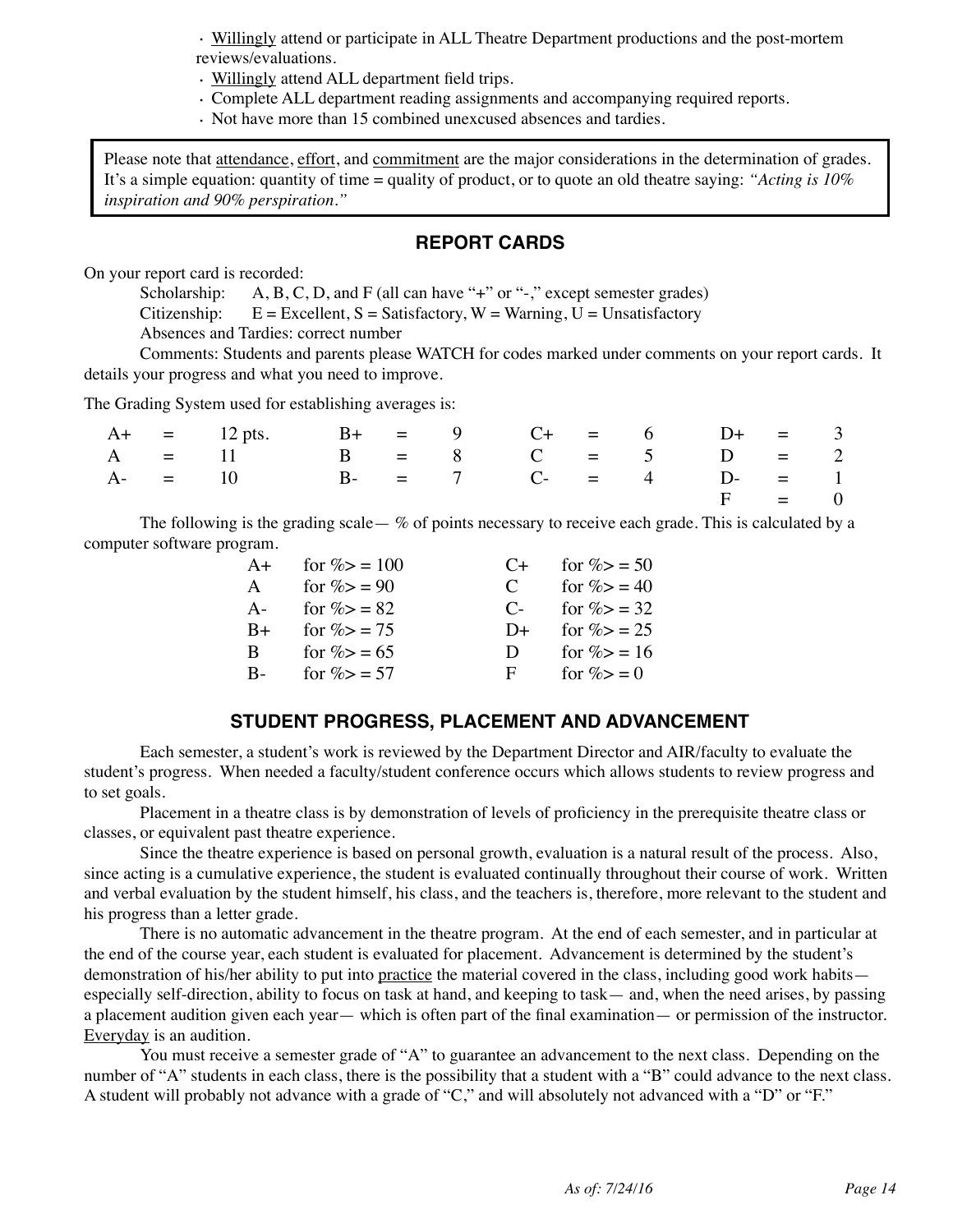### **PROCEDURE FOR AT RISK STUDENTS & ACADEMIC RESTORATION**

If a student has either received two or more F's in any class for the 1st semester or is struggling academically or he/she is in danger of failing to fulfill the requirements necessary to earn a high school diploma they will be placed in Academic Restoration. It is held as a morning class and during 6° Arts block. A certified academic support teacher runs the program Monday through Friday. The students report for the first hour of Art Block and return to their art discipline for the second half. The instructor offers study skill support and one-on-one tutoring. Attendance is logged and reported to art discipline heads and counselors on a daily basis. This situation should be avoided if at all possible as it also jeopardizes the students grade in their arts class, as they miss half of the material covered daily.

 At risk in the arts: Even though evaluation is a daily, weekly, and monthly process, Asawa SOTA has a school-wide end of 10th grade demit policy. If we have not worked together (teacher, student, parent) to improve the "at risk" student's behavior and commitment to the department and his/her own work, we will ask the student to leave the school. This end of Sophomore year demit policy will not be a surprise to the student or parent. This evaluation starts on the first day of the first year and the "at risk" student will have years to improve.

### **THE ARTS PROGRAM IS A GRADUATION REQUIREMENT**

If a student receives an "F" as a semester grade in his/her theatre class, he or she CANNOT receive a diploma from Ruth Asawa School of the Arts in the graduation ceremony, without making up the "F" to a grade of "C" or better.

### **STUDENT GRIEVANCE PROCEDURE**

The procedure for a student's grievance will be detailed in a separate document which will be circulated at a later date.

### **SMOKING, DRUGS AND ALCOHOL USE**

The department has a ZERO tolerance policy concerning the use of drugs and alcohol. No smoking is allowed on the campus or on the sidewalks surrounding the Asawa SOTA campus **at any time**. This means during ANY school activity, including PERFORMANCES. If a cast or crew member breaks these rules it will be cause for IMMEDIATE dismissal from the production. No exceptions or excuses will be accepted.

#### **Asawa SOTA Policy Regarding Student Use/Possession of Illegal/Forbidden Substances** It is incumbent upon all Asawa SOTA community members—Faculty, Staff, Students, Artists, and Parents/ Guardians—to work to ensure that Asawa SOTA is a safe, healthy, and positive learning environment for everyone. In the interest of our community, and in accordance with California Education code, we maintain a zero tolerance policy towards possession, use, or sale of any illegal substance, drug-related paraphernalia, alcoholic beverage, or tobacco product.

In the event that our policy is broken, the administration will assign consequences in a consistent and uniform fashion. Students and families that are unwilling, or unable, to abide by this policy should seek a different school placement for their child.

- A student who is suspected to be in possession/under the influence of any illegal or forbidden substance will be escorted to the administrative office. If this is the first offense, a parent/guardian will be contacted and required to pick up their child immediately. If an infraction is confirmed, the student will be referred to the Wellness Center for a minimum of two mandatory Brief Intervention Service (BIS) sessions beginning when the student returns to school, and depending on the severity of the infraction may be officially suspended from school. (*If the student does not complete her BIS sessions, a formal suspension will be assigned*).
- In the event that a student is cited with a second infraction, the student will be automatically, and officially, suspended from school, parents will be notified and the student will be referred again for a minimum of two more mandatory Brief Intervention Service (BIS) sessions, with parent/guardian participation required for at least one session. Additionally, a second infraction will result in exclusion from all school-sponsored extra-curricular activities, including dances, sporting events, etc.
- A third infraction will result in an automatic three day suspension and a referral to Pupil Services for possible further consequences, such as counseling conference, expulsion hearing, or school placement change.

It is expected that every student and every parent/guardian in the Asawa SOTA community understands and agrees that to have, use, or appear/be under the influence of any illegal/forbidden substance at school or at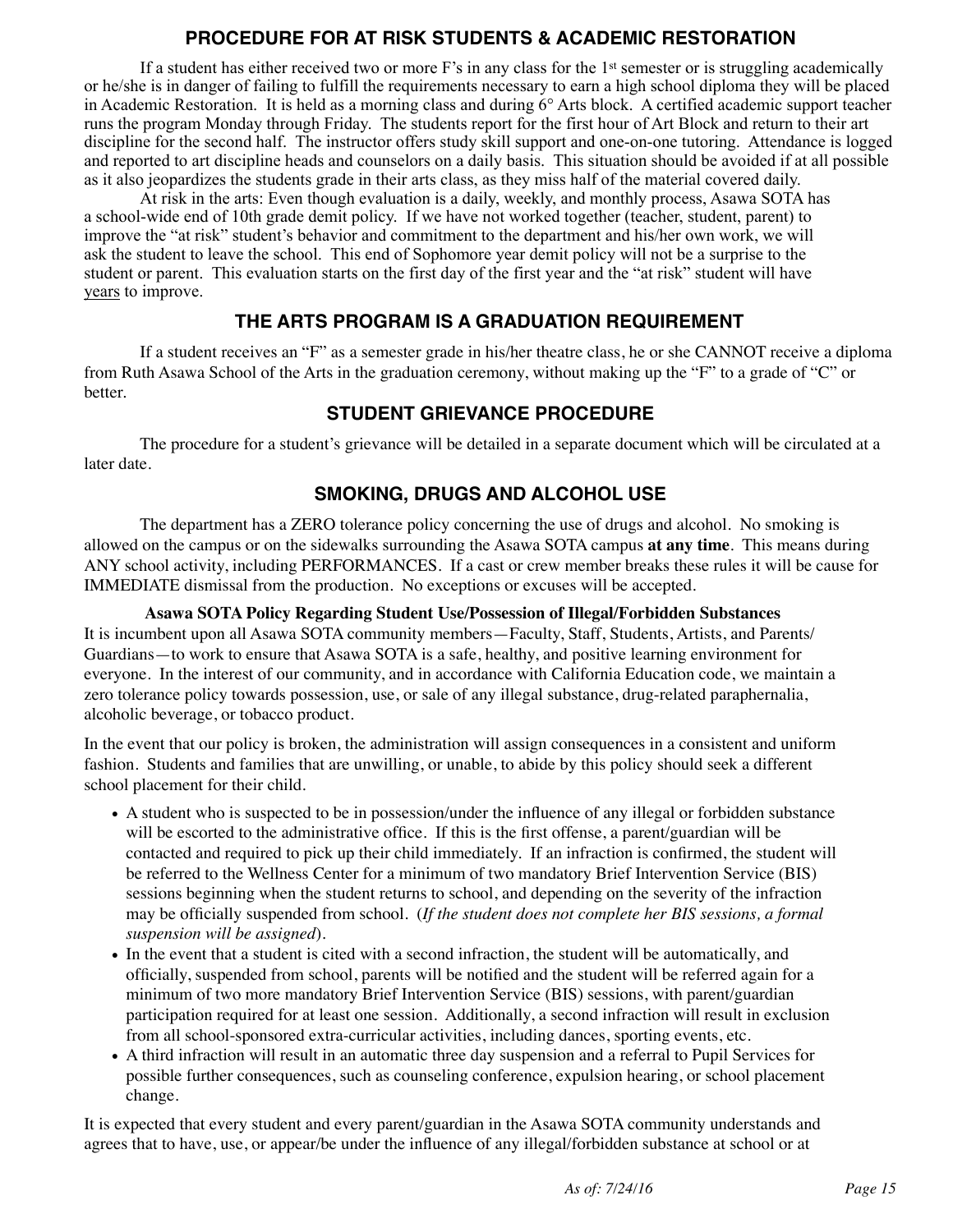school-related functions (on or off campus) is unacceptable. We require that all parents/guardians and students review this policy together.

### **SOTA PERFORMANCE ATTENDANCE REQUIREMENTS**

The department requires the attendance at various Asawa SOTA public performances, especially Theatre Department performances— if the student is not a participant— to enhance the student's personal development and establish a "common ground" for discussion. These usually number about six per year. Not only do we want the student to see her/his fellow students work, we discuss the plays and performances in detail in a class "post-mortem" and periodically review them in writing. We place a great deal of importance on department productions and expect ALL students to participate. To get credit for each performance the student must "check in" with the teacher in charge BEFORE and AFTER the performance, and be an active participate in the "post-mortem" discussion.

If for any reason a student cannot attend a performance, the parent/guardian should call the department as soon as possible to make other arrangements. It might be possible for a student to attend a dress rehearsal. Only legally excused absences— due to illness, doctor's appointment, court appearance, a death in the family or funeral are allowed to miss a required performance. A student who does not attend an assigned event, and does not have a parent/guardian signed note BEFORE the day of the event, will have his class grade lowered by 1/2 a grade (i.e., current "B+" will be lowered to a "B").

If attendance at a performance is required (at other than department performances), a copy of the printed program of that event, signed by a SOTA staff member at the end of the event, must be presented to the theatre teacher on the following school day after the event to receive attendance credit.

Since these are class assignments, MONEY IS NOT AN OBSTACLE TO THE STUDENT'S ATTENDANCE. We can make arrangements for discounts on tickets, IOUs, for the student to usher at the event, or, if necessary, find funds to pay for a ticket. It is not an excuses for missing attending to inform the department AFTER the event that the student "*didn't have any money and couldn't go the play*," since we have many ways of solving this issue BEFORE the performance.

### **FIELD-TRIPS AND OFF-CAMPUS PERFORMANCE REQUIREMENTS**

We believe that attendance at live arts events is necessary for the development of any theatre student. Like attendance at on-campus performances, these events expand the student's "know" and create points of reference and a common ground for future discussions and studies.

Therefore, the Theatre Department requires attendance at various off-campus performances, field-trips, masters classes, lecture/demonstrations, exhibits, and festivals. These usually number from two to four per semester. They are held at various times, some during regular school hours, others after school, and some on evenings or weekends. We do not have control over the timing of many of these events— or how much advanced notice we receive— as we get complimentary tickets for many of these events and must follow the performance schedule. As much advanced notice as possible will be given to students and parents. We do make an effort to avoid school nights for such activities.

Field-trip permission slips signed by the parent/guardian are required for all off-campus events. Only legally excused absences— due to illness, doctor's appointment, court appearance, a death in the family or funeral— are allowed to miss a required performance. A student who does not attend an assigned event, and does not have a parent/ guardian signed note BEFORE the day of the event, will have his class grade lowered by 1/2 a grade (i.e., current "B+" will be lowered to a "B").

If any trip occurs during morning academic classes, permission must also be received, in writing, from the instructor whose class(es) the student will be missing. Students are required to make up all missed work for these classes. Permission to miss academic classes is not automatic and may be withheld by the academic teacher.

Public transportation will be used for off-campus field trips. Students are not allowed to drive in private cars — as drivers or passengers— on field trips without express written permission of the parent/guardian. Students who sign up for a field trip but fail to attend are given a "cut" for that day.

### **STUDENT MEDIA ACCESS, USE OF YOUR NAME, IMAGE AND WORK**

At the start of your first year at Asawa SOTA a form will be distributed to be signed by you and your parent/ guardian which gives permission to the Ruth Asawa San Francisco School of the Arts to publicize the school, its activities, and your participation in these activities. This includes, but is not limited to using your name, image and department work while attending Asawa SOTA— on stage, in activities, or in classes— in print media, on a website, on radio, on film, in video or audio recording, or on television. We reserve the right to submit your name or any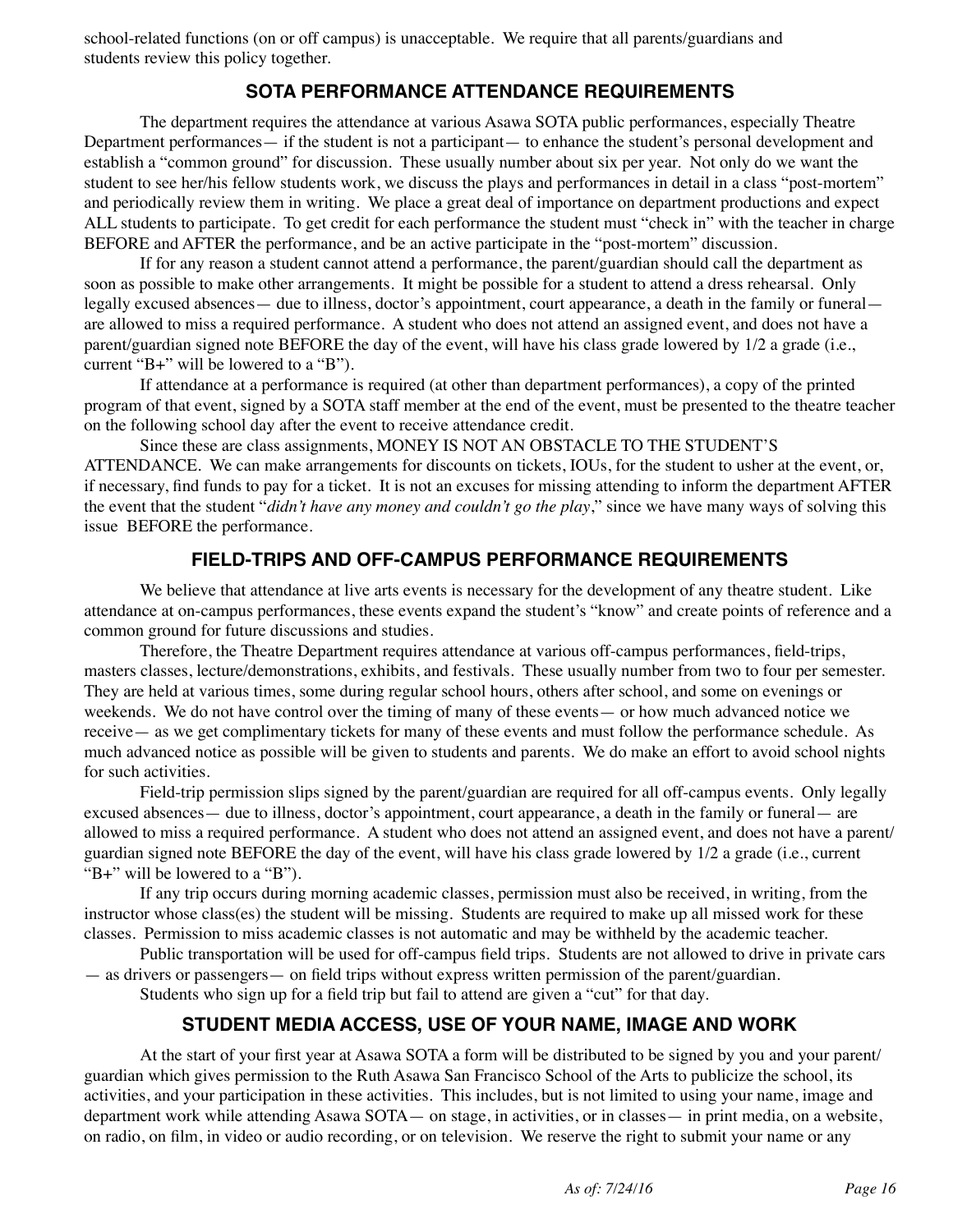material that was created at Asawa SOTA (especially playwriting) to student contests or scholarship applications that will advance your career.

Although we understand the legal reasons why a parent/guardian would not want their child's name or image publicized, we also wonder why a student would be studying a performing art in an arts high school.

### **VISITORS TO CLASS AND REHEARSAL**

Because theatre class and rehearsal are places where you must feel safe to experiment, and because this work, for the most part, is not intended to entertain visitors, including parents, outside students, or other Asawa SOTA students, each teacher or AIR will establish a policy regarding allowing guests to observe, audit, or participate in classes or rehearsals.

A student visiting from another school must get a "Visitor's Pass" from the Administration. This pass gives the student permission to be on the Asawa SOTA campus, not necessarily in the class room. Permission is only granted by the teacher or AIR. The teacher has the right to restrict admission to the class or rehearsal.

We do have regular "prospective student visitor days" with which we cooperate.

### **PROCEDURE FOR TRANSFERRING TO ANOTHER ASAWA SOTA DISCIPLINE**

- · First, the student must have completed one full year at Asawa SOTA before applying for transfer.
- · Second, the student must be in good standing in her/his current major.
- · Third, the student must audition on the scheduled "general audition date." Special audition dates will rarely be arranged.

· Fourth, the student must follow all department guidelines for the auditions.

A student cannot change disciplines once her/his senior (12th grade) year has started. Transfer forms and complete information on this process are available in the Asawa SOTA office.

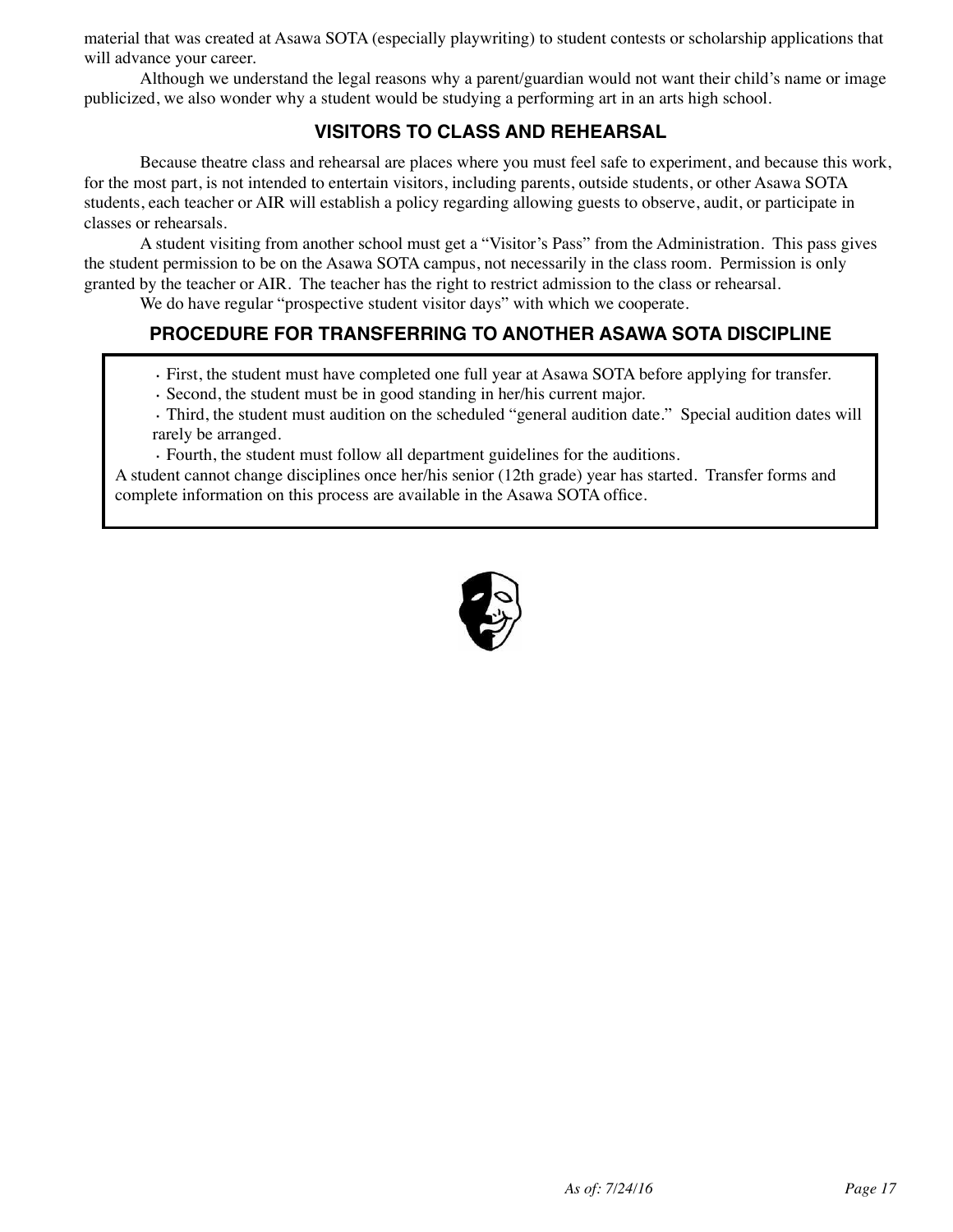## **PART FOUR —** *About extra-curricular activities*

### **PARTICIPATION IN EXTRA-CURRICULAR ACTIVITIES & FIELD DAY**

Participation in extra-curricular activities and field day is a privilege, not a right. Field Day is a major schoolwide activity in which all of the arts departments compete in friendly field competitions. To participate in this activity a student must be in good standing with their department.

Students must receive permission from the Asawa SOTA Theatre Department before participating in any extracurriculars that could interfere with the successful participation in Asawa SOTA academic or theatre activities. Also, if these activities conflict with the Asawa SOTA performance schedule or the student is at risk, permission may be denied.

As a member of the Asawa SOTA Theatre Department you have agreed (by accepting admission) to abide by the following rule: To not participate without prior permission from the department in any extra curricular activities, be it after school, nights, weekends, fall, winter, spring, or summer recesses, in any extra curricular activities, including sports teams<sup>3</sup>[,](#page-17-0) Mock Trial, events, lessons and academic classes, other on or off-campus arts classes, tutoring, extended vacations or holidays, or on or off-campus productions, or employment. Missing the theatre program classes for sports or other extra-curricular activities is just that: "missing the program!" The student will be mark as absent and will be grading accordingly by teachers and AIRs. If a student says that another student is "*somewhere else*," the student will still be marked as absent and graded accordingly.

<span id="page-17-1"></span>Procedure for receiving permission is:

· BEFORE the first meeting, class, job interview, or audition talk to the Department Director about what you would like to do and why, and how it fulfills any future plans, etc.

- · You must have a current GPA of 2.0 (Academic) and 3.0 (Arts)— on last report card issued.
- · You must not have a failing "F" grade in ANY CLASS— on the last report card issued.
- · You must be "in good standing" in the theatre program.
- · You must tell any perspective activity director that your school day ends at 4 p.m.

· If wishing to participate in an acting class, workshop, or drama activity, this program must not conflict with the philosophies of the SOTA program.

We highly recommend that students in their first year at Asawa SOTA do not participate in any theatrical activities other than those offer by Asawa SOTA. You may participate in any school-wide productions offered.

Reasons for this policy are: · So you do not overextend yourself. This will protect students from taking on too much and jeopardizing

their grades, their success at Asawa SOTA, and their future plans. Asawa SOTA activities, academics and arts come first.

· To avoid any scheduling conflicts that would interfere with your Asawa SOTA activities. Also, you might not be aware at a particular time of the schedule or schedule changes of department activities.

· To avoid training philosophy conflicts. A young actor should not be called on to sort through what might be contradictory programs or techniques.

We are not alone in this philosophy, many nationally recognized theatre programs and conservatories restrict their students' outside activities.

### **OUTSIDE AUDITIONS & CASTING**

The Asawa SOTA Theatre Department has developed a reputation for being a premiere arts training school in the region. We regularly receive audition information from— or are visited by— casting agents for major motion pictures, local theatre companies, independent video and film-makers, college, university and professional conservatory staff members. The Asawa SOTA staff is asked to make casting recommendations to these groups. We hope you understand, we must be absolutely honest in our recommendations to these individuals or they will no longer seek our advice or come to our school as a source for casting.

<span id="page-17-0"></span><sup>&</sup>lt;sup>3</sup>To participate on Academy sports teams, the Academy only requires a medical examination and a GPA requirement, but Asawa SOTA students must also meet other requirements stated by their arts discipline.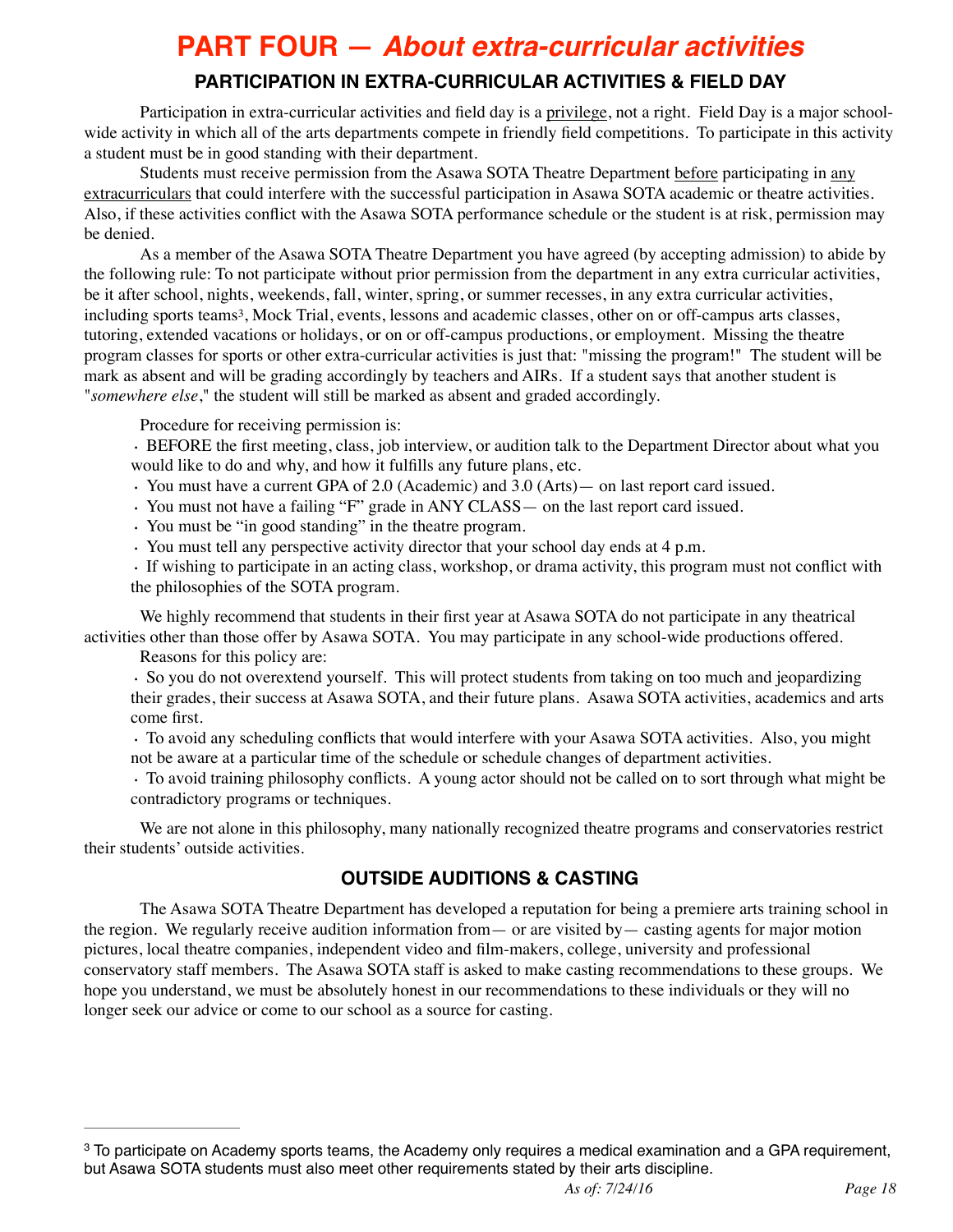### **STUDENT SELF-DEVELOPED PROJECTS**

The Theatre Department has always encouraged students to "*create their own work, start their own troupes*." We do not discourage students from developing their own projects— but not during class time or interfering with our production schedule. We have had many student self-directed projects in the past.

There are a number of elements that must be considered in the decision making regarding a self-directed student production and the use of the facilities of the S.F.U.S.D. This includes ANY PART of the Asawa SOTA campus (either inside or outside of buildings).

As it is with any class, a CREDENTIALED teacher must supervise any activity or club sponsored by the School District. This does not mean simply asking a teacher to put the activity under their name, but they must "supervise" the activity and be present at all rehearsals and performances occurring on campus. If the students find a facility supervisor, they must make the teacher aware that they are responsible for the students health and welfare while they are participating in the activity on campus.

If the student group do not get a credentialed teacher to sign-on as a sponsor they have to understand the following: since this is a personal self-run project and does not have an "official school sponsor" they cannot use any part of a S.F.U.S.D. facility without submitting a request to the District facilities department. This request will ask for the name of an ADULT person who is making the request and is responsible. The District checks the clearance of your selected dates with the school site. If accepted, a fee is attached that also includes the hiring of a custodian to open and close the facility, etc.

### **OFF-CAMPUS EMPLOYMENT**

We are aware that many students must hold after-school and weekend jobs, and that these jobs are a step to adulthood. And we know how important clothing, car upkeep, and leisure activities are to students. We will try to understand student work schedules when it comes to after-school activities, but a student must always keep up with class and homework needs. Asawa SOTA theatre requires a commitment beyond regular class hours and its schedule varies. Remember, students must obtain a work-permit from the Asawa SOTA office to apply for a job and must check with the department chairman before accepting a job. Also, it is against state law for an employer to require a student, as a condition of employment, to miss any part of the school day or a class assignment, and remember that Asawa SOTA classes usually end at 4 p.m., and productions ARE part of the school's class assignments.

### **BALANCING ACADEMICS AND ARTS**

We do not sacrifice academics for the arts. Remember our goal is to help you achieve your career goals— be they in college or elsewhere— and academics are an important part of this.

Academic grades must be kept in good order during the period of participation in extra-curricular activities. Students must have a current G.P.A. of 2.0 ("C") to be allowed to audition for any extra-curricular (after-school) productions— including professional or student produced films or videos. Transcripts will be checked as part of the audition process. Excessive absences from academic class during the rehearsal and production period will be dealt with.

### **PRODUCTION CONTRACTS**

*Know what you are taking on BEFORE you take it on.* A "Production Contract" that cites your obligations to the production will be signed by students and parents as part of the audition process. Violation of the contract can lead to dismissal from the production. A detailed rehearsal schedule and complete scene breakdown will be distributed to students and parents allowing for enough advanced time to adjust personal schedules.

### **STUDENT GOVERNMENT & DEPARTMENT SOTA STUDENT REPS**

We encourage students to participate in student government and student organizations. Asawa SOTA has student body and class officers, Site Council Committee and many organizations in which a student can be involved. Most meet during lunch time and provide valuable services to SOTA. A Theatre Department grade of B or better must be maintained to participate and a permission slip to participate must be signed by the department chairman and the student must return on time to their arts classes. STUDENT DEPARTMENT REPRESENTATIVE (SOTA Reps) are selected by a vote of all department students and attend lunch time bi-weekly meetings with the Principal and the other department SOTA REPS to present and discuss any school wide concerns and report back to the department the topics discussed. This student cannot concurrently hold a major student body office.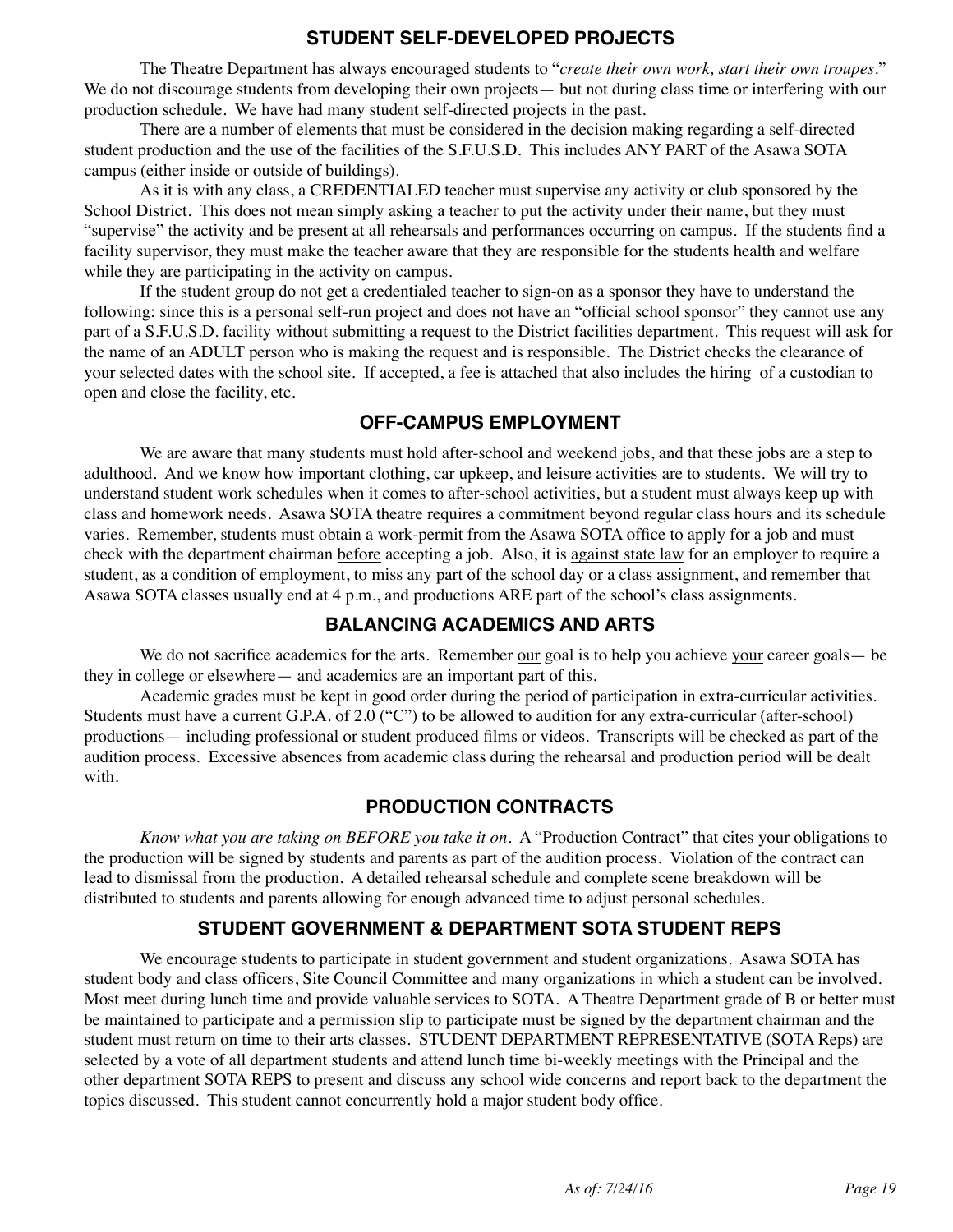### **THIRD HOURS**

Third Hour workshops (the phrase still hangs on, even though they are really Fourth Hours) and classes are offered to Asawa SOTA students on an irregular basis. These after-school and weekend classes of various duration are conducted by working professionals. These workshops are announced on our websites.

### **STUDENT PARKING**

The student parking area at Asawa SOTA is the first parking lot as you enter the O'Shannassey Avenue campus gates. Students must have written permission from parent/guardian to bring a car on campus, and permission from the principal must also be granted (as per the SFUSD Student Handbook).

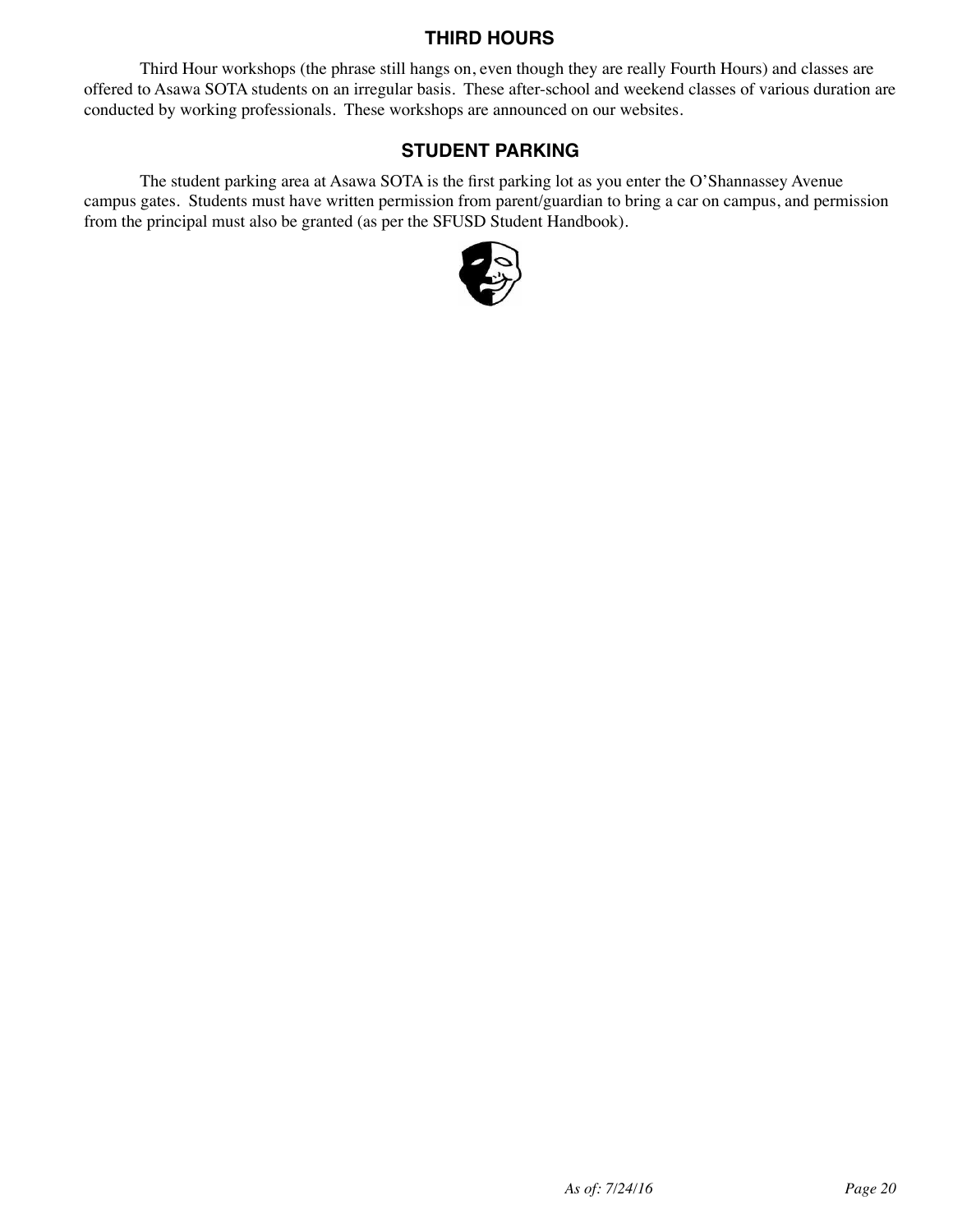# **PART FIVE —** *Current course & unit descriptions (Syllabus)*

### **COURSE OVERVIEW**

In the theatre we must train the following three elements as one unit: the mind (intelligence), the body (activity), and the heart (soul). In the teenager they are often considered three different things and developed individually. A student usually considers an activity either physical or mental. I am in an academic class and must use my mind. I am in a P.E. class and I use my body, and in my day to day activities with my fellow students I am ruled by my feelings. But in the theater these three elements must be considered as one entity, they must be dealt with as one entity or you create what I call the mind body dichotomy, my body does one thing while my mind does another. Our training makes these three elements a whole. Grounding is reinforced in Asian Theatre, gesture is reinforced and expanded in Afro-Haitian dance, the lyric of language is reinforced in Singing for the Actor, working in an ensemble and listening is improved in Clowning and contact improvisation in Dance. To know precisely the value of the spoken word, the power of the operative word and the architect of a written speech are brought into focus in Playwriting, Voice and Shakespeare.

Here is a check list which helps explain what you will learn in your first year in the Asawa SOTA Theatre Department and in all future years. We strive:

- $\blacksquare$  Not to "play act"
- Not to "play for results"
- Not to "indicate"
- To focus and "listen"
- $\sqrt{\ }$  To be grounded
- $\blacksquare$  To use their entire being to present a complete character.
- $\overline{M}$  To use appropriate movement  $\&$  gesture for the character. Not to be frightened of the authentic

gesture.

- To avoid "happy feet"
- To avoid "wandering and unspecific movement and gesture"
- $\overline{M}$  To move on the "emotion" of the line (variation)
- $\overline{M}$  To gesture appropriately and fully.
	- $\overline{M}$  Not to gesture from the elbows
	- $\blacksquare$  Not to "windmill"
	- Not to be a "hem grabber"
- $\blacksquare$  To find the Arc
- $\overline{M}$  To have a reason & a point
- $\blacksquare$  To have an objective
	- To have emotional variation (expressed in vocal, emotional, and movement variation)
	- $\overline{M}$  Not to make everything equal
- To have a vivid and seeable second character
- To have a seeable "where"
- $\overline{M}$  To love the art in them, not them in the art
- $\overline{M}$  To work outside of your comfort zone

To know precisely the value of the spoken word, the power of the operative word and the architect of a written speech.

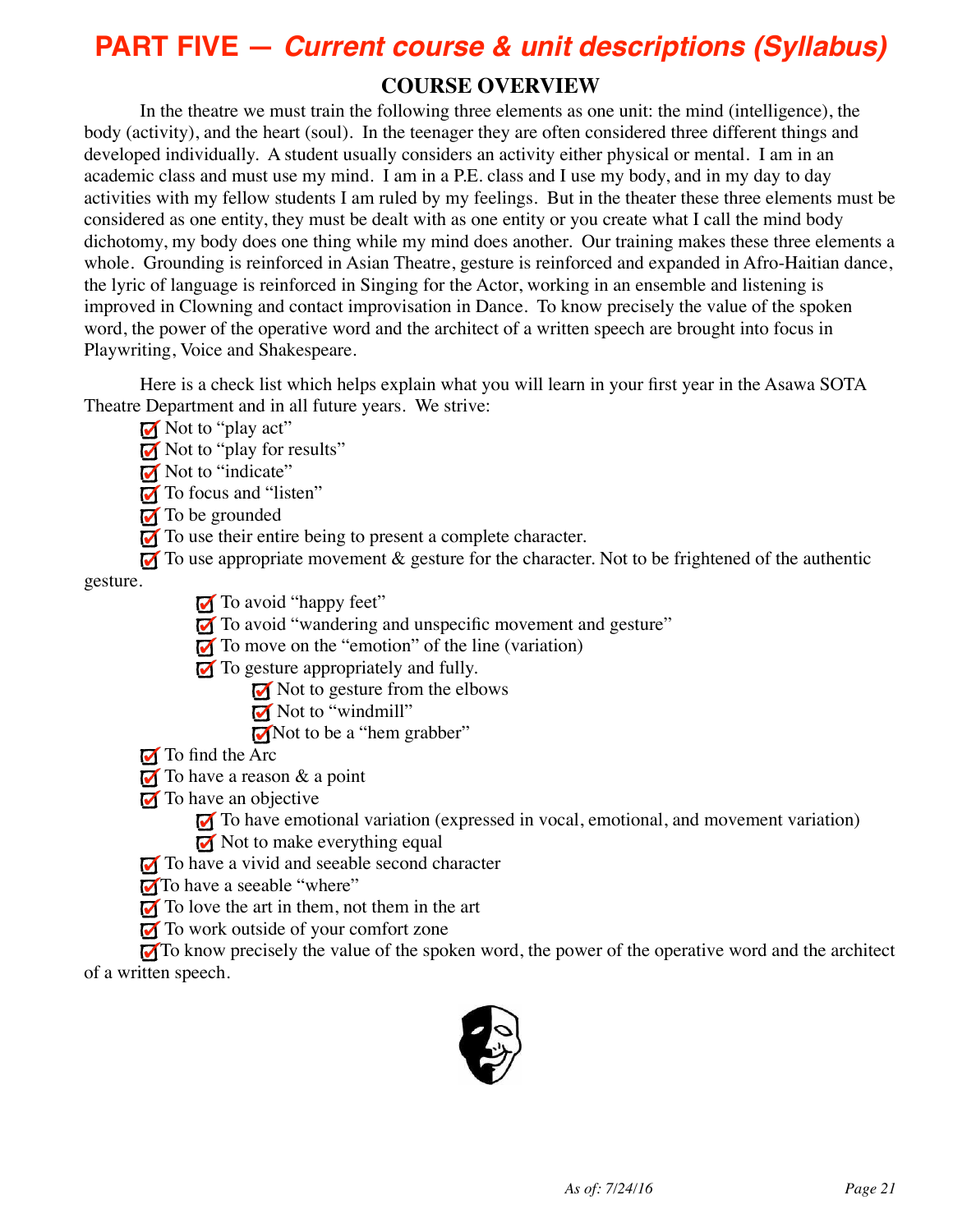### **THEATER I**

**THEATER I** (0071) (name replaces BASIC THEATRE 1 and 2): 10 credits per semester. One-year course starting in Fall. 10 hours includes THEATRE FITNESS unit. Prerequisites: audition and acceptance into program. The class explores the basic principles of the acting process (especially Stanislavski and Meisner) through theatre games, acting exercises, vocal development, Shakespeare, movement, and contemporary audition monologue and scene preparation, practice, and performance. The course emphasizes studies that create professional work habits, script and character analysis— emphasizing the interpretation of contemporary dramatic literature, and various acting techniques. Usually taken in the freshman or sophomore year. *This class is foundation for all future study.*

Course includes work on:

- 1. E**stablishing good work habits** (rules for actors).
- 2. **Basic Acting Techniques and Exercises**, including exercises and theatre games exploring concentration, memory, observation, imagination, listening, sensory perception, emotional and sense memory recall including touch, sight, hearing, and smell.
- 3. **Voice**, to expand the freedom and flexibility of the voice, includes vocal support, articulation, projection, and establishing a warm-up voice routine. Focus is on breath as the foundation. Introduces Cicely Barry's work as well as Patsy Rodenburg, Kristen Linklater and Alexander Technique students build a voice that is relaxed and free while supported and strong. Adding articulation and vocal variation creates a full and flexible vocal instrument. This class is an ongoing development throughout the 4 years.
- 4. **Audition Monologue Preparation and Performance,** which focuses on contemporary authors, and includes a Resume Preparation Unit and Future Training and Career Preparedness Unit, culminating CSSSA application and monologue presentation and in the end of year Basic Showcase.
- 5. **Creating WHO'S, WHAT'S, and WHERE'S**, Work on characters (WHO'S), including age, occupation, etc.; character and script analysis (WHAT'S), including objective/obstacle, triggers, scoring the role; and establishing locales (WHERE'S), which leads to scene preparation.
- 6. **Stage Vocabulary and Acting Terms**, including blocking and other script notation.
- 7. **Theatre Games**.
- 8. **Acting Shakespeare**, in this unit we introduce and explore the rhythm and meter of Shakespeare's work through monologues and sonnets. We look at verse, scansion exercises, paraphrasing, Shakespeare games, upward inflection, sustaining breath through end of idea, word specificity, and the elements of poetry to activate the language, building skill and confidence with classical theater, culminating in participation in the department Monologue & Sonnet Contest. Students work periodically with a specialist from a regional Shakespeare company.
- 9. **Singing for the Actor**, Voice study is an integral part to the success of contemporary actors and vocal artists. *Singing for the Actor* is a sequence of courses designed to teach students how to use vocal technique to expand range and expression. The first year is tailored to ensemble instruction, include fundamentals of singing including breathing, awareness of body, and allowing vowels to support the natural sound of the voice. Students will also be introduced to basic music theory and ear training, culminating in the end of year Basic Showcase. This section is designed for students with little or no previous voice training.
- 10. **Evaluation and Criticism**, including self-evaluation, peer evaluation (with use of evaluation forms and critique sheets), and evaluation as an audience member (critical standards and writing reviews).
- 11. **Playwriting**, the basic elements are introduced, building a foundation in dramatic storytelling and dramatic literature, culminating in *Snippets*: a staged reading of very short works in progress in *The Basic Year in Revue* performance.

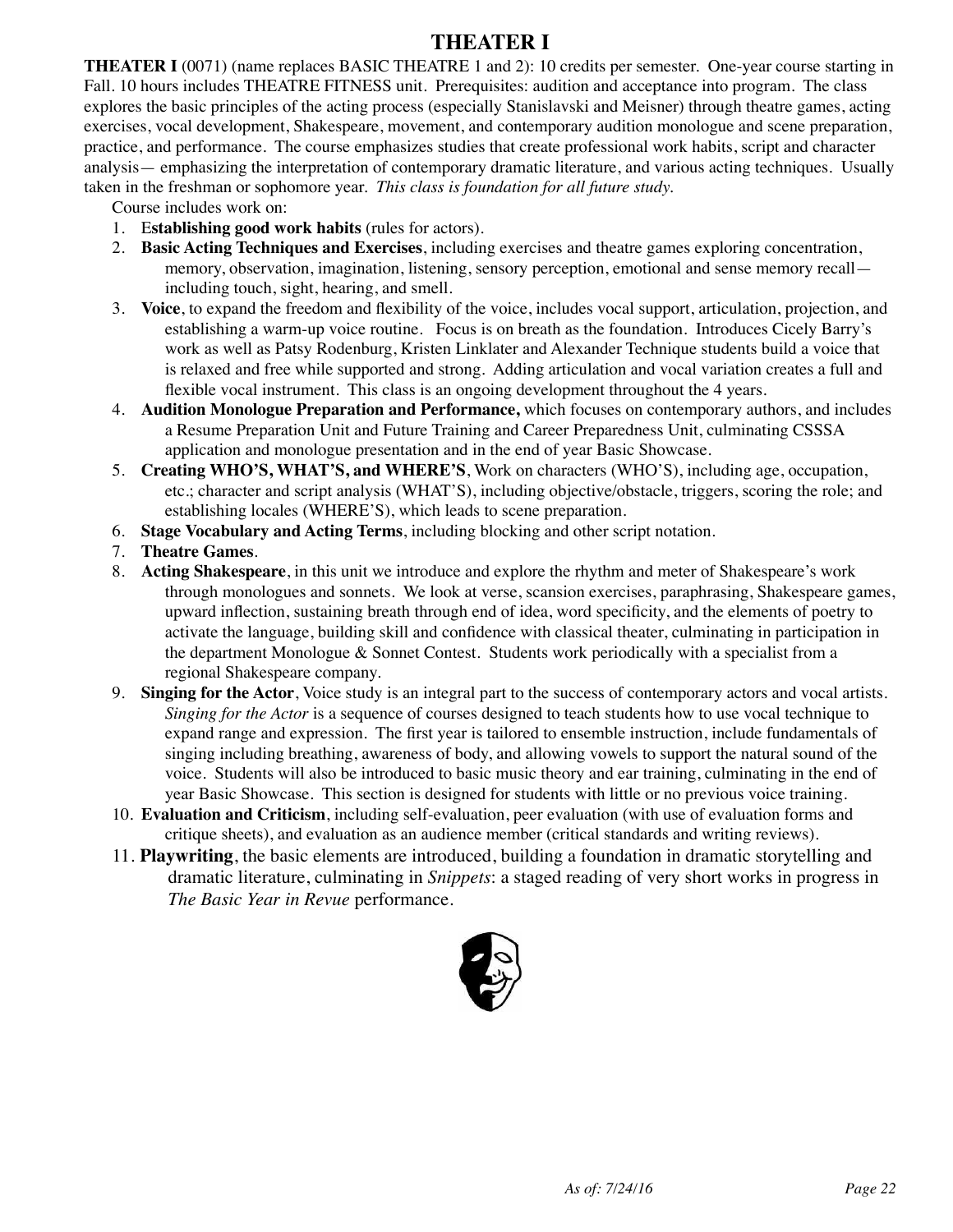### **THEATRE FITNESS I**

**THEATRE I, THEATRE FITNESS unit** (0071): 5 to 10 hours per week, taken concurrently with THEATER I. Prerequisites: entrance into program. Usually taken in the freshman or sophomore year. Course covers basic theatre movement exercises  $\&$  games dealing with the actor's primary tool— the body— including:

- 1. **Body awareness**, including analysis, posture, alignment, body mechanics
- 2. **Relaxation and energizing**, including aerobics
- 3. **Movement**, including gesture and stage pictures
- 4. **Physical Theatre and the physical approach to characterization**. Physical theatre exercises geared toward using our bodies to communicate and how to find characters physically. Also, space work. Students are introduced to the basics of the technique with a set of regimented kinesthetic body awareness exercises using breath work( use of diaphragm), isolations, core strengthening, grounding and repetition. At the end of the Basics school year, students should be able to demonstrate a memorized series of warm- up techniques and be proficient in their progressions across the floor.
- 5. **Afro-Haitian dance and movement**, is an introduction with the objective to develop the connection of mind and body using movement techniques, music and choreography. Skills will be developed using discipline, movement notation and performance goals to enhance the actors understanding of working with the ensemble. The learning outcomes are based on two core principles of Dunham Technique: center-floor and progressions. They will be clear about stage terminology, be able to take and understand directions; this is demonstrated at Brown bag performances and the Basic Showcase.
- 6. **Circus skills and clowning**, first year of a progressive two year program developing clowning and circus skills, including slap stick, comic timing, juggling, tumbling, acrobatics, human pyramids, etc., culminating in the end of year Basic Showcase. (Not offered every year.)
- 7. **Contemporary dance and movement**, including a warm up regimentation, contact improvisation, strength training and conditioning of the body, placement, dance techniques and improvisational skills (flocking, mirroring..etc.), culminating in the end of year Theatre I Showcase.
- 8. **Laban and Contact Improvisation:** Students will learn four of the eight Laban Effort Shapes; learn the different planes in space; learn two types of rhythms; perform dance exercises and choreography that focuses on coordination, increasing their range of motion; understand the basic foot and arm positions in dance. (Not offered every year.)
- 9. **Ethnic dance and music techniques and styles**, experimenting with various ethnic dance and music techniques and styles. (Not offered every year.)
- 10. **Fencing** (Not offered every year.)
- 11. **Unarmed combat**, including proper technique for punching, kicking, gouging, head bashing, falls and rolls. (Not offered every year.)
- 12. **Asian Theatre** (the art of grounding and stillness). (Not offered every year.)

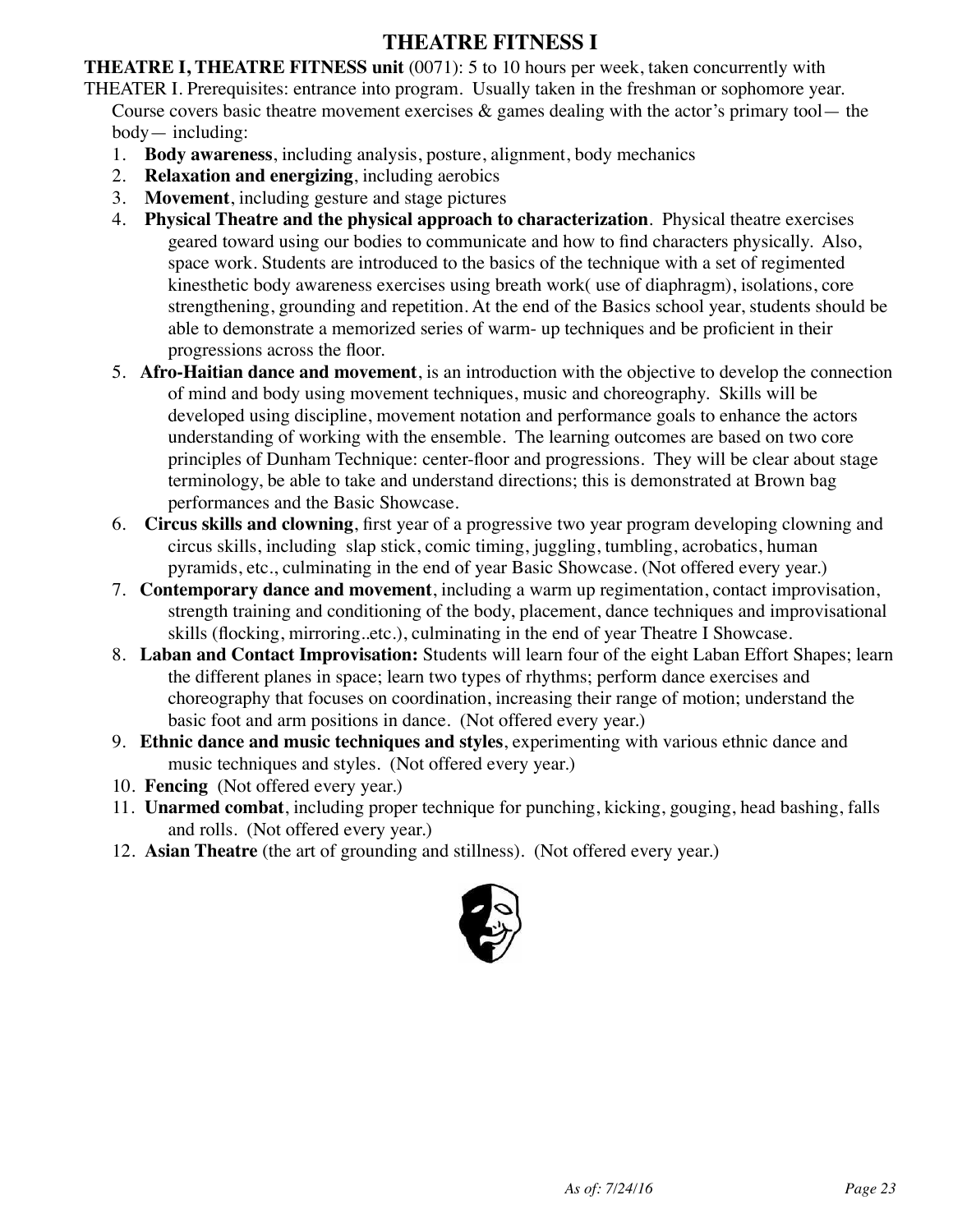### **THEATER II**

**THEATER II** (0072) (name replaces INTERMEDIATE THEATRE I): 5 credits per semester. One-year course starting in Fall. 5 to 10 hours per week, taken concurrently with FITNESS PERFORMANCE. Prerequisites: THEATER I, or equivalent experience. Advancement is by passing a placement audition given at the end of the previous year or permission of the instructor. Usually taken in the sophomore year.

Course includes continued work on:

- 1. **Good work habits** (rules for actors).
- 2. **Acting Techniques and Exercises**, including exercises and theatre games. Emphasis is placed on creating detailed and believable characters, by continued work on: WHO'S (characters), WHAT'S (script analysis, especially objectives, scoring the role), and WHERE'S (establishing locales), which lead to a Ten-minute play and scene preparation.
- 3. **Voice**, continues work from previous year to expand the freedom and flexibility of the voice, adding Linklater, vocal variation, proper vowel placement and introducing standard American speech (Skinner). This class is an ongoing development throughout the 4 years.
- 4. **Audition Monologue Preparation and Performance**, and includes a Resume Preparation Unit and Future Training and Career Preparedness Unit.
- 5. **Ten-minute One-Act Play Preparation**, including presenting polished two to four-person scene, which includes a possible middle school tour production.
- 6. **Playwriting**, the basic elements are continued, advancing the foundation of dramatic storytelling and dramatic literature, culminating in *Snippets*: a staged reading of works in progress.
- 7. **Acting Shakespeare**, see description under THEATRE I. Continues work from the previous year while expanding scansion technique, status, physical life and character work. Using the text as the guide to deep character work, the student learns the clues to deciphering and realizing the psychology of each character. This unit culminates in the participation in the department Monologue & Sonnet Contest.
- 8. **Singing for the Actor**, culminating in the end of year Intermediate I Showcase. Voice study is an integral part to the success of contemporary actors and vocal artists. *Singing for the Actor* is a sequence of courses designed to teach students how to use vocal technique to expand range and expression. This year is tailored for small ensemble instruction. The course explores how to sing simple harmonies with one to four other people in popular music and standard theatre music repertoire. Students will continue to explore vocal technique through awareness of breath and body movement as well as a higher level of music theory and ear training.
- 9. **Evaluation and Criticism**, see description under THEATRE I.
- 10. Preparation of summer scenes and summer reading assignments.

#### **Production Management unit**

For a small select number of new and continuing theatre students (starting in the Sophomore year) we offer the involvement in our department's **Production Management & Services unit**. If an auditioning student is interested in taking part in this unit he/she must complete the regular theatre audition, and discuss with the Theatre staff his/her desires to further his audition for the Theatre Departments Theatre Production Management & Services Unit. This audition section will be arranged individually. If a current student is interested in being part of this unit he/she must discuss with the Theatre staff his/her desire to participate. The students in this unit meet the equivalent of 20 to 30 hours a week involving the hands-on training in the smooth operation and support of the intimate theatre space, including all elements of theatre production services, stage management, theatre business management, publicity and promotion, box office, front of house and facility operation, back stage operation and activities.

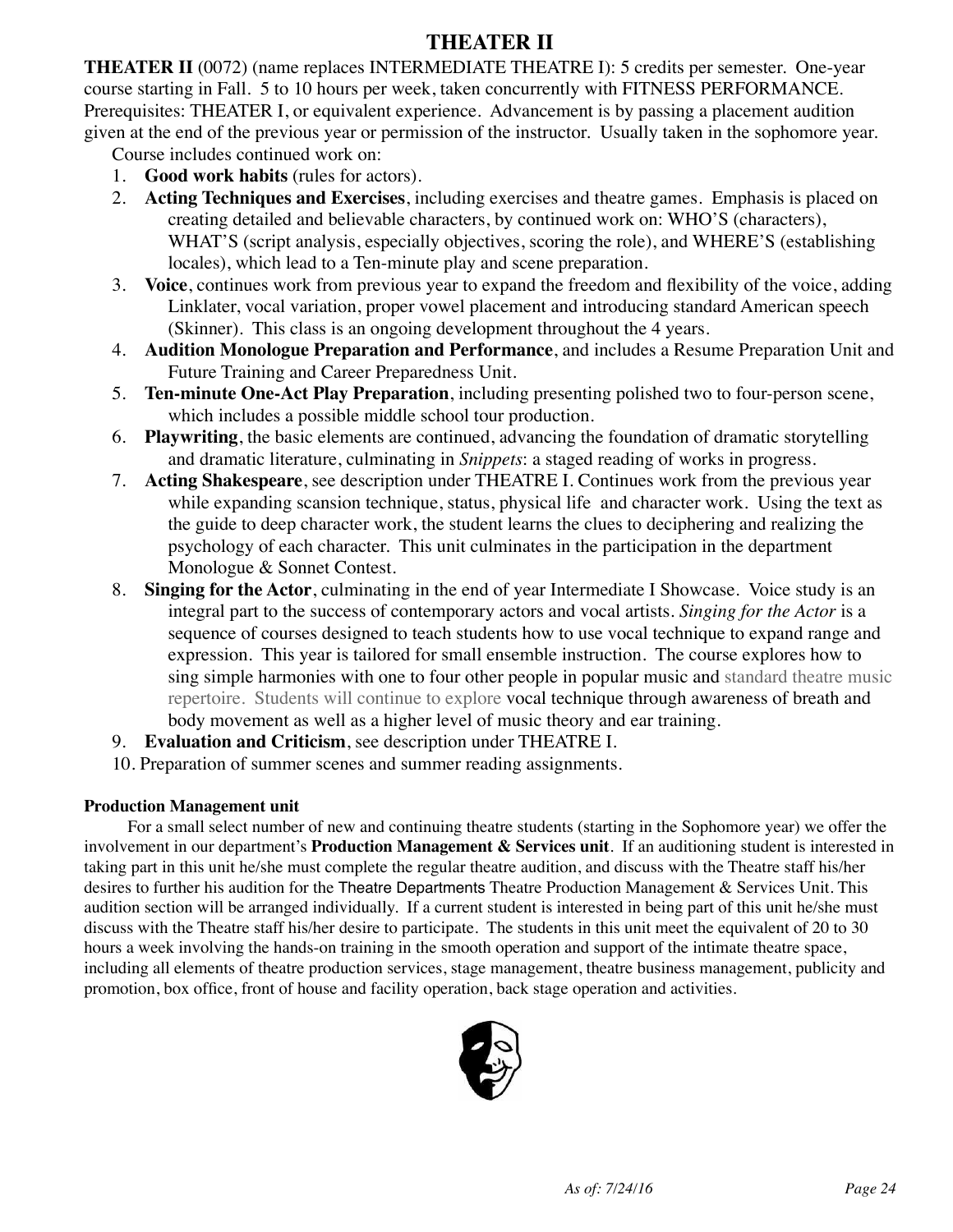### **FITNESS PERFORMANCE**

**FITNESS PERFORMANCE** (FTNS 150) (name replaces P.E. I and THEATER FITNESS 3): 5 credits per semester. 5 to 10 hours per week, taken concurrently with THEATER II. Fulfills 1 year of State of California two year Physical Education requirement. Prerequisites: THEATRE FITNESS I unit or equivalent. Usually taken in the sophomore year.

Course covers continuation of basic theatre movement exercises & games including:

- 1. **Body awareness**, including analysis, posture, alignment, body mechanics
- 2. **Relaxation and energizing**, including aerobics
- 3. **Movement**, including gesture and stage pictures
- 4. **Physical Theatre and the physical approach to characterization**, continuation of physical character development and skills with emphasis on creating physical theatre ensemble work. (Not offered every year.)
- 5. **Afro-Haitian dance and movement**, is integrated into the second year of study for theatre students. In the course goals, we take two core principles of Dunham Technique introduced in the Theatre I year and deepen the development of breath work, isolation and core strengthening. There is an incorporation of rhythm and musicality, not only in the learning objectives for the center— floor and progression sequences, but in the specific Haitian dances that are a part of the performance goals and continued work with the ensemble, culminating in the end of year Intermediate 1 Showcase.
- 6. **Contemporary dance and movement**, including a warm up regimentation, strength and conditioning, placement, techniques, improvisation, musicality, rhythm, beginning choreography composition, contact improvisation, culminating in the end of year Intermediate I Showcase.
- 7. **Mask Characterization** (Not offered every year.)
- 8. **Circus arts and clowning,** second year of a progressive two year program developing a personal clown character and circus skills, including slap stick, comic timing, writing a clown skit, juggling, tumbling, acrobatics, human pyramids, etc., culminating in the end of year Intermediate 1 Showcase. (Not offered every year)
- 9. **Asian Theatre** (the art of grounding and stillness). (Not offered every year.)
- 10. **Laban and Contact Improvisation**, Continue to understand the second group of four of the eight Laban Effort Shapes; begin to develop a sense for choreographing movements; begin to apply the Laban Effort Shapes in expressing the body in dancing and acting. (Not offered every year.)
- 11. Fencing (Not offered every year.)
- 12. **Unarmed combat**, See description under THEATRE FITNESS 1. (Not offered every year.)
- 13. **Ethnic dance and music techniques and styles**, experimenting with various ethnic dance and music techniques and styles (Not offered every year.)
- 14. Specific techniques such as Viewpoints, Alexander technique, and Suzuki. (Not offered every year.)

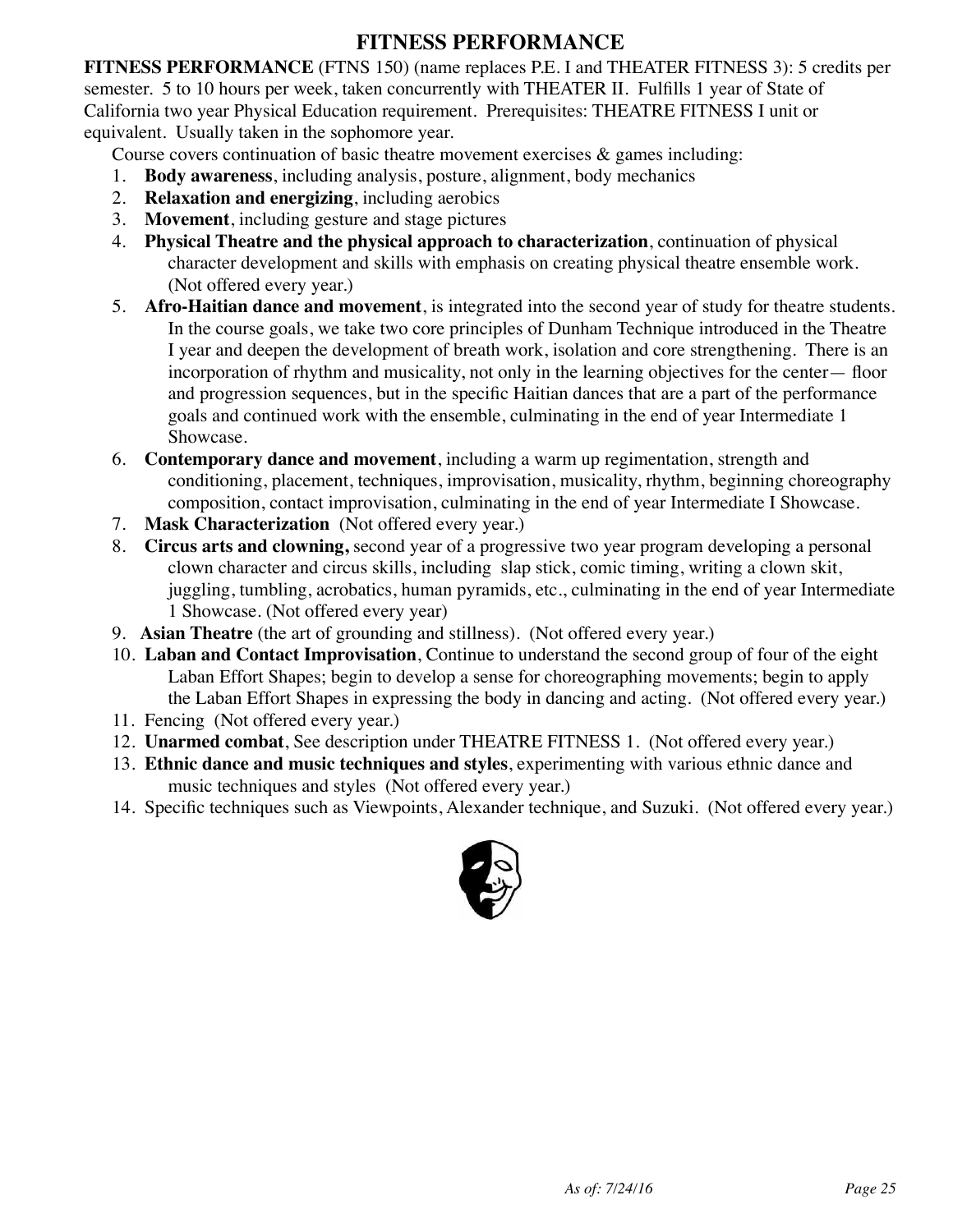### **THEATER III**

**THEATER III** (0074) (name replaces INTERMEDIATE THEATRE 2))**:** 10 credits per semester. One-year course starting in Fall. 10 to 15 hours per week. Prerequisites: THEATER I & THEATER II, or equivalent experience. Advancement is by passing a placement audition given at the end of the previous year or permission of the instructor. Usually taken in the junior year.

Course includes continued work on:

- 1. **Voice**, continues work from the previous year adding increasing vocal range, whole voice applications to various texts, introduce Chamber Theater, introduce International Phonetic Alphabet and individual work.
- 2. **Audition Monologue Preparation and Performance**, which focuses on an Acting Styles and Historical Periods Unit, including: Greek, Spanish or French Renaissance (Moliere), Restoration & 18th Century, Rise of Realism (Chekhov or Ibsen), and Absurdism, and includes a Resume Preparation Unit and Future Training and Career Preparedness Unit.
- 3. **Acting Shakespeare**, see the description under THEATRE I. Continues work from previous years while expanding scansion technique, developing specificity, and stretching archetypes across type, culminating in participation in the department Monologue & Sonnet Contest.
- 4. Evaluation and Criticism: See description under THEATER I.
- 5. **One-Act Play Preparation**, taking more creative responsibility by rehearsing and presenting of plays, which emphasizes the ensemble approach, which includes a possible middle school tour production. All students participate in an evening of short plays. (Not offered every year.)
- 6. **Improvisation for the Actor**, geared toward helping the actors character development and comfort level on stage, as well as exploring improvisation as performance and a material generating tool, culminating in the Intermediate 3 showcase. Building on their two years of Circus arts and clowning, students will deal with developing Improvisation skills, these include saying YES, learning the basics of— CROW, Character, Relationship, Objective, Where— with a focus on space work and learning to support each other in games and scenes. We will deal with character work and relationships with the goal of grounding their improvised scenes in reality. They will start exploring long form improvisation, creating more complex and interwoven pieces, with a focus on narrative and balancing the verbal with the physical. By the end of the year, they will be performing multi-scene pieces and able to both spontaneously find new characters in front of an audience and bring the recurring characters they've worked on developing into any situation. (Not offered every year.)
- 7. **Playwriting**, developing full plays with a beginning, middle, and end, identifying through-lines and actions, writing for an audience, format and submission procedures, culminating in the Intermediate II performance.
- 8. **Singing for the Actor**, culminating in the end of year Intermediate III Showcase. Voice study is an integral part to the success of contemporary actors and vocal artists. *Singing for the Actor* is a sequence of courses designed to teach students how to use vocal technique to expand range and expression. In the third year, students will begin to experience solo performance. As the course progresses, they will gain the skills to sing in various styles with greater facility and awareness. Effective warm-ups, practice routines, and understanding vocal health will teach them to sing with more freedom and expressivity. They will also work on a higher level of sight-singing and music notation.
- 9. **Afro-Haitian dance and movement**, the third year curriculum students continues to work with principles of Dunham Technique as the foundation of center— floor work. Students develop the correlations between technique, progressions and traditional Haitian dances. As a part of the core objectives and learning goals, students acquire skills in leadership and direction by beginning to lead their peers in progression sequences across the floor and participating in constructive feedback by peers and instructor. Students continue to work on their performance goals by being showcased in Brown Bag and end of year Intermediate III Showcase.
- 10. **Contemporary dance and movement**, including a warm up regimentation, contact improvisation, strength and conditioning, placement, technique, improvisation, musicality, complex rhythm,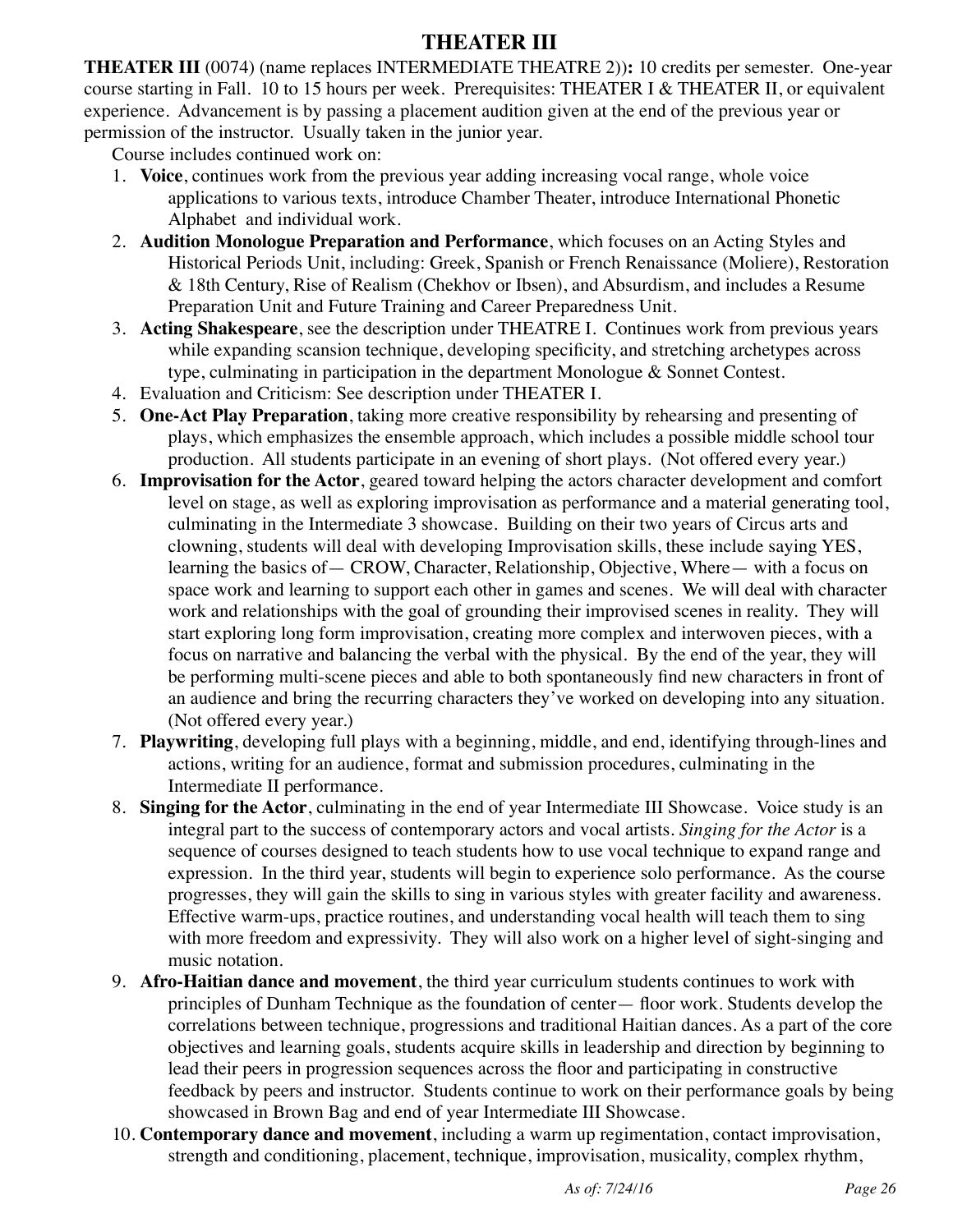higher complexity of choreographic, composition and structured improvisation, culminating in the end of year Intermediate 2 Showcase.

- 11. **Chamber Theatre** introduces the concept and method of adapting literary works to the stage using a maximal amount of the work's original text and often minimal and suggestive settings. In Chamber Theater, narration is included in the performed text and the narrator might be played by multiple actors. This work focuses using words and voice to create a new theatrical work that can evoke a place or time, and requires strong ensemble work. This unit culminates in a performance in the Theatre III Showcase.
- 12. **Meisner acting technique** (Not offered every year.)
- 13. **Mask Characterization** (Not offered every year.)
- 14. **Play reading and analysis**, which introduces students to the range of theatrical literature, focusing on structural similarities and differences among representational, absurdist, verse, presentational, and farce scripts.
- 15. **Directing**, basic elements and fundamentals of blocking and use of space, especially blocking, staging, and directing for the intimate thrust (open) stage.
- 16. **Preparation of summer scenes and summer reading assignments**.
- 17. **Laban and Contact Improvisation,** Begin to improvise and create movement using the Laban Effort Shapes and eight of the 16 choreographic tools found in *Intimate Act of Choreography* book; through movement exercises and intellectual study begin to learn how human anatomy, including the bones and muscles, can be applied to expression in dance and acting; create and perform a simple score; Apply Laban Effort Shape vocabulary in analyzing movement; begin learning about different somatic technique, i.e. Alexander, Feldenkrais, Body Mind Centering, etc, and how they might support their dancing and acting. (Not offered every year.)
- 18. **Asian Theatre** (the art of grounding and stillness). (Not offered every year.)
- 19. Possibility to audition for Fall or Spring Acting Project, a full-length or one-act plays. (Not offered every year.)

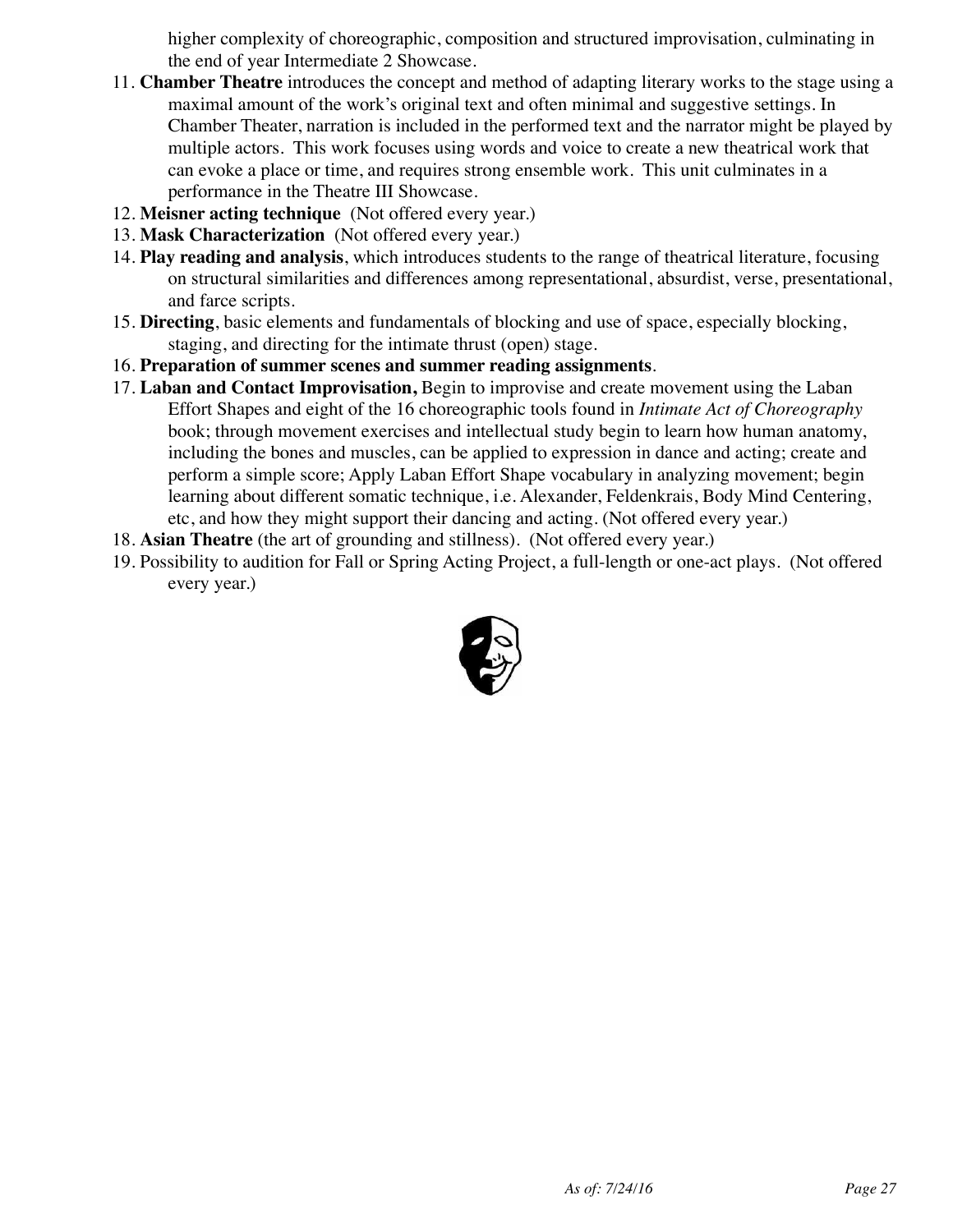### **SOTA THEATRE ADVANCED**

**SOTA THEATRE ADVANCED** (0076)**:** 10 credits per semester. One-year course starts in Fall. 10 to 15 hours per week. Prerequisites: THEATER I, THEATER II, THEATER III, or equivalent experience. Advancement to this class is by passing a placement audition given at the end of the previous year or permission of the instructor. This is an advanced acting ensemble usually taken in the junior or senior year. This is a master class for students with previous acting and performing experience.

Other requirements are: Ability to schedule time well, Academic GPA of 2.0 with no "F"s, recommendation of all AIRs, excellent attendance record, demonstration of ensemble team work, absolute reliability, excellent physical stamina, limited number of other extra curricular activities and job commitments, letter of approval from student and the parent/guardian with whom they are living. (if needed)

Course includes continued work on:

- 1. **Voice**, continues work from previous year adding work on English RP and Southern dialects.
- 2. **Audition Monologue Preparation and Performance**, which covers contemporary and classic authors, serious and comic works in preparation for senior year national college auditions held locally in February, and includes a Resume Preparation Unit and Future Training and Career Preparedness Unit and preparation for a Senior Brown Bag performance or Senior Recital, or Senior Finale, or Senior Showcase (a graduation requirement for all theatre students).
- 3. **Acting Shakespeare**, see the description under THEATER I. Continue work from previous years while working on student's individual goals, including college audition monologues and introduction short scene work, culminating in participation in the department Monologue  $\&$ Sonnet Contest.
- 4. **Evaluation and Criticism**, see description under THEATER I.
- 5. **Improvisation**, more focus on using the skills built over the previous years to create original performance pieces, and improvisation both as an actor's tool and as a performance technique, culminating in the Advance showcase. Students will work both towards using their year of improvisation to rehearse and inform their scripted work, and towards learning how to build completely improvised performances with structures of their own creation. Continuing to investigate long form improv, they will focus on developing truthful characters and relationships and look at creating their own way of performing. Students will work on "side-coaching" each other's scenes in order to improve their own skills by identifying what scenes need to make them go forward. They will learn some common long form structures like the Harold and work on making their own long form pieces have depth, truth and character-driven humor. By the end of this, their second year of improv, they will be able to structure and direct a performance in a style of their choosing, showcasing the strengths of their particular ensemble. They will also have the tools to use improv games and exercises to inform their acting, playwriting and directing work. (Not offered every year.)
- 6. **Singing for the Actor,** culminating in the end of year Advanced Showcase. Voice study is an integral part to the success of contemporary actors and vocal artists. *Singing for the Actor* is a sequence of courses designed to teach students how to use vocal technique to expand range and expression. By the end of the fourth year, students will develop coordinated breath support, body alignment, and diction; establish beneficial practice habits to help growth and development; and sing more dramatically and confidently. This year will explore the many aspects of vocal performance, using the principles of interpretation, language, and performance practice. Students will begin to explore audition repertoire and etiquette. These more experienced singers will also receive scene assignments, allowing them to dive more deeply into the dramatic aspect of vocal performance.
- 7. **Afro-Haitian dance and movement**, culminating in the end of year Advanced Showcase. In this fourth year the course goals are geared toward developing students as fully realized artists, who understand the expectations and responsibilities of an artist in the professional and collegiate fields. There is a continued deepening of the principles of Dunham Technique; core strengthening, breath work and isolations. In the progressions series, there is an incorporation of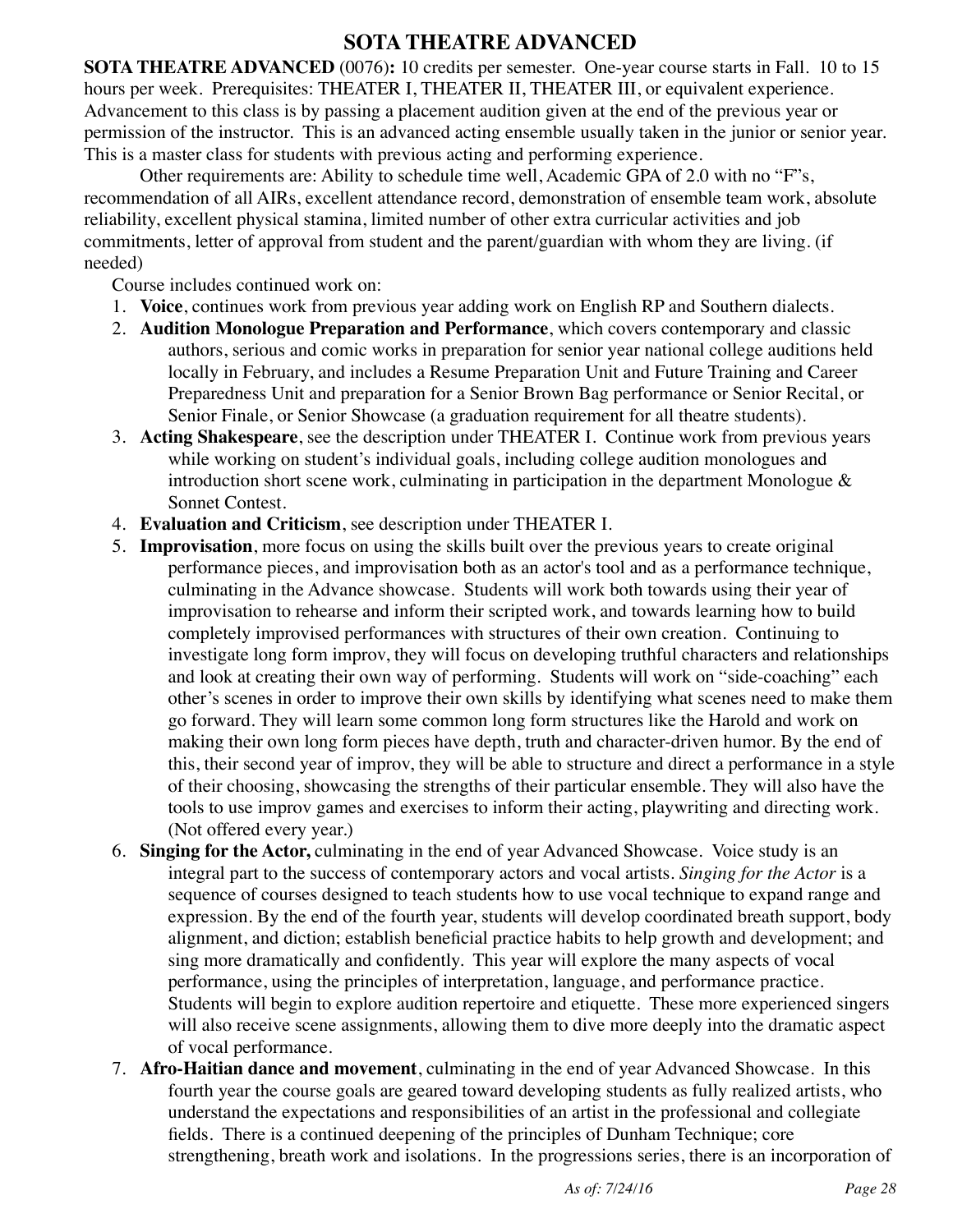rhythm, musicality and voice while stressing the importance of individual growth, leadership and ensemble cohesiveness.

- 8. **Contemporary dance and movement**, including a warm up regimentation, continuing the activities of the first three years plus the addition of a more complex end of the year dance including elements of improv and choreographic direction which culminates in the end of year Advanced Showcase.
- 9. **Playwriting**, focus on rewriting and editing, dramatic writing styles, themes, working with directors, culminating in the Advanced Playwriting performance.
- 10. **Chamber Theatre**, continues work from the previous year in the methods of adapting literary works to the stage using a maximal amount of the work's original text and often minimal and suggestive settings, while devising a student lead work. This Unit culminates in a performance for Graduation Ceremony.
- 11. **Asian Theatre** (the art of grounding and stillness). (Not offered every year.)
- 12. **Laban and Contact Improvisation**, apply Laban Effort Shapes in dancing; choreograph group dances using the Laban Effort Shapes and eight more of the 16 choreographic tools found in "Intimate Act of Choreography" book; Perform their group dances; through movement exercises and intellectual study continue to learn how human anatomy, i.e. the bones and muscles, support their dancing and acting; continue learning about different somatic technique, i.e. Alexander, Feldenkrais, Body Mind Centering, etc, and how they might support their dancing and acting. (Not offered every year.)
- 13. **One-Act and full length Play Preparation and Presentation**, which emphasizes the ensemble approach.
- 14. **Meisner acting technique** (Not offered every year.)
- 15. **Mask characterization.** (Not offered every year.)
- 16. Possibility to audition for Fall or Spring Acting Project, a full-length or one-act plays. (Not offered every year.)

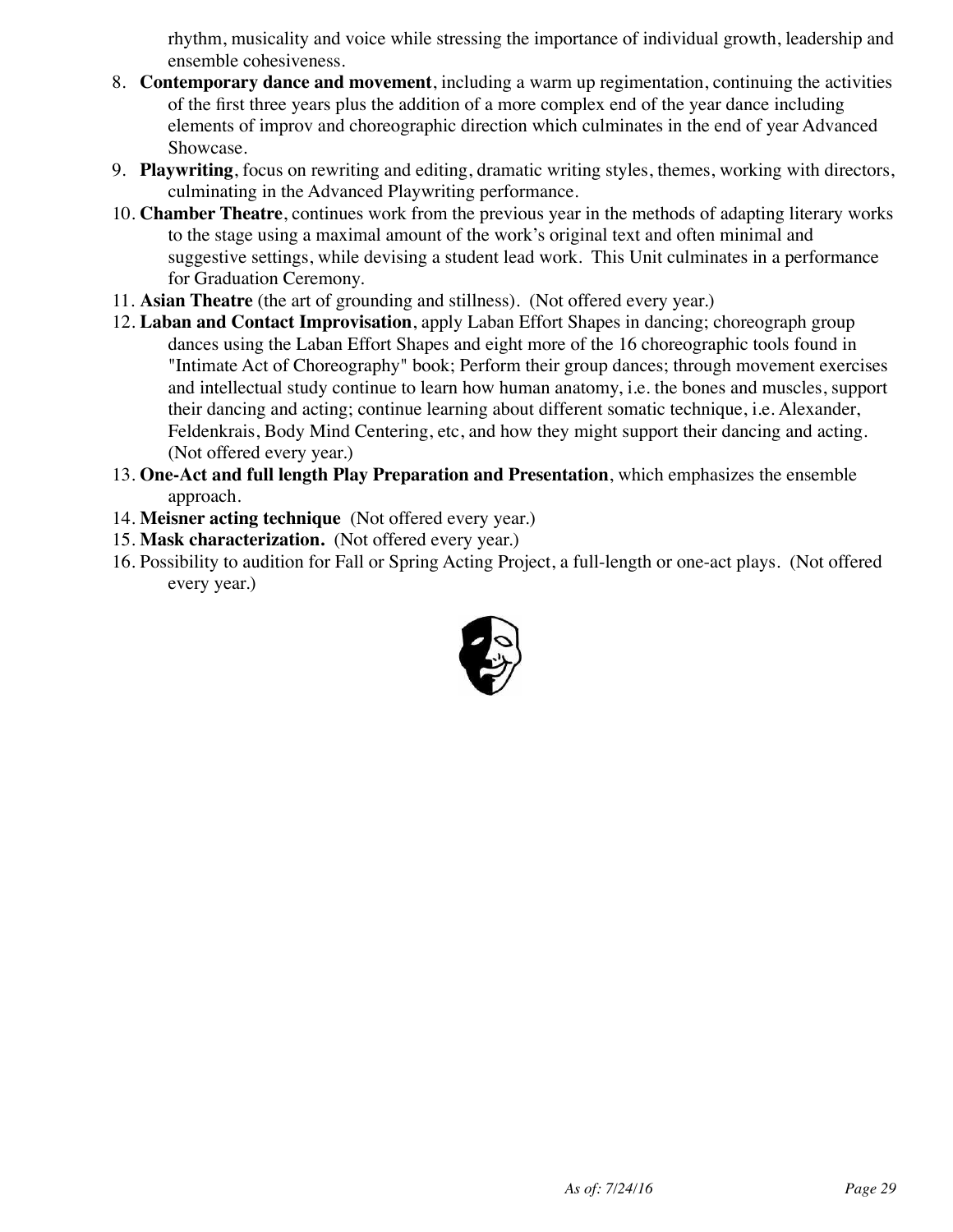#### **PART SIX —** *Theatre Content Standards for California Public Schools (January 2014)*

**Grades Nine Through Twelve-Proficient** 

Note: The proficient level of achievement for students in grades nine through twelve can be attained at the end of one year of high school study within the discipline of Theatre after the student has attained the level of achievement in Theatre required of all students in grade eight.

### **1.0 ARTISTIC PERCEPTION**

Processing, Analyzing, and Responding to Sensory Information Through the Language and Skills Unique to Theatre Students observe their environment and respond, using the elements of theatre. They also observe formal and informal works of theatre, film/video, and electronic media and respond, using the vocabulary of theatre.

#### **Development of the Vocabulary of Theatre**

1.1 Use the vocabulary of theatre, such as acting values, style, genre, design, and theme, to describe theatrical experiences.

#### **Comprehension and Analysis of the Elements of Theatre**

1.2 Document observations and perceptions of production elements, noting mood, pacing, and use of space through class discussion and reflective writing.

#### **2.0 CREATIVE EXPRESSION**

Creating, Performing, and Participating in Theatre

Students apply processes and skills in acting, directing, designing, and script writing to create formal and informal theatre, film/videos, and electronic media productions and to perform in them.

#### **Development of Theatrical Skills**

2.1 Make acting choices, using script analysis, character research, reflection, and revision through the rehearsal process.

#### **Creation/Invention in Theatre**

2.2 Write dialogues and scenes, applying basic dramatic structure: exposition, complication, conflict, crises, climax, and resolution.

2.3 Design, produce, or perform scenes or plays from a variety of theatrical periods and styles, including Shakespearean and contemporary realism.

#### **3.0 HISTORICAL AND CULTURAL CONTEXT**

Understanding the Historical Contributions and Cultural Dimensions of Theatre

Students analyze the role and development of theatre, film/video, and electronic media in past and present cultures throughout the world, noting diversity as it relates to theatre.

#### **Role and Cultural Significance of Theatre**

3.1 Identify and compare how film, theatre, television, and electronic media productions influence values and behaviors.

3.2 Describe the ways in which playwrights reflect and influence their culture in such works as *Raisin in the Sun, Antigone*, and the *Mahabarata*.

#### **History of Theatre**

3.3 Identify key figures, works, and trends in world theatrical history from various cultures and time periods. **4.0 AESTHETIC VALUING** 

Responding to, Analyzing, and Critiquing Theatrical Experiences

Students critique and derive meaning from works of theatre, film/video, electronic media, and theatrical artists on the basis of aesthetic qualities.

#### **Critical Assessment of Theatre**

4.1 Compare a traditional interpretation of a play with a nontraditional interpretation and defend the merits of the different interpretations.

#### **Derivation of Meaning from Works of Theatre**

4.2 Report on how a specific actor used drama to convey meaning in his or her performances.

#### **5.0 CONNECTIONS, RELATIONSHIPS, APPLICATIONS**

Connecting and Applying What Is Learned in Theatre, Film/Video, and Electronic Media to Other Art Forms and Subject Areas and to Careers

Students apply what they learn in theatre, film/video, and electronic media across subject areas. They develop competencies and creative skills in problem solving, communication, and time management that contribute to lifelong learning and career skills. They also learn about careers in and related to theatre.

#### **Connections and Applications**

5.1 Describe how skills acquired in theatre may be applied to other content areas and careers.

#### **Careers and Career-Related Skills**

5.2 Manage time, prioritize responsibilities, and meet completion deadlines for a production as specified by group leaders, team members, or directors.

5.3 Demonstrate an understanding of the professional standards of the actor, director, scriptwriter, and technical artist, such as the requirements for union membership.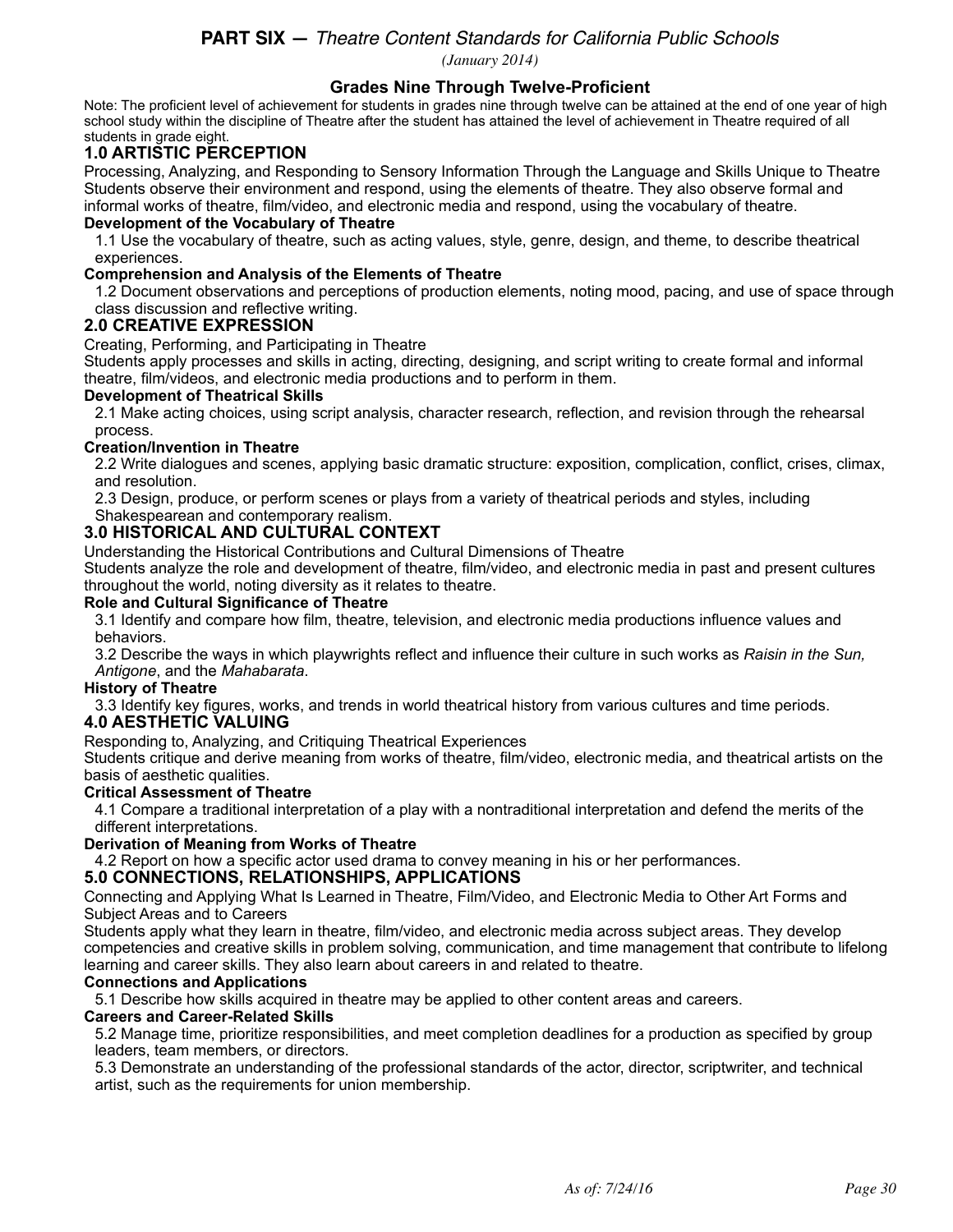#### **Grades Nine Through Twelve-Advanced**

### **1.0 ARTISTIC PERCEPTION**

Processing, Analyzing, and Responding to Sensory Information Through the Language and Skills Unique to Theatre Students observe their environment and respond, using the elements of theatre. They also observe formal and informal works of theatre, film/video, and electronic media and respond, using the vocabulary of theatre.

### **Development of the Vocabulary of Theatre**

1.1 Use the vocabulary of theatre, such as genre, style, acting values, theme, and design, to describe theatrical experiences.

#### **Comprehension and Analysis of the Elements of Theatre**

1.2 Research, analyze, or serve as the dramaturg for a play in collaboration with the director, designer, or playwright. 1.3 Identify the use of metaphor, subtext, and symbolic elements in scripts and theatrical productions.

#### **2.0 CREATIVE EXPRESSION**

Creating, Performing, and Participating in Theatre

Students apply processes and skills in acting, directing, designing, and script writing to create formal and informal theatre, film/videos, and electronic media productions and to perform in them.

#### **Development of Theatrical Skills**

2.1 Make acting choices, using script analysis, character research, reflection, and revision to create characters from classical, contemporary, realistic, and nonrealistic dramatic texts.

#### **Creation/Invention in Theatre**

2.2 Improvise or write dialogues and scenes, applying basic dramatic structure (exposition, complication, crises, climax, and resolution) and including complex characters with unique dialogue that motivates the action.

2.3 Work collaboratively as designer, producer, or actor to meet directorial goals in scenes and plays from a variety of contemporary and classical playwrights.

#### **3.0 HISTORICAL AND CULTURAL CONTEXT**

Understanding the Historical Contributions and Cultural Dimensions of Theatre

Students analyze the role and development of theatre, film/video, and electronic media in past and present cultures throughout the world, noting diversity as it relates to theatre.

#### **Role and Cultural Significance of Theatre**

3.1 Research and perform monologues in various historical and cultural contexts, using accurate and consistent physical mannerisms and dialect.

#### **History of Theatre**

3.2 Analyze the impact of traditional and nontraditional theatre, film, television, and electronic media on society. 3.3 Perform, design, or direct theatre pieces in specific theatrical styles, including classics by such playwrights as Sophocles, Shakespeare, Lope de Vega, Aphra Behn, Moliere, and Chekhov.

3.4 Compare and contrast specific styles and forms of world theatre. For example, differentiate between Elizabethan comedy and Restoration farce.

#### **4.0 AESTHETIC VALUING**

Responding to, Analyzing, and Critiquing Theatrical Experiences

Students critique and derive meaning from works of theatre, film/video, electronic media, and theatrical artists on the basis of aesthetic qualities.

#### **Critical Assessment of Theatre**

4.1 Use complex evaluation criteria and terminology to compare and contrast a variety of genres of dramatic literature.

4.2 Draw conclusions about the effectiveness of informal and formal productions, films/videos, or electronic media on the basis of intent, structure, and quality of the work.

#### **Derivation of Meaning from Works of Theatre**

4.2 Report on how a specific actor used drama to convey meaning in his or her performances.

#### **Derivation of Meaning from Works of Theatre**

4.3 Develop a thesis based on research as to why people create theatre.

#### **5.0 CONNECTIONS, RELATIONSHIPS, APPLICATIONS**

Connecting and Applying What Is Learned in Theatre, Film/Video, and Electronic Media to Other Art Forms and Subject Areas and to Careers

Students apply what they learn in theatre, film/video, and electronic media across subject areas. They develop competencies and creative skills in problem solving, communication, and time management that contribute to lifelong learning and career skills. They also learn about careers in and related to theatre.

#### **Connections and Applications**

5.1 Create projects in other school courses or places of employment, using tools, techniques, and processes from the study and practice of theatre, film/ video, and electronic media.

#### **Careers and Career-Related Skills**

5.2 Demonstrate the ability to create rehearsal schedules, set deadlines, organize priorities, and identify needs and resources when participating in the production of a play or scene.

5.3 Communicate creative, design, and directorial choices to ensemble members, using leadership skills, aesthetic judgment, or problem-solving skills.

5.4 Develop advanced or entry-level competencies for a career in an artistic or technical field in the theatrical arts.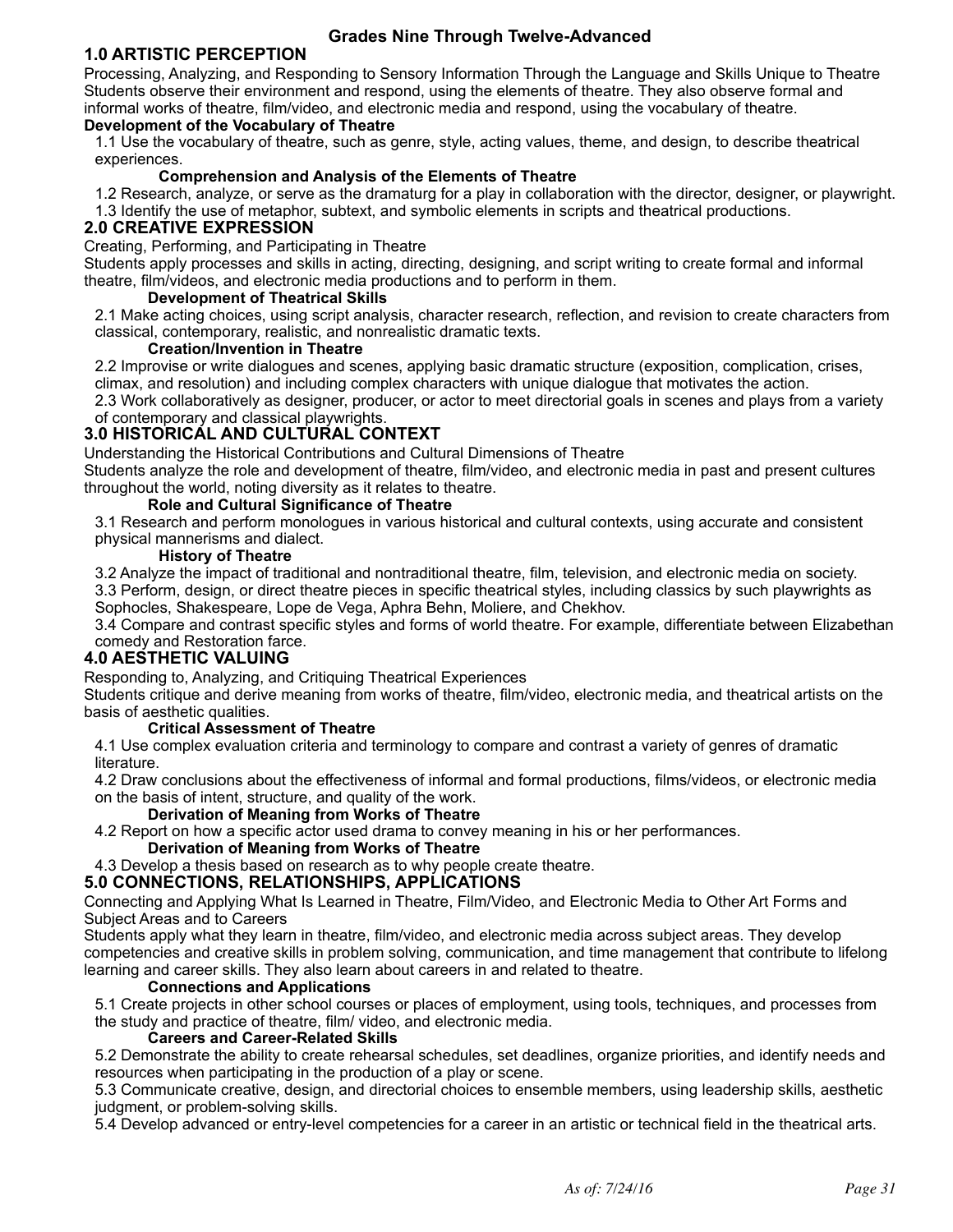

# *ASAWASCHOOL OF THE ARTS STUDENT LEARNING OUTCOMES (SLOs)*

School of the Arts students will graduate as ......

#### **I Communicators who:**

- · (a) express -ideas effectively and appropriately when speaking and writing
- · (b) receive and interpret the messages of others without distortion

#### **II Thinkers who:**

- · (a) utilize critical thinking skills in solving problems and applying knowledge in real- world contexts
- · (b) distinguish between facts, opinions and assumptions when forming conclusions
- · (c) use arts and ideas to represent significant concepts
- · 9d) analyze current issues from a variety of perspectives

#### **III Developing Artists who:**

- · (a) create and produce mew work reflecting originality and high standards
- · (b) demonstrate the ability to critically evaluate artistic products
- · (c) have knowledge of the historical/cultural context of the arts
- · (d) use the language of the arts for expressing aesthetic concepts
- · (e) understand the interrelationships of the arts to each other and to academic subjects

#### **IV Community Contributors who:**

- · (a) demonstrate and exercise productive citizenship
- · (b) make positive contributions to the community both at school and in a larger context
- · (c) demonstrate knowledge and appreciation for the global environment and its resources

#### **V Collaborative Workers who:**

- · (a) demonstrate effective leadership skills in various settings
- · (b) show respect for diverse opinions, feelings and beliefs
- · (c) interact effectively -in intercultural/interpersonal relationships

#### **VI Learners who:**

· (a) develop and use effective learning and planning strategies such as time management, selfevaluation and goal-setting

- · (b) use technology to access information, analyze and solve problems and communicate ideas
- · (c) communicate effectively, at a survival level,, in a second language

· (d) demonstrate the achievement of academic and artistic standards through a variety of performance tasks

### *SOTA ROSE*

School of the Arts insists upon an environment where the ASAWA SOTA Rose is true.

$$
ResPECT-Oper-S_{AFE}-E_{NGAGED}
$$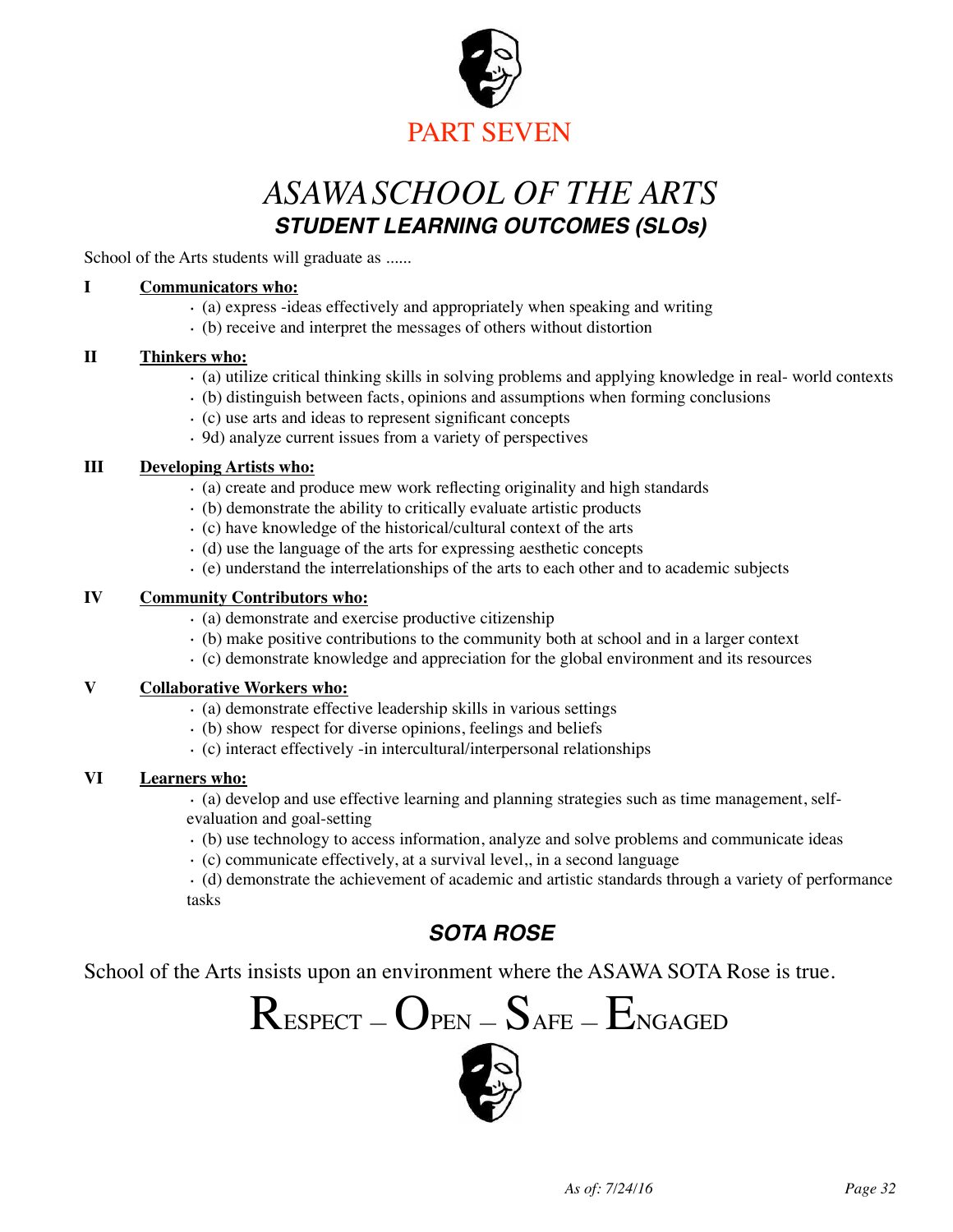

## **RUTH ASAWA SAN FRANCISCO SCHOOL OF THE ARTS THEATRE DEPARTMENT**



## **ALL students are required to:**

- **BRING YOUR LOGBOOK** (and a Pencil) **TO EVERY CLASS** & RECORD DAILY NOTES FOR EVERY CLASS.
- ATTEND ALL SOTA THEATRE DEPARTMENT PRODUCTIONS and contribute to the in-class post-mortem discussion.
- ATTEND TWO SOTA PERFORMANCES/EXHIBITS/CONCERTS OF OTHER DISCIPLINES PER SEMESTER (art exhibits, creative writing readings, vocal, instrumental, media, or dance department performances). Submit the two **event programs** (signed by a teacher or administrator who is in attendance) **to the Department when you turn in your logbook at the end of each semester**. One written "concert/performance/exhibit" report will be required each semester, following the school-wide rubric and writing standards.
- PARTAKE IN ALL DEPARTMENT FIELD TRIPS OFFERED.
- COMPLETE WINTER & SPRING BREAK AND SUMMER READINGS AND BOOK REPORTS, using the Asawa SOTA WRITING CONVENTION CHECKLIST in the Department Handbook page 35. Tab: Syllabus & Standards (on [sfsotatheatre.org\)](http://sfsotatheatre.org)
- COMPLETE ASSIGNED SUMMER SCENE OR MONOLOGUES.
- PARTICIPATE IN ALL REQUIRED "USHER AND TECH CALLS" AND STRIKES (if required, approximately 20 hours per year).
- WEAR YOUR DEPARTMENT "FIT" TO **ALL** THEATRE CLASSES, unless told otherwise by the AIR/teacher.

## **GRADING AND ADVANCEMENT POLICIES:**

- You may not pass onto the next class level or receive an "A" without fulfilling all of the above requirements.
- PARTICIPATION & DRESSING: Any 5 combined absences, tardies, or non-dress days per grading period reduces your grade by  $1/2$  a letter grade.
- You must receive an "A" from every artist/teacher with whom you have contact to be able to receive an "A" in your theatre classes.
- You cannot pass onto the next class level if you do not receive a satisfactory recommendation/evaluation from every artist/teacher with whom you have contact.

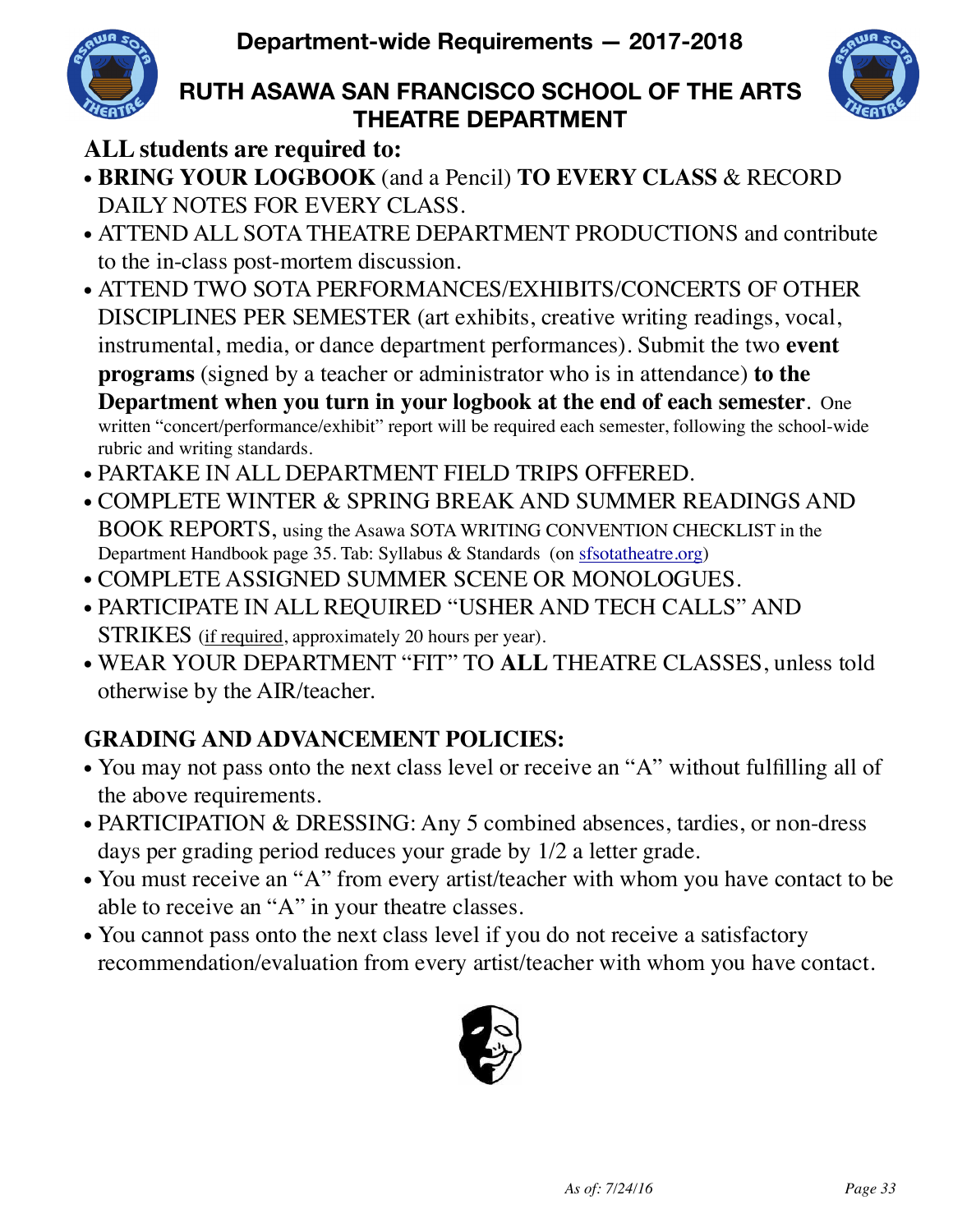### **ASAWA SOTA WRITING CONVENTION CHECKLIST**

#### NAME:

#### **The below are basic writing skills that every high school student must know.**

#### **Your writing assignment:**

- \_\_\_ 1. uses the MLA template as per the handout.
- \_\_\_ 2. is in third person (no "I" or "you") unless otherwise specified.
- \_\_\_ 3. uses the appropriate tense consistently.
- \_\_\_ 4. remains on topic and **supports all assertions with evidence.**
- \_\_\_ 5. HAS NO EXTRA SPACES BETWEEN PARAGRAPHS (if your computer automatically creates extra spaces between paragraphs, go to "settings" and make the necessary changes).
- \_\_\_ 6. **avoids deadwood (DW)**: "brilliant masterpiece," "language is something beautiful," etc. Deadwood is any statement that is vague, unnecessary, overly broad, or irrelevant to your argument. Most sweeping generalizations about mankind are deadwood. Try to focus on the specifics of your text.
- \_\_\_ 7. Every sentence must have a distinct purpose. **Read your sentences out loud.**

Avoids inappropriate diction (word choice): EXAMPLES:

- \_\_\_ 8. a) **Overly casual** writing, such as "nice," "cool," "a lot," etc. Writer does not refer to the artist by his/her first name.
- \_\_\_ 9. b) **Hyperbole** (exaggeration): adverbs such as "extremely," "obviously," "really," or "very"; adjectives such as "incredible," "amazing," "super," etc.
- \_\_\_ 10. c) **Placeholder words** that have no precise meaning, such as "basically," "essentially," etc.
- \_\_\_ 11.d.) **Clichés** (trite, overused expressions that are lifeless and reveal a lack of imagination and/or lazy thinking on the part of the writer).
- \_\_\_ 12. has no errors of capitalization, punctuation, or spelling.
- $\qquad$  13. correctly uses colons, semi-colons, and apostrophes (hint: **only** it is = it's)

### **\_\_\_/TOTAL**

**NOTE:** You are to use this rubric as a TOOL. After you finish your draft, proofread your work for each item, one at a time. After you have marked your draft for errors in any of the above, revise your draft, **score yourself** on the rubric, and staple it to your assignment before turning in. I will be assessing **your** selfassessment; you will be marked down for any of the above items that you did not fully address. *Your report will not be accepted without this completed rubric attached.* 

You WILL be judged by your writing. It is often the first time an employer, funder, or arts organization will learn about you. Your writing will set you apart—one way or another.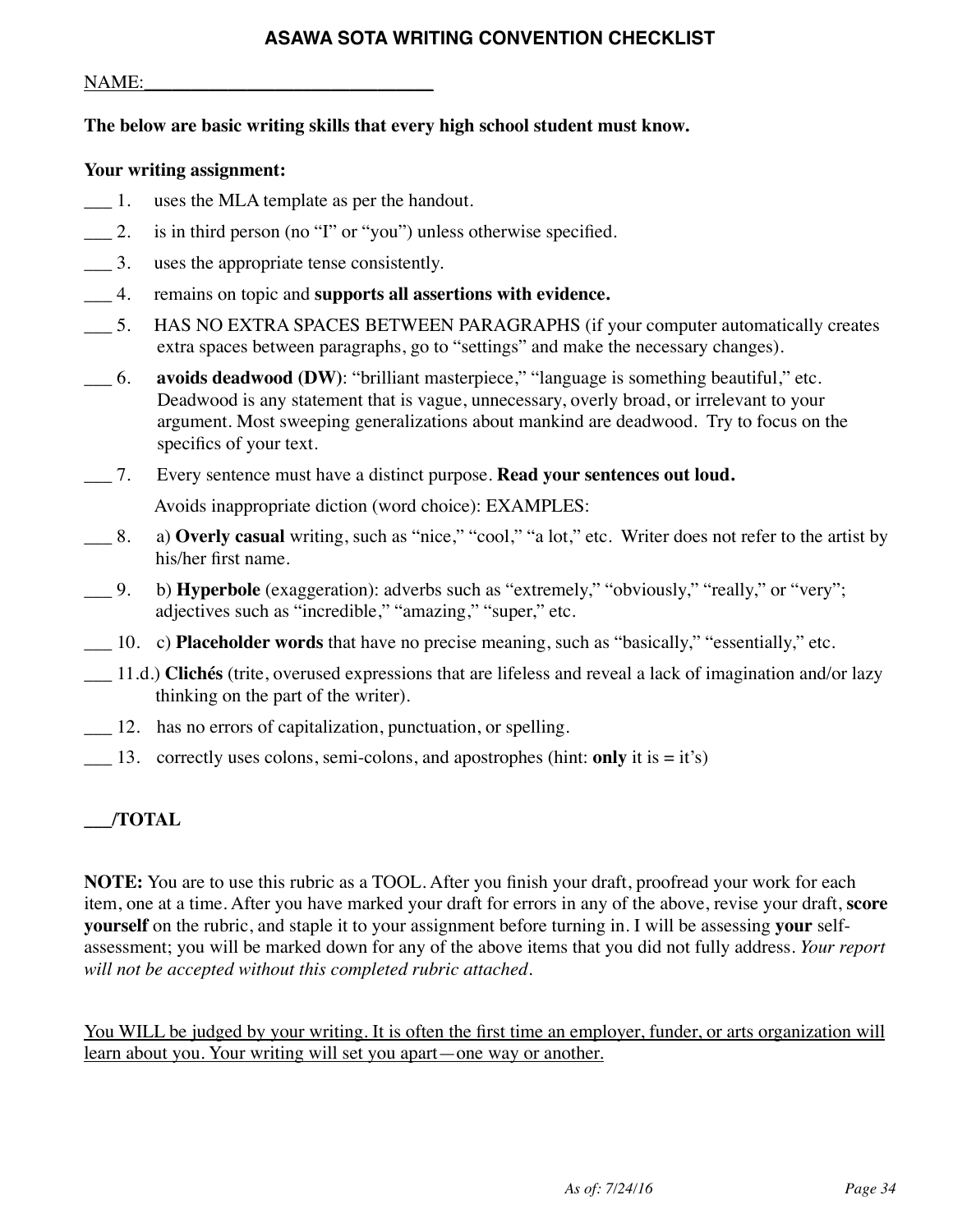### **ASAWA SOTA ACADEMIC INTEGRITY POLICY**

#### *From SFUSD Handbook:*

#### "Academic Honesty:

All students are expected to complete their own academic assignments and examinations. Any type of academic dishonesty, including cheating, plagiarism, submitting work done by another as your own, or using unauthorized technology are not valid. A student violating the academic honesty policy is subject to disciplinary action."

*Process—How we make sure students are aware of what cheating and plagiarism entail:*

- At the beginning of the year, during grade-level assemblies students will hear about the academic integrity policy.
- During the first week of school, in English classes, students receive and review this academic integrity policy.
- Also during the first week of English class students will receive and discuss the *examples of plagiarism* document. Reviewing it annually will keep it real and fresh in students' minds.
- In each class, during the first week of school each teacher will clarify what plagiarizing/cheating looks like in that class.

#### *Prohibited Activities:*

- Copying homework or class work—from another student, by hand or electronically. This includes work done by students in that course in previous years.
- Downloading reading notes, research or essays—turning in anything acquired online as one's own work
- Looking at a phone or notes during an exam—unless specifically told otherwise.
- Copying from another student during an exam.
- Giving your work to another student to copy by hand or electronically.
- Sending or receiving answers, notes, outlines or any other work that you are supposed to complete individually via an online study group.
- Pressuring another student to share work—this may also be treated as bullying.
- If you are not certain about the expectations and rules in relating to a specific assignment, ask your teacher. If a deadline is imminent and you are not sure of the policy, do your work independently. Never assume that you have permission to do an assignment, problem set or lab report collaboratively.\*
- Understand the guidelines for informal modes of electronic communication in the course. For example, the course may have an online discussion group to which students are expected to contribute. Make sure you are using these resources correctly.\*
- \* From http://www.princeton.edu/pr/pub/integrity

#### *Actions:*

1st offense

- Notification on Schoolloop of student, parent, counselor and that student's other teachers—it is vital that other teachers know so they can help make sure the student realizes he/she must do her/his own work—this is a professional courtesy not stigmatization.
- Zero for the assignment—assignment not returned to student. The teacher will also hold the assignment the work was copied from.

#### 2nd offense

- Parent/teacher/counselor meeting—notification of other teachers
- "F" for the marking period
- May lead to a discussion of the suitability of placement in AP or honors.
- Dismissal from student government.
- Teachers generally are not willing to compromise their own integrity by writing letters of recommendation for students who have plagiarized more than once.

We require that all parents/guardians and students review this policy document together.